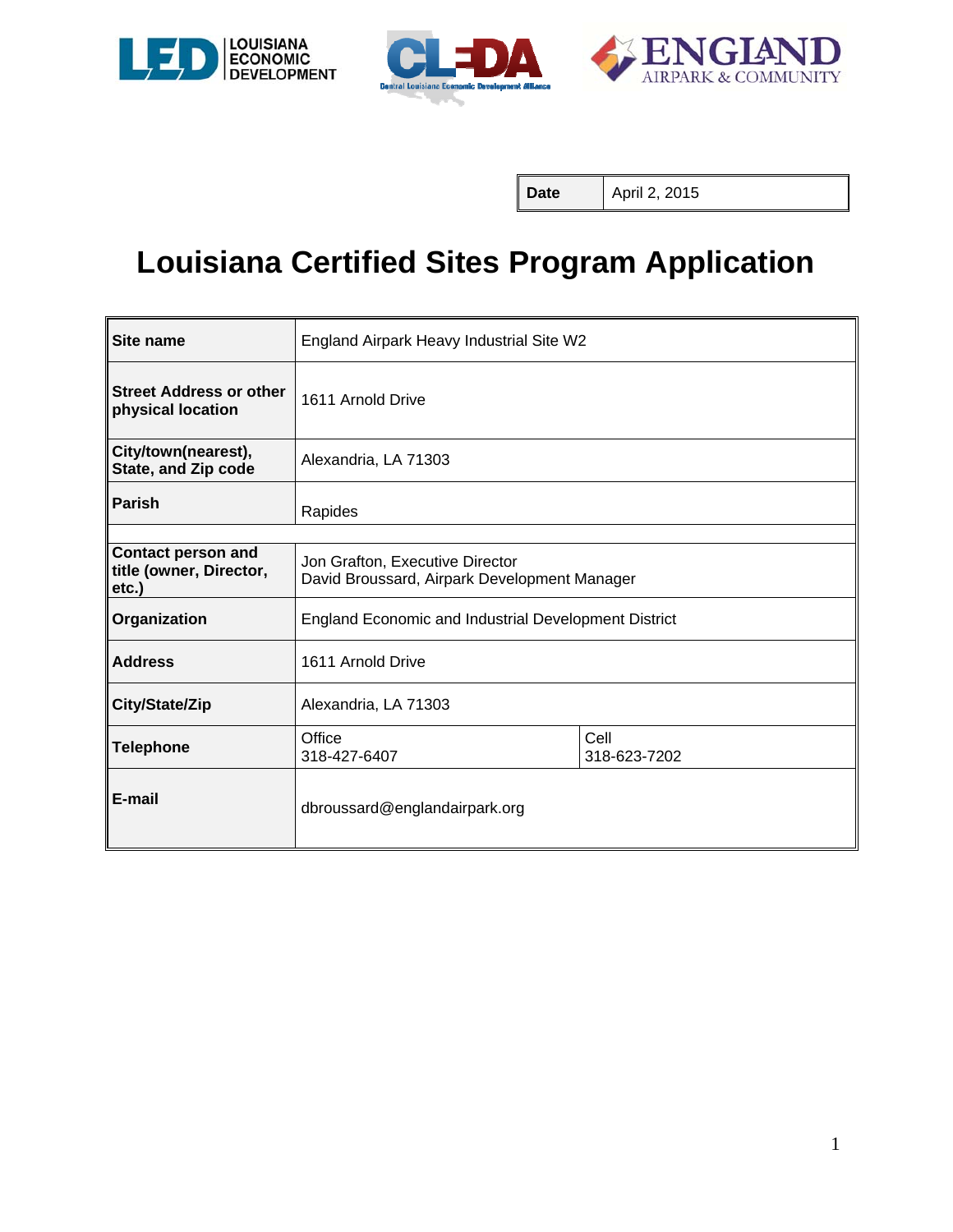





### **Statement of Affirmation**

I have examined this application and all accompanying materials, and to the best of my knowledge, the information provided herein is correct and complete. I will notify Louisiana Economic Department in writing of any subsequently discovered errors in the information provided and will clarify, amend or supplement any information as requested by the department.

In submitting this application, I do freely participate in the Louisiana Certified Sites Program. Certification of the site by Louisiana Economic Development is made at its sole discretion and its decision is not appealable.

I therefore request certification pursuant to this application.

|                  | <b>Airpark Development</b><br><b>Manager</b> | April 2, 2015 |
|------------------|----------------------------------------------|---------------|
| <b>Signature</b> | <b>Title</b>                                 | <b>Date</b>   |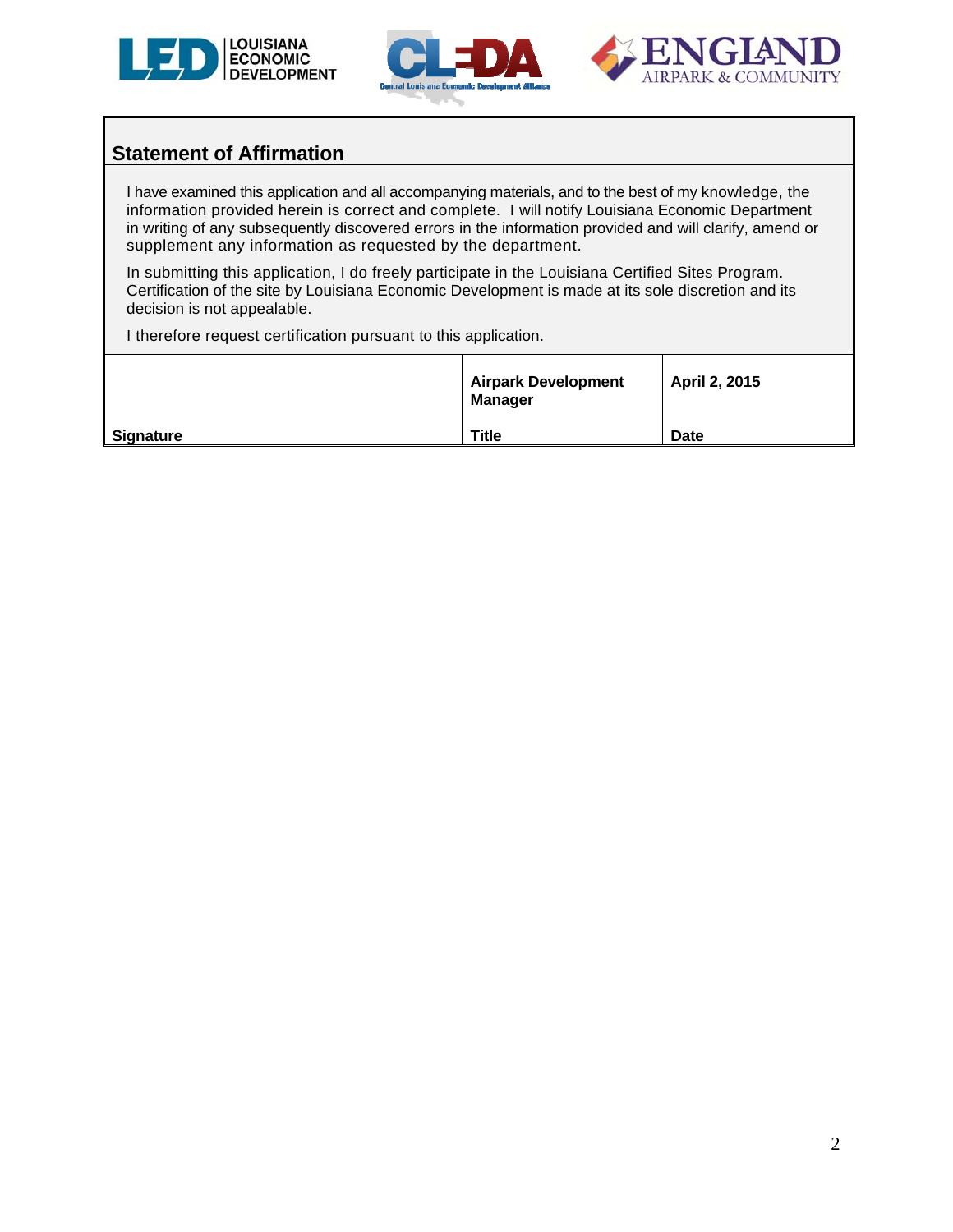





# **Table of Contents**

| <b>Volume 1</b>                                                                |  |
|--------------------------------------------------------------------------------|--|
|                                                                                |  |
|                                                                                |  |
|                                                                                |  |
|                                                                                |  |
|                                                                                |  |
|                                                                                |  |
|                                                                                |  |
|                                                                                |  |
|                                                                                |  |
|                                                                                |  |
|                                                                                |  |
| C. Site Zoning, Tax Assessment, and Special Economic Development Districts  18 |  |
|                                                                                |  |
|                                                                                |  |
|                                                                                |  |
|                                                                                |  |
|                                                                                |  |
|                                                                                |  |
|                                                                                |  |
|                                                                                |  |
|                                                                                |  |
|                                                                                |  |
|                                                                                |  |
|                                                                                |  |
|                                                                                |  |
|                                                                                |  |
|                                                                                |  |
|                                                                                |  |
| <b>Exhibits</b>                                                                |  |

Exhibit 1 – USGS Quad Map

Exhibit 2 – Aerial Imagery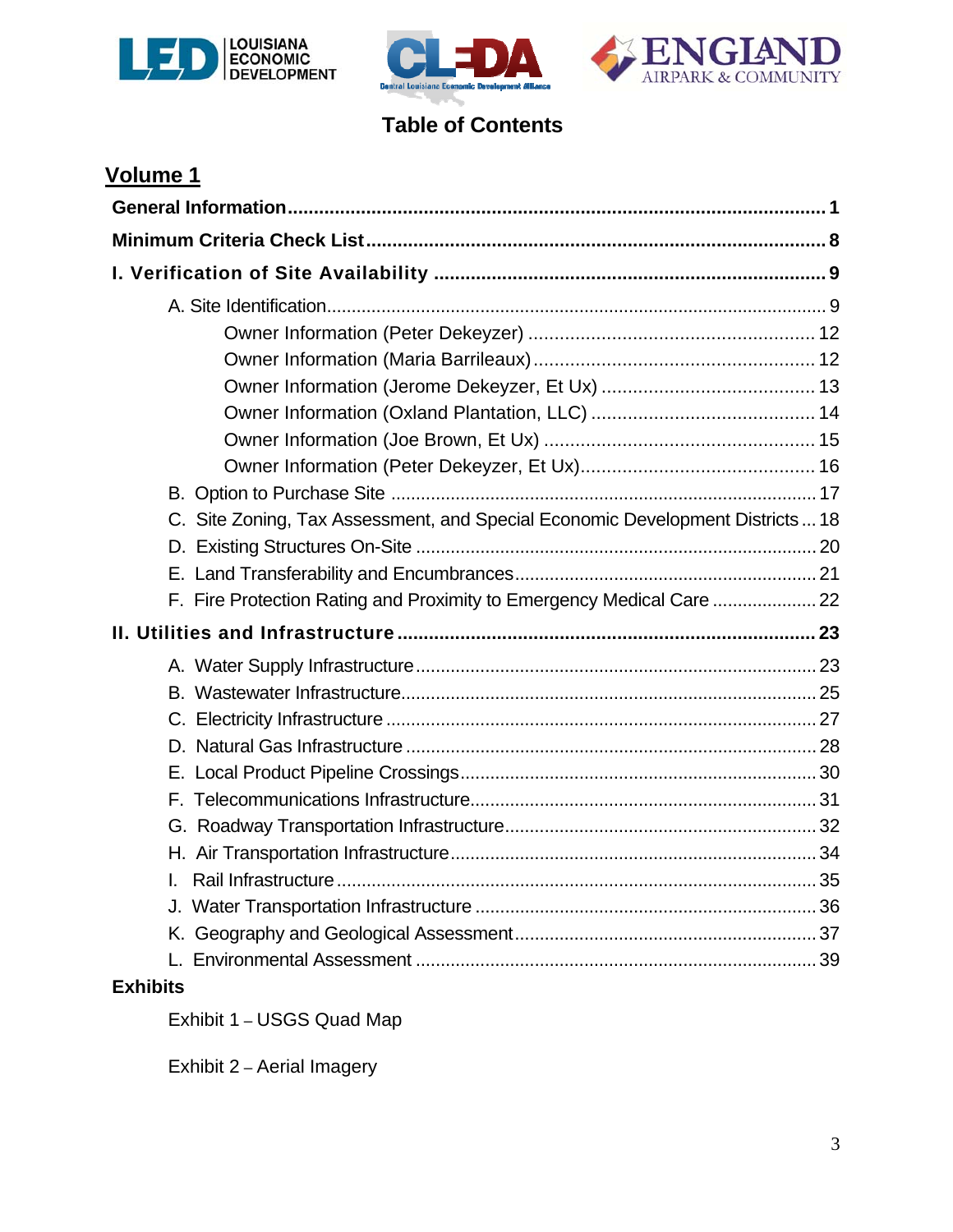





- Exhibit 3 Drawing Indicating the Boundaries of England Site W2 (11"x17" Drawings)
	- Exhibit 3a Boundary Survey of 263.884± Acres Owned by Peter Dekeyzer
	- Exhibit 3b Boundary Survey of 54.364± Acres Owned by Maria Barrilleaux
	- Exhibit 3c Boundary Survey of 56.642± Acres Owned by Jerome Dekeyzer, Et Ux
	- Exhibit 3d Boundary Survey of 308.228± Acres Owned by Oxland Plantation, LLC
	- Exhibit 3e Boundary Survey of 24.816± Acres Owned by Joe Brown, Et Ux
	- Exhibit 3f Boundary Survey of 160.363± Acres Owned by Jerome Dekeyzer, Et Ux
	- Exhibit 3g Boundary Survey of 2.621± Acres Owned by Peter Dekeyzer, Et Ux
	- (Full Size Drawings are in Volume 2)
- Exhibit 4 Engineer's Letter on Land Use and Zoning
- Exhibit 5 Topographical Map
- Exhibit 6 Roster of Owners
	- Owner Information (Peter Dekeyzer) Owner Information (Maria Barrileaux) Owner Information (Jerome Dekeyzer, Et Ux) Owner Information (Oxland Plantation, LLC) Owner Information (Joe Brown, Et Ux) Owner Information (Peter Dekeyzer, Et Ux)
- Exhibit 7 Site Maps
	- Exhibit 7a General Location Map
	- Exhibit 7b Site General Boundary Map
	- Exhibit 7c Transportation Map (50 Mile Radius)
	- Exhibit 7d Master Development Plan
	- Exhibit 7e Site Map with Existing Roadways and Proposed Transportation Improvements
		- Exhibit 7e.1 Opinion of Probable Cost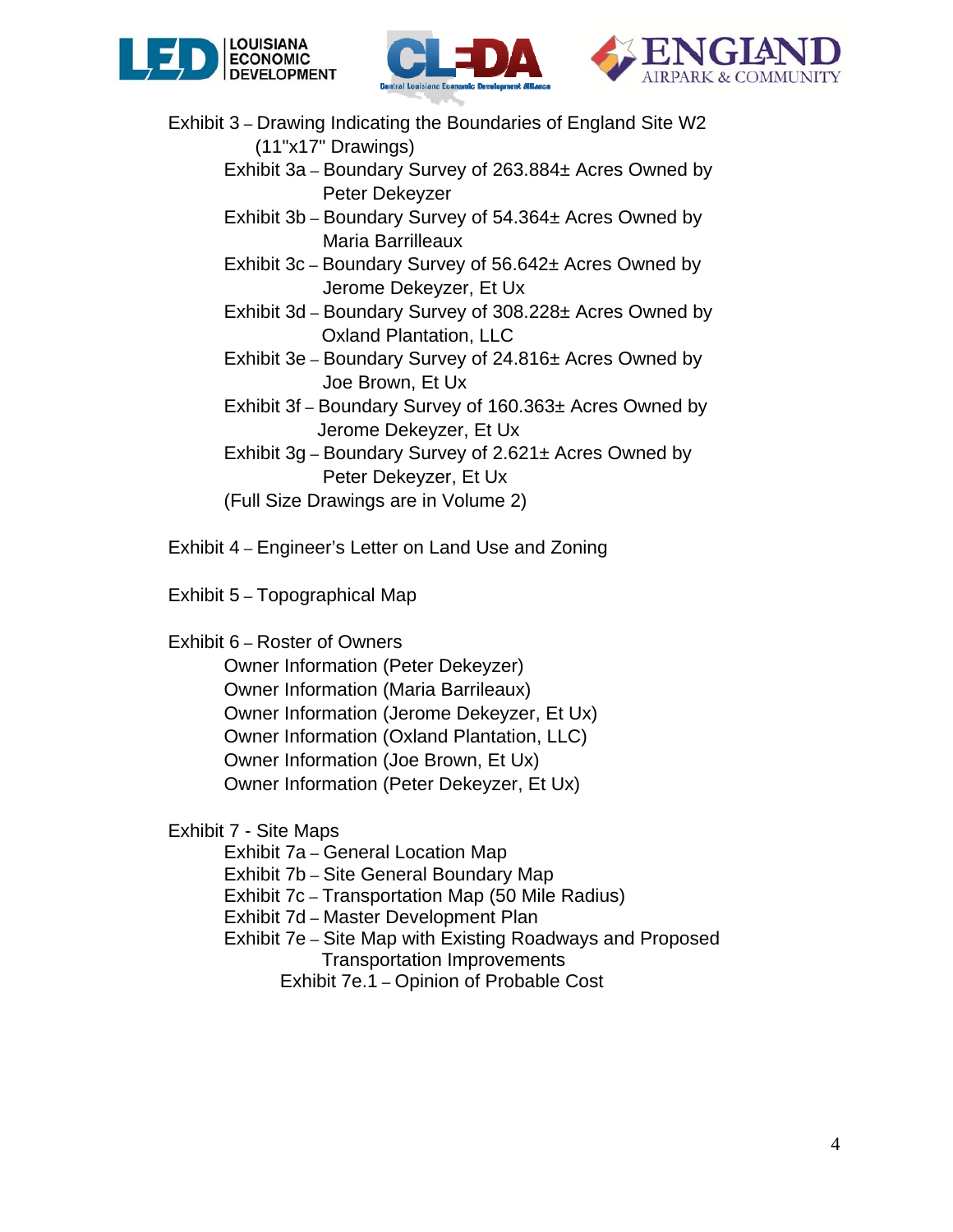





Exhibit 8 – Existing Utilities Maps

- Exhibit 8a Water Service Map
	- Exhibit 8b Wastewater Service Map
	- Exhibit 8c Electrical Service Map
	- Exhibit 8d Natural Gas Service Map
	- Exhibit 8e Telecommunications Service Map
- Exhibit 9 USDA NRCS Soil Survey Map
- Exhibit 10 National Wetlands Inventory (NWI) Map
- Exhibit 11 Wetlands Delineation (Narrative Report and Overall Map Only) (Full Report is in Volume 2)
- Exhibit 12 FEMA Flood Map
- Exhibit 13 Phase I Environmental Site Assessments (Executive Summaries) Exhibit 13a - 253.2± Acres Owned by Peter Dekeyzer Exhibit 13b - 55± Acres Owned by Maria Barrileaux Exhibit 13c - 57.4± Acres Owned by Jerome Dekeyzer, Et Ux Exhibit 13d - 303.47± Acres Owned by Oxland Plantation, LLC Exhibit 13e - 23.49± Acres Owned by Joe Brown, Et Ux Exhibit 13f - 157.37± Acres Owned by Jerome Dekeyzer, Et Ux Exhibit 13g - 2.623± Acres Owned by Peter Dekeyzer, Et Ux (Full Reports are Separately Bound)
- Exhibit 14 Endangered Species Study (Narrative Report Only) (Full Report is in Volume 2)
- Exhibit 15 Phase I Cultural Resources Survey (Abstract Only) (Full Report is in Volume 2)
- Exhibit 16 Preliminary Geotechnical Investigation Services Report (Narrative Report Only) (Full Report is in Volume 2)
- Exhibit 17 –Title Opinions with Abstracts (Located in Volume 2)
- Exhibit 18 Tax Assessor Plat
- Exhibit 19 Proposed Water Service Improvements Exhibit 19a – Opinion of Probable Cost Exhibit 19b – Letter from City of Alexandria Utilities Department Regarding Excess Water and Wastewater Capacity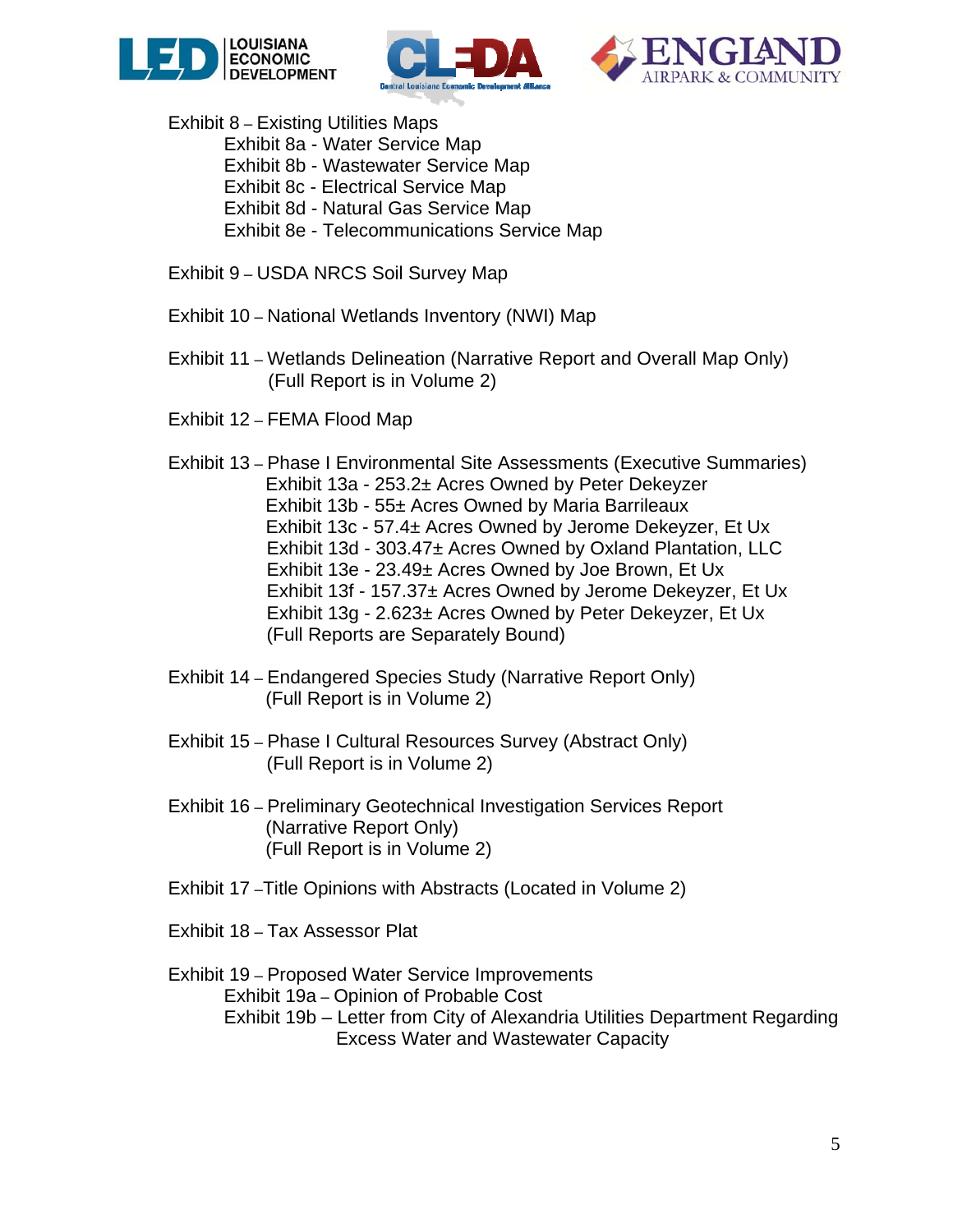





Exhibit 20 – Proposed Wastewater Service Improvements Exhibit 20a – Opinion of Probable Cost Exhibit 20b – Wastewater Pre-Treatment Requirements

- Exhibit 21 Proposed Electrical Service Improvements Exhibit 21a – Opinion of Probable Cost
- Exhibit 22 Proposed Natural Gas Service Improvements Exhibit 22a – Opinion of Probable Cost
- Exhibit 23 Proposed Telecommunications Service Improvements Exhibit 23a – Opinion of Probable Cost
- Exhibit 24 Proposed Rail Service Improvements Exhibit 24a – Opinion of Probable Cost
- Exhibit 25 Schedule for Proposed Improvements

## **Volume 2**

 Exhibit 3 – Drawing Indicating the Boundaries of Site W2 (Full Size Drawings) Exhibit 3a – Boundary Survey of 263.884± Acres Owned by Peter Dekeyzer Exhibit 3b – Boundary Survey of 54.364± Acres Owned by Maria Barrilleaux Exhibit 3c – Boundary Survey of 56.642± Acres Owned by Jerome Dekeyzer, Et Ux Exhibit 3d – Boundary Survey of 308.228± Acres Owned by Oxland Plantation, LLC Exhibit 3e – Boundary Survey of 24.816± Acres Owned by Joe Brown, Et Ux Exhibit 3f – Boundary Survey of 160.363± Acres Owned by Jerome Dekeyzer, Et Ux Exhibit  $3g$  – Boundary Survey of 2.621 $\pm$  Acres Owned by Peter Dekeyzer, Et Ux

- Exhibit 11 Wetlands Delineation (Full Report)
- Exhibit 14 Endangered Species Study (Full Report)
- Exhibit 15 Phase I Cultural Resources Survey (Full Report)

### Exhibit 16 – Preliminary Geotechnical Investigation Services Report (Full Report)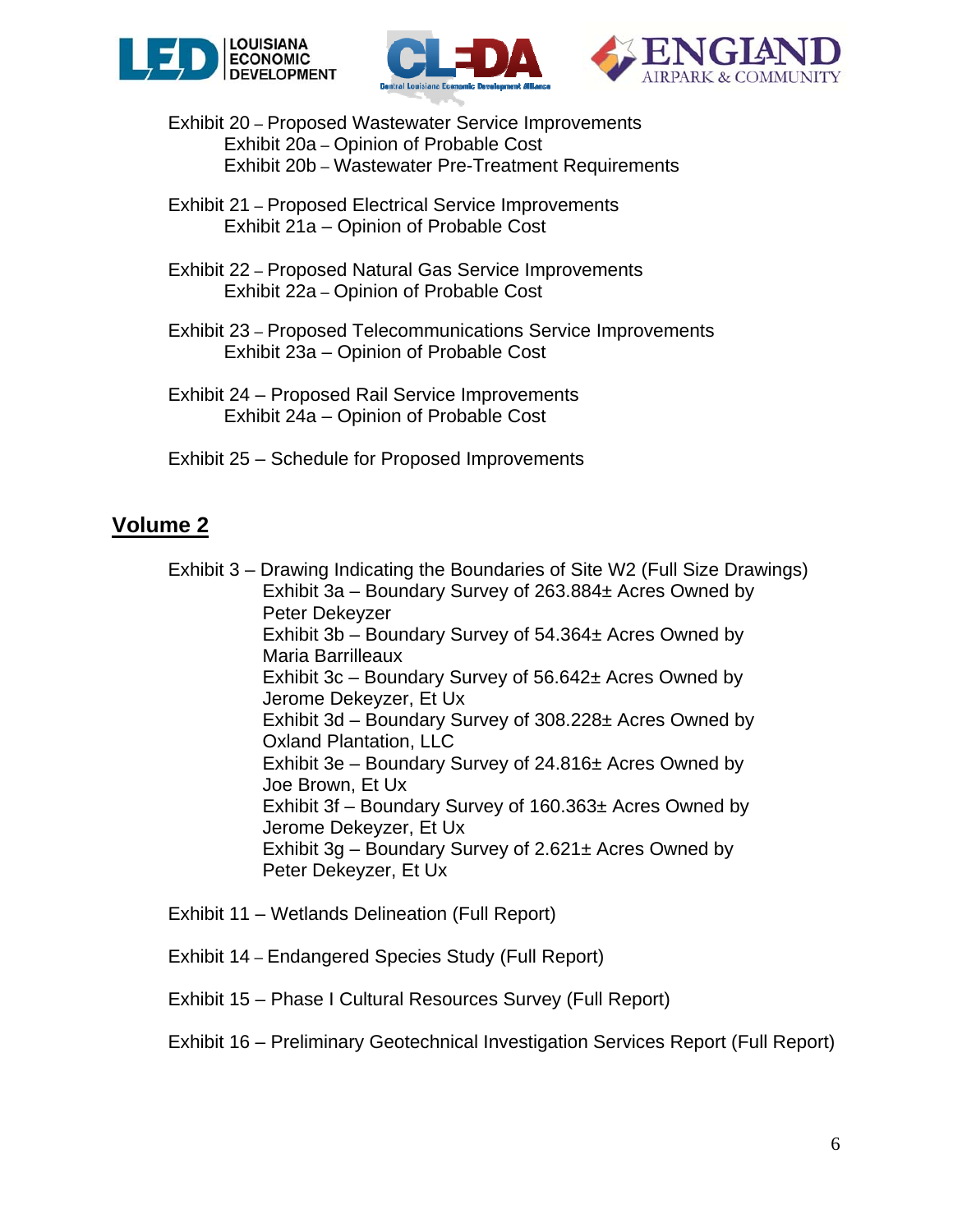





Exhibit 17 –Title Opinions with Abstracts

 Exhibit 17a – 260.676 Acres Owned by Peter Dekeyzer Exhibit 17b – 54.380 Acres Owned by Maria Barrilleaux Exhibit 17c – 56.642 Acres Owned by Jerome Dekeyzer, Et Ux Exhibit 17d – 308.17 Acres Owned by Oxland Plantation, LLC Exhibit 17e – 24.48 Acres Owned by Joe Brown, Et Ux Exhibit 17f – 160 Acres Owned by Jerome Dekeyzer, Et Ux Exhibit 17g – 2.623 Acres Owned by Peter Dekeyzer, Et Ux

### **Separately Bound Exhibits**

 Exhibit 13 – Phase I Environmental Site Assessments (Full Reports) Exhibit 13a - 253.2± Acres Owned by Peter Dekeyzer Exhibit 13b - 55± Acres Owned by Maria Barrileaux Exhibit 13c - 57.4± Acres Owned by Jerome Dekeyzer, Et Ux Exhibit 13d - 303.47± Acres Owned by Oxland Plantation, LLC Exhibit 13e - 23.49± Acres Owned by Joe Brown, Et Ux Exhibit 13f - 157.37± Acres Owned by Jerome Dekeyzer, Et Ux Exhibit 13g - 2.623± Acres Owned by Peter Dekeyzer, Et Ux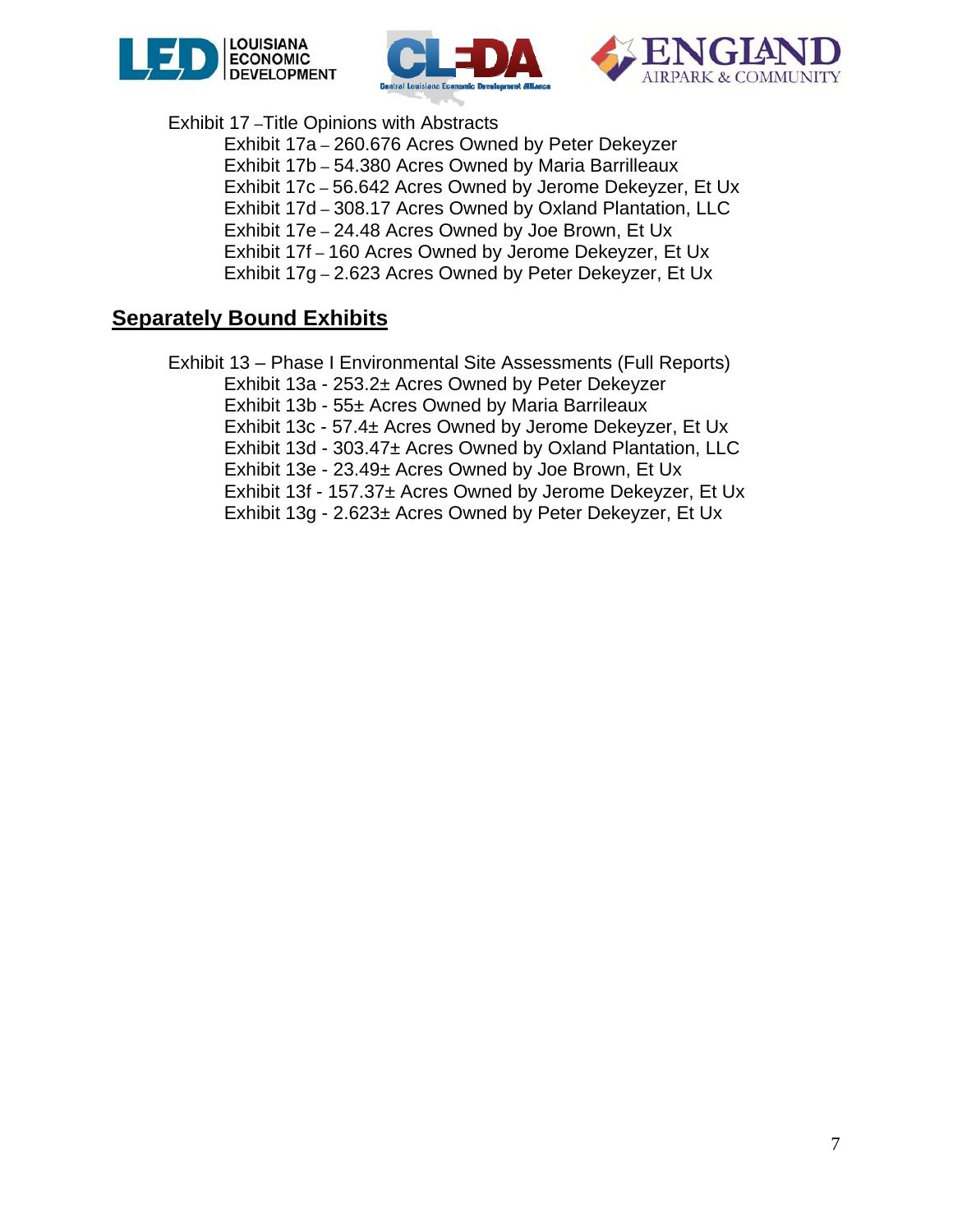





| <b>Minimum Criteria Check List</b>                        |                                                                                                                                                                                                                                      |            |  |  |  |
|-----------------------------------------------------------|--------------------------------------------------------------------------------------------------------------------------------------------------------------------------------------------------------------------------------------|------------|--|--|--|
| <b>Criteria</b>                                           | <b>Minimum Requirement</b>                                                                                                                                                                                                           | Yes/No     |  |  |  |
| Acres above 100-yr flood plain<br>using latest DFIRM maps | 25 acres or greater                                                                                                                                                                                                                  | Yes        |  |  |  |
| Price per acre                                            | Price/Lease quoted in writing                                                                                                                                                                                                        | Negotiable |  |  |  |
| Control of property                                       | Ownership/Option/Other                                                                                                                                                                                                               | Yes        |  |  |  |
| Use classification (zoning)                               | If the site is in an area with zoning, the site must be<br>zoned for industrial use (or capable of being rezoned<br>to industrial use within a reasonable timetable) and, if<br>zoned, a zoning map and zoning regulations attached. | Yes        |  |  |  |
| Water supply                                              | 250,000 gpd or greater is available on site within a<br>reasonable timetable. If the water source is not<br>available to the property boundary, a construction plan<br>and cost estimate is attached.                                | Yes        |  |  |  |
| Wastewater                                                | 250,000 gpd or greater is available at the site within a<br>reasonable time frame. If existing capacity is not<br>available to the property boundary, a construction plan<br>and cost estimate is attached.                          | Yes        |  |  |  |
| Electricity                                               | Reliable 3-phase on site or a construction plan and<br>cost estimate is attached.                                                                                                                                                    | Yes        |  |  |  |
| <b>Natural Gas</b>                                        | Must be available to the property boundary or a<br>construction estimate and plan for bringing to the site<br>attached.                                                                                                              | Yes        |  |  |  |
| Environmental                                             | Phase I (less than 5 years old). Phase 2 may be<br>required if Phase 1 indicates issues exist on the<br>property.                                                                                                                    | Yes        |  |  |  |
| <b>Cultural Resources</b>                                 | Phase I is required if the State Historical Preservation<br>Office does not clear the site for development.                                                                                                                          | Yes        |  |  |  |
| <b>Endangered Species</b>                                 | A clearance letter from the Louisiana Department of<br>Wildlife and Fisheries indicating that development on<br>the site will not impact threatened/endangered<br>species.                                                           | Yes        |  |  |  |
| Highway access                                            | Capable of supporting 83,400 pounds gross weight.                                                                                                                                                                                    | Yes        |  |  |  |
| Maps and Attachments                                      | Have all REQUIRED Maps and attachments, as a<br>minimum, been included with this submittal? (See list<br>of REQUIRED/DESIRED Exhibits near the end of the<br>form.)                                                                  | Yes        |  |  |  |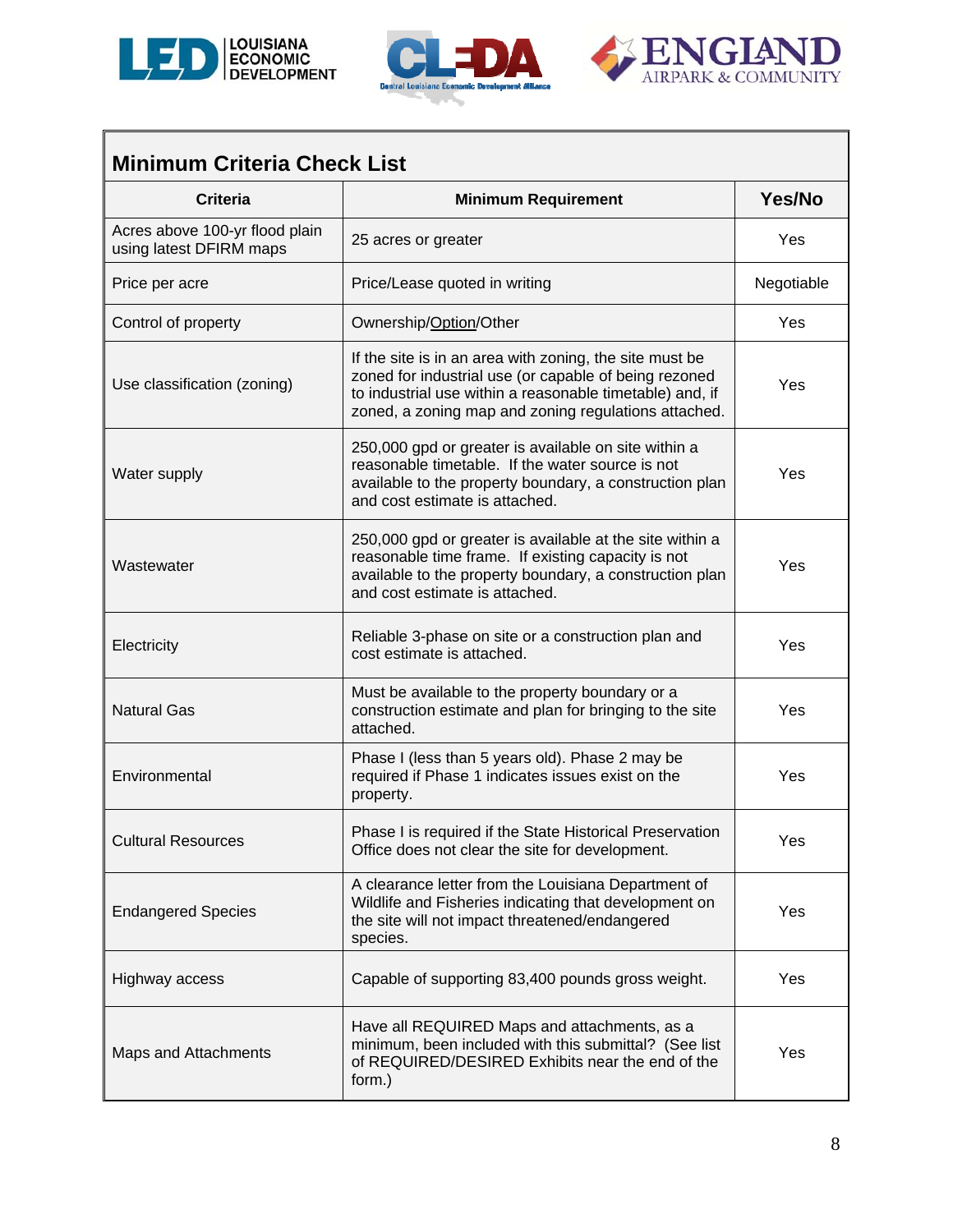





# **I. Verification of Site Availability**

|     | A. Site Identification                                                                                                                                           |                                                                     |  |                 |           |  |
|-----|------------------------------------------------------------------------------------------------------------------------------------------------------------------|---------------------------------------------------------------------|--|-----------------|-----------|--|
| 1.  | Site name                                                                                                                                                        | England Airpark Heavy Industrial Site W2                            |  |                 |           |  |
| 2.  | Address or physical location<br>(include accurate<br>latitude/longitude, if available)                                                                           | 31.337526° N, 92.577102° W                                          |  |                 |           |  |
| 3.  | City/town (nearest), state/zip<br>code                                                                                                                           | Alexandria, LA 71303                                                |  |                 |           |  |
| 4.  | Parish                                                                                                                                                           | Rapides                                                             |  |                 |           |  |
| 5.  | Contact person and title                                                                                                                                         | David Broussard, Airpark Development Manager                        |  |                 |           |  |
| 6.  | Address                                                                                                                                                          | 1611 Arnold Drive                                                   |  |                 |           |  |
| 7.  | City/State/Zip                                                                                                                                                   | Alexandria, LA 71303                                                |  |                 |           |  |
| 8.  | Telephone                                                                                                                                                        | Office<br>Cell<br>318-427-6407<br>318-623-7202                      |  |                 |           |  |
| 9.  | E-mail Contact(s)                                                                                                                                                | dbroussard@englandairpark.org                                       |  |                 |           |  |
|     | Total acres for lease/sale?                                                                                                                                      |                                                                     |  | $865 \pm$ Acres |           |  |
| 10. |                                                                                                                                                                  | Total contiguous developable acreage above the 100-year flood plain |  | 395± Acres      |           |  |
| 11. | Number of parcels making up acreage                                                                                                                              |                                                                     |  | 10              |           |  |
| 12. | Number of owners of the separate parcels                                                                                                                         |                                                                     |  | 6               |           |  |
|     | Total selling price for all acres (\$)                                                                                                                           |                                                                     |  |                 |           |  |
| 13. | Negotiable<br>Note: Include a total price, not a unit price per acre or per sq. foot. You<br>may include both total and unit costs but a total cost is required. |                                                                     |  |                 |           |  |
| 14. | Total acreage annual lease (\$)                                                                                                                                  |                                                                     |  | Negotiable      |           |  |
|     | Is there a lease-purchase option? (YES/NO)                                                                                                                       |                                                                     |  |                 | <b>NO</b> |  |
| 15. | If yes, description/comment on lease-purchase option:                                                                                                            |                                                                     |  |                 |           |  |
|     | N/A                                                                                                                                                              |                                                                     |  |                 |           |  |
| 16. | Is there a right-of-first-refusal feature? (YES/NO)                                                                                                              |                                                                     |  |                 | <b>NO</b> |  |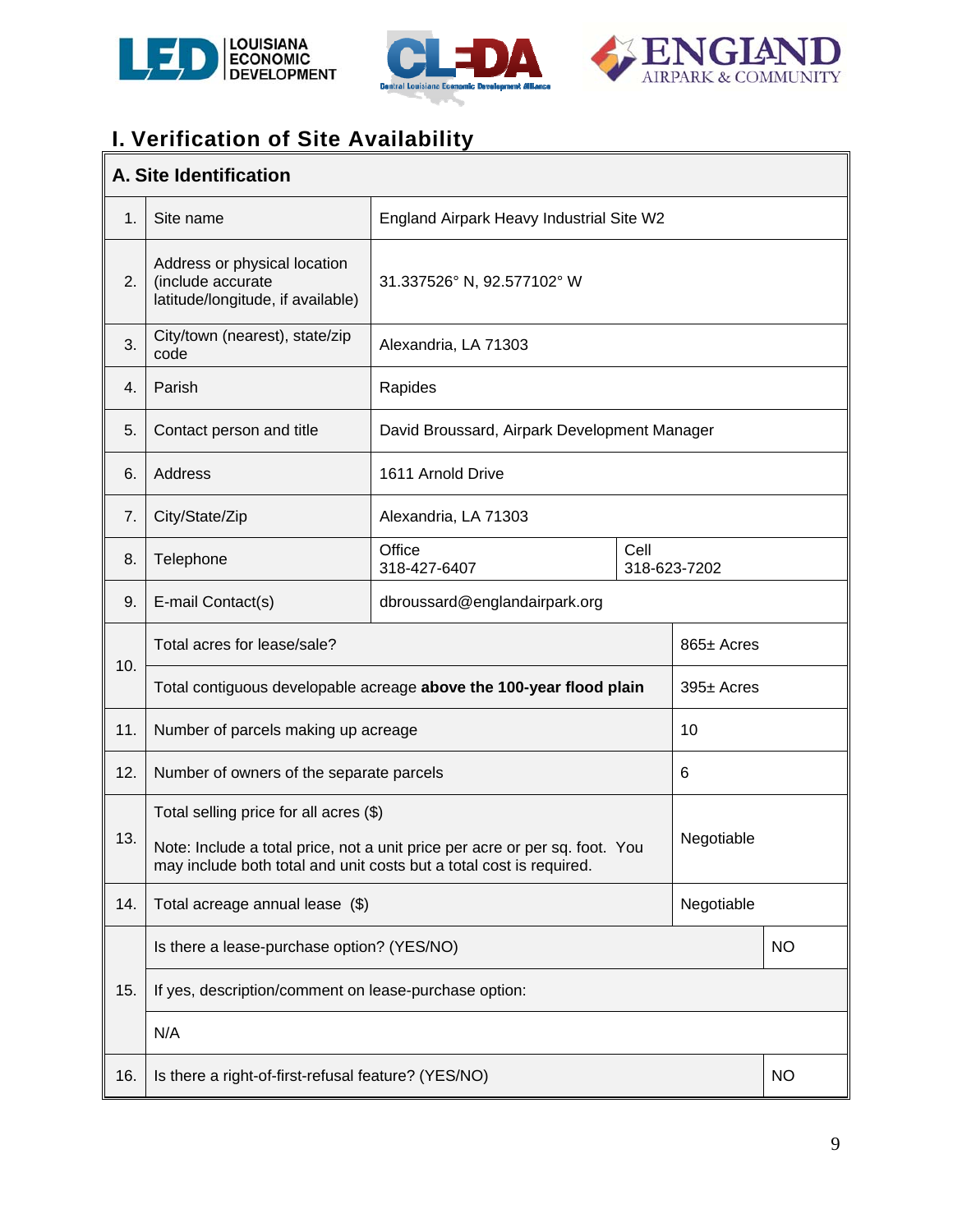





|                                                                                            | If yes, description/comment on right-of-first refusal option:                                           |                                              |  |  |  |  |  |
|--------------------------------------------------------------------------------------------|---------------------------------------------------------------------------------------------------------|----------------------------------------------|--|--|--|--|--|
|                                                                                            | N/A                                                                                                     |                                              |  |  |  |  |  |
| 17.                                                                                        | <b>YES</b><br>Has a title abstract been submitted with this application? (YES/NO)                       |                                              |  |  |  |  |  |
|                                                                                            | If YES, Exhibit # and name of document?                                                                 | Exhibit 17 - Property Deeds & Title Opinions |  |  |  |  |  |
| 18.                                                                                        | <b>YES</b><br>Is the acreage sub-divisible? If yes, complete box 18a. (YES/NO)<br><b>Total Lease or</b> |                                              |  |  |  |  |  |
| Lease or<br>selling price<br>selling price<br>Parcel description<br>Acres<br>per acre (\$) |                                                                                                         |                                              |  |  |  |  |  |
|                                                                                            | It is the intent of this development to create a<br>Megasite.                                           |                                              |  |  |  |  |  |
|                                                                                            |                                                                                                         |                                              |  |  |  |  |  |
|                                                                                            |                                                                                                         |                                              |  |  |  |  |  |
|                                                                                            |                                                                                                         |                                              |  |  |  |  |  |
|                                                                                            |                                                                                                         |                                              |  |  |  |  |  |
|                                                                                            |                                                                                                         |                                              |  |  |  |  |  |
| 18a                                                                                        |                                                                                                         |                                              |  |  |  |  |  |
|                                                                                            |                                                                                                         |                                              |  |  |  |  |  |
|                                                                                            |                                                                                                         |                                              |  |  |  |  |  |
|                                                                                            |                                                                                                         |                                              |  |  |  |  |  |
|                                                                                            |                                                                                                         |                                              |  |  |  |  |  |
|                                                                                            |                                                                                                         |                                              |  |  |  |  |  |
|                                                                                            |                                                                                                         |                                              |  |  |  |  |  |
|                                                                                            |                                                                                                         |                                              |  |  |  |  |  |
|                                                                                            |                                                                                                         |                                              |  |  |  |  |  |
|                                                                                            |                                                                                                         |                                              |  |  |  |  |  |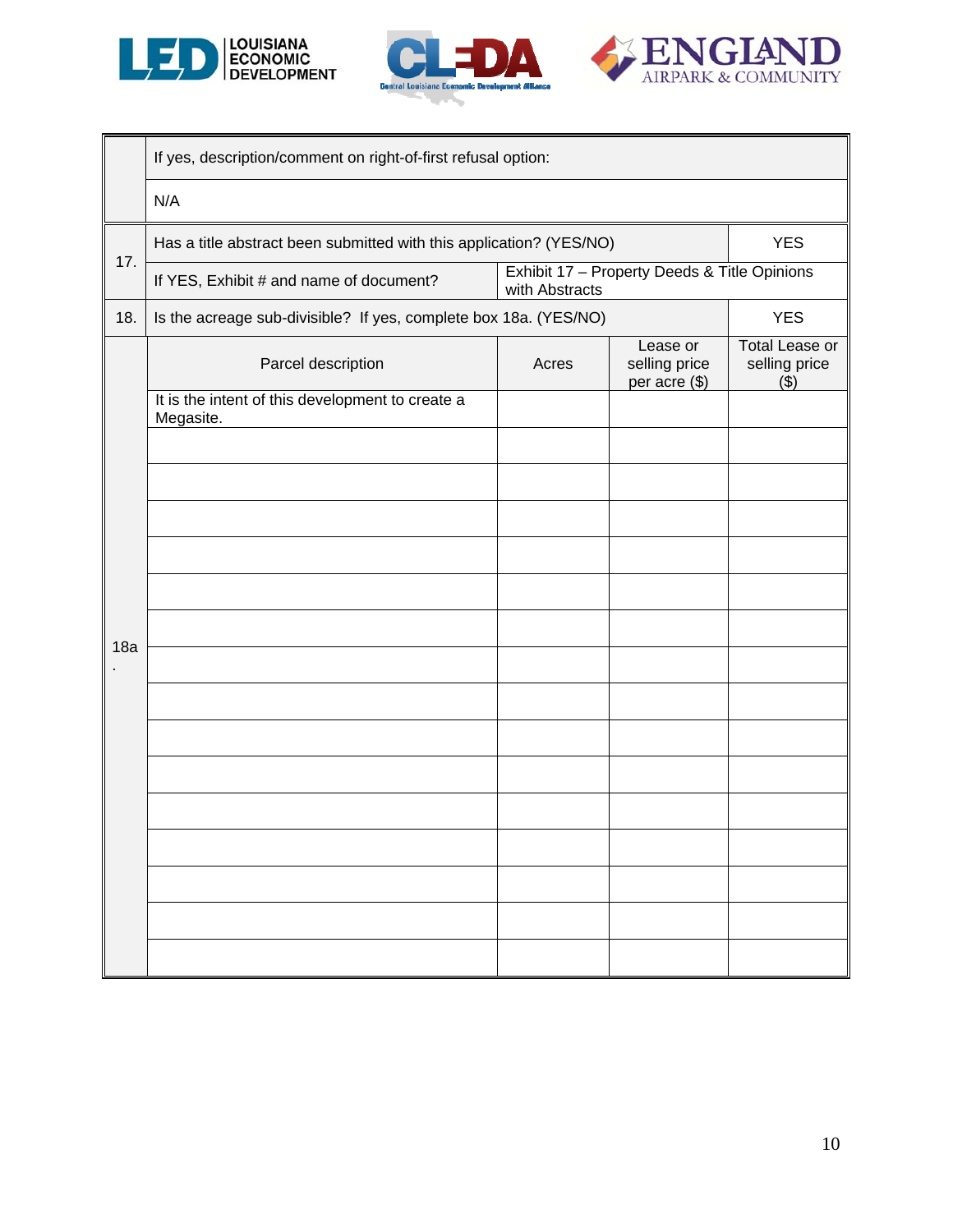

j.





L,

| A. Site Identification (continued) - Owner Information (Peter Dekeyzer) |                                                                                                                                                                                                            |                                                               |  |  |                |
|-------------------------------------------------------------------------|------------------------------------------------------------------------------------------------------------------------------------------------------------------------------------------------------------|---------------------------------------------------------------|--|--|----------------|
| 1.                                                                      | Site name                                                                                                                                                                                                  | England Airpark Heavy Industrial Site W2                      |  |  |                |
| 2.                                                                      | Owner name                                                                                                                                                                                                 | Peter C. Dekeyzer                                             |  |  |                |
| 3.                                                                      | Contact person                                                                                                                                                                                             | David Broussard                                               |  |  |                |
| 4.                                                                      | Address                                                                                                                                                                                                    | 1611 Arnold Drive                                             |  |  |                |
| 5.                                                                      | City/State/Zip                                                                                                                                                                                             | Alexandria, LA 71303                                          |  |  |                |
| 6.                                                                      | Telephone                                                                                                                                                                                                  | Office<br>Cell<br>318-427-6407<br>318-623-7202                |  |  |                |
| 7.                                                                      | E-mail                                                                                                                                                                                                     | dbroussard@englandairpark.org                                 |  |  |                |
| 8.                                                                      |                                                                                                                                                                                                            | Total acres within the site owned by this owner               |  |  | 263.884± Acres |
| 9.                                                                      | Total selling price of this acreage (\$)                                                                                                                                                                   |                                                               |  |  | Negotiable     |
| 10.                                                                     | Total annual lease price of this acreage (\$)                                                                                                                                                              |                                                               |  |  | Negotiable     |
| 11.                                                                     | Has an "intent to sell" letter from this owner<br>regarding this acreage been included with this<br><b>NO</b><br>application? (YES/NO)<br>N/A<br>If YES, please include Exhibit# and title of<br>document. |                                                               |  |  |                |
|                                                                         |                                                                                                                                                                                                            | Comments regarding the immediate availability of this parcel: |  |  |                |
| 12.                                                                     |                                                                                                                                                                                                            | The property is available pending exercising of option.       |  |  |                |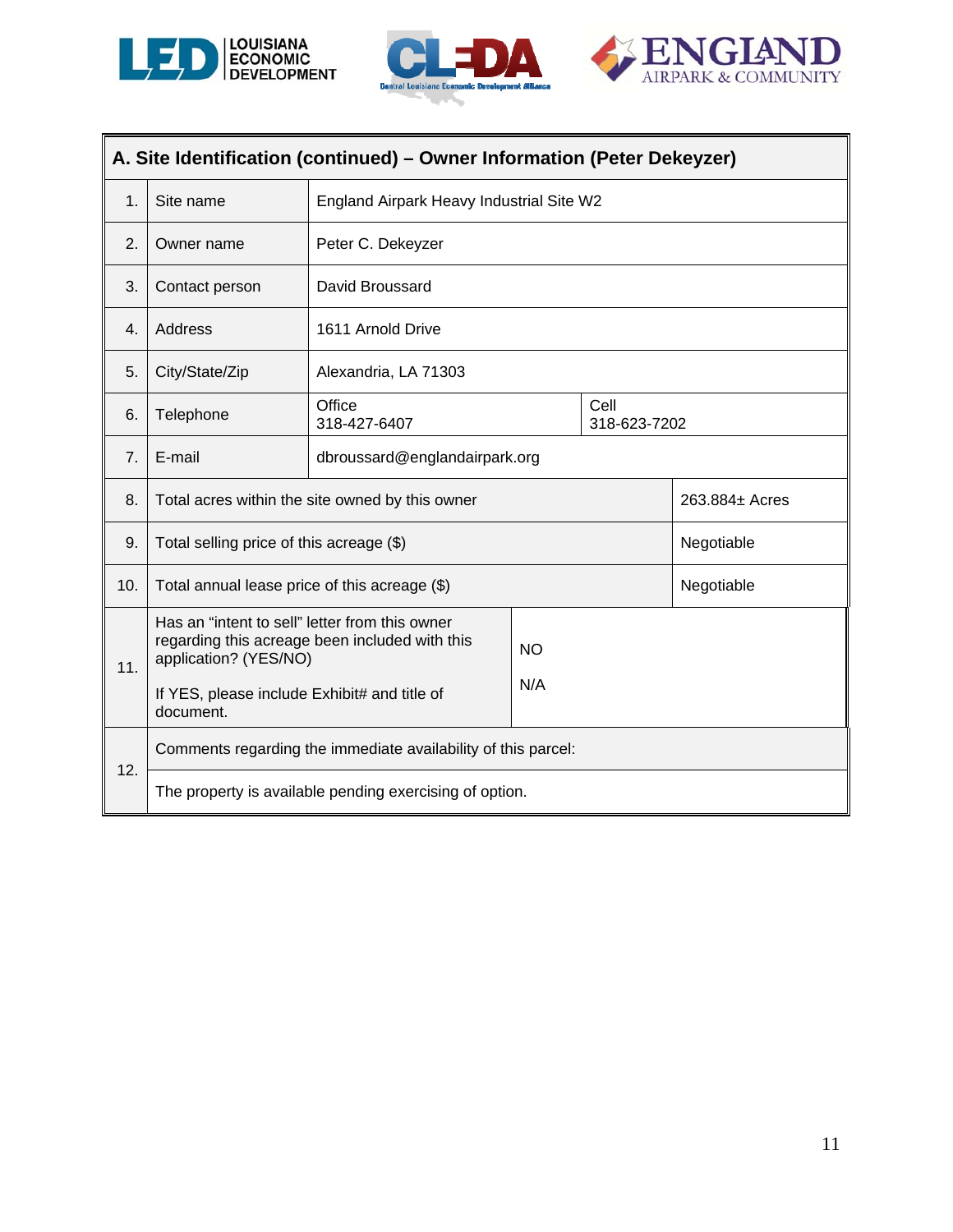





| A. Site Identification (continued) - Owner Information (Maria Barrilleaux) |                                                                         |                                                               |                      |  |               |
|----------------------------------------------------------------------------|-------------------------------------------------------------------------|---------------------------------------------------------------|----------------------|--|---------------|
| $\mathbf 1$ .                                                              | Site name                                                               | England Airpark Heavy Industrial Site W2                      |                      |  |               |
| 2.                                                                         | Owner name                                                              | Maria Dekeyzer Barrilleaux                                    |                      |  |               |
| 3.                                                                         | Contact person                                                          | David Broussard                                               |                      |  |               |
| $\overline{4}$ .                                                           | Address                                                                 | 1611 Arnold Drive                                             |                      |  |               |
| 5.                                                                         | City/State/Zip                                                          | Alexandria, LA 71303                                          |                      |  |               |
| 6.                                                                         | Telephone                                                               | Office<br>318-427-6407                                        | Cell<br>318-623-7202 |  |               |
| 7 <sub>1</sub>                                                             | E-mail                                                                  | dbroussard@englandairpark.org                                 |                      |  |               |
| 8.                                                                         |                                                                         | Total acres within the site owned by this owner               |                      |  | 54.364± Acres |
| 9.                                                                         | Total selling price of this acreage (\$)                                |                                                               |                      |  | Negotiable    |
| 10.                                                                        | Total annual lease price of this acreage (\$)                           |                                                               |                      |  | Negotiable    |
| 11.                                                                        | Has an "intent to sell" letter from this owner<br>application? (YES/NO) | regarding this acreage been included with this                | <b>NO</b><br>N/A     |  |               |
|                                                                            | If YES, please include Exhibit# and title of<br>document.               |                                                               |                      |  |               |
| 12.                                                                        |                                                                         | Comments regarding the immediate availability of this parcel: |                      |  |               |
|                                                                            |                                                                         | The property is available pending exercising of option.       |                      |  |               |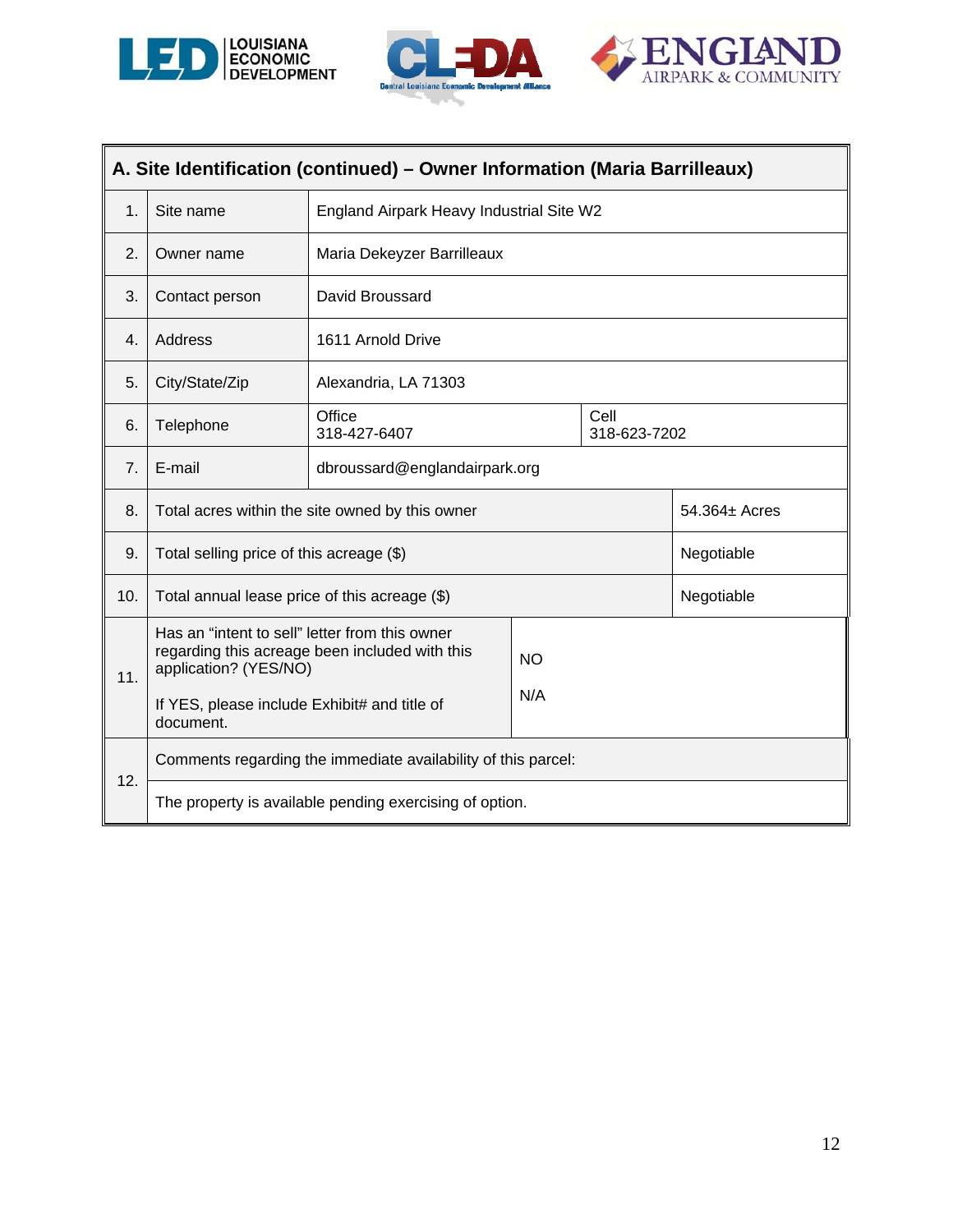





|     | A. Site Identification (continued) – Owner Information (Jerome Dekeyzer, Et Ux)                                                                                                                            |                                                 |                                          |  |                |  |
|-----|------------------------------------------------------------------------------------------------------------------------------------------------------------------------------------------------------------|-------------------------------------------------|------------------------------------------|--|----------------|--|
| 1.  | Site name                                                                                                                                                                                                  |                                                 | England Airpark Heavy Industrial Site W2 |  |                |  |
| 2.  | Owner name                                                                                                                                                                                                 | Jerome J. Dekeyzer, Et Ux                       |                                          |  |                |  |
| 3.  | Contact person                                                                                                                                                                                             | David Broussard                                 |                                          |  |                |  |
| 4.  | Address                                                                                                                                                                                                    | 1611 Arnold Drive                               |                                          |  |                |  |
| 5.  | City/State/Zip                                                                                                                                                                                             | Alexandria, LA 71303                            |                                          |  |                |  |
| 6.  | Telephone                                                                                                                                                                                                  | Office<br>Cell<br>318-427-6407<br>318-623-7202  |                                          |  |                |  |
| 7.  | E-mail                                                                                                                                                                                                     | dbroussard@englandairpark.org                   |                                          |  |                |  |
| 8.  |                                                                                                                                                                                                            | Total acres within the site owned by this owner |                                          |  | 217.005± Acres |  |
| 9.  | Total selling price of this acreage (\$)                                                                                                                                                                   |                                                 |                                          |  | Negotiable     |  |
| 10. | Total annual lease price of this acreage (\$)                                                                                                                                                              |                                                 |                                          |  | Negotiable     |  |
| 11. | Has an "intent to sell" letter from this owner<br>regarding this acreage been included with this<br><b>NO</b><br>application? (YES/NO)<br>N/A<br>If YES, please include Exhibit# and title of<br>document. |                                                 |                                          |  |                |  |
| 12. | Comments regarding the immediate availability of this parcel:<br>The property is available pending exercising of option.                                                                                   |                                                 |                                          |  |                |  |
|     |                                                                                                                                                                                                            |                                                 |                                          |  |                |  |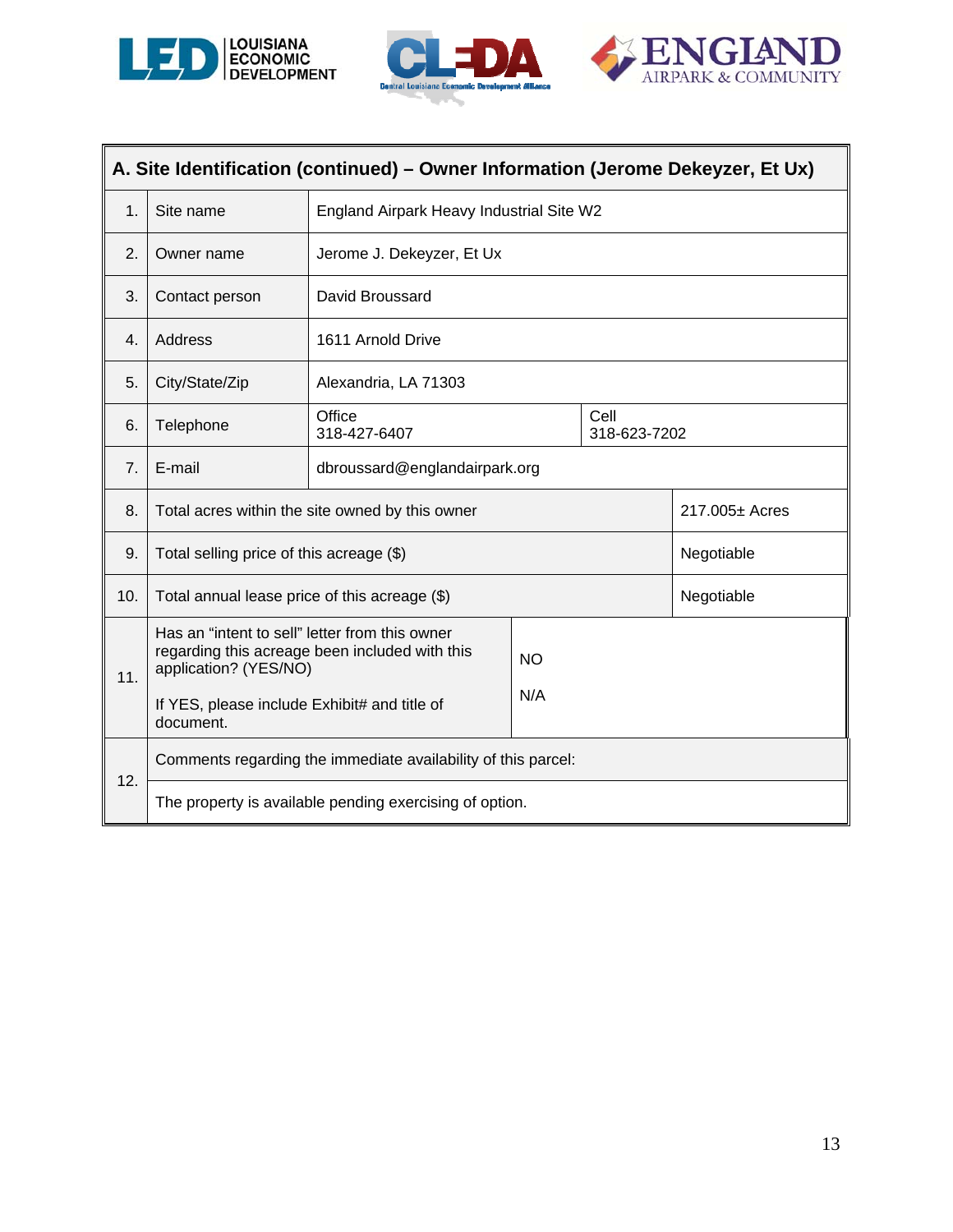





|     | A. Site Identification (continued) - Owner Information (Oxland Plantation, LLC)                                                                                                                            |                                                 |                                          |  |                |  |
|-----|------------------------------------------------------------------------------------------------------------------------------------------------------------------------------------------------------------|-------------------------------------------------|------------------------------------------|--|----------------|--|
| 1.  | Site name                                                                                                                                                                                                  |                                                 | England Airpark Heavy Industrial Site W2 |  |                |  |
| 2.  | Owner name                                                                                                                                                                                                 | <b>Oxland Plantation, LLC</b>                   |                                          |  |                |  |
| 3.  | Contact person                                                                                                                                                                                             | David Broussard                                 |                                          |  |                |  |
| 4.  | Address                                                                                                                                                                                                    | 1611 Arnold Drive                               |                                          |  |                |  |
| 5.  | City/State/Zip                                                                                                                                                                                             | Alexandria, LA 71303                            |                                          |  |                |  |
| 6.  | Telephone                                                                                                                                                                                                  | Office<br>Cell<br>318-427-6407<br>318-623-7202  |                                          |  |                |  |
| 7.  | E-mail                                                                                                                                                                                                     | dbroussard@englandairpark.org                   |                                          |  |                |  |
| 8.  |                                                                                                                                                                                                            | Total acres within the site owned by this owner |                                          |  | 308.228± Acres |  |
| 9.  | Total selling price of this acreage (\$)                                                                                                                                                                   |                                                 |                                          |  | Negotiable     |  |
| 10. | Total annual lease price of this acreage (\$)                                                                                                                                                              |                                                 |                                          |  | Negotiable     |  |
| 11. | Has an "intent to sell" letter from this owner<br>regarding this acreage been included with this<br><b>NO</b><br>application? (YES/NO)<br>N/A<br>If YES, please include Exhibit# and title of<br>document. |                                                 |                                          |  |                |  |
| 12. | Comments regarding the immediate availability of this parcel:<br>The property is available pending exercising of option.                                                                                   |                                                 |                                          |  |                |  |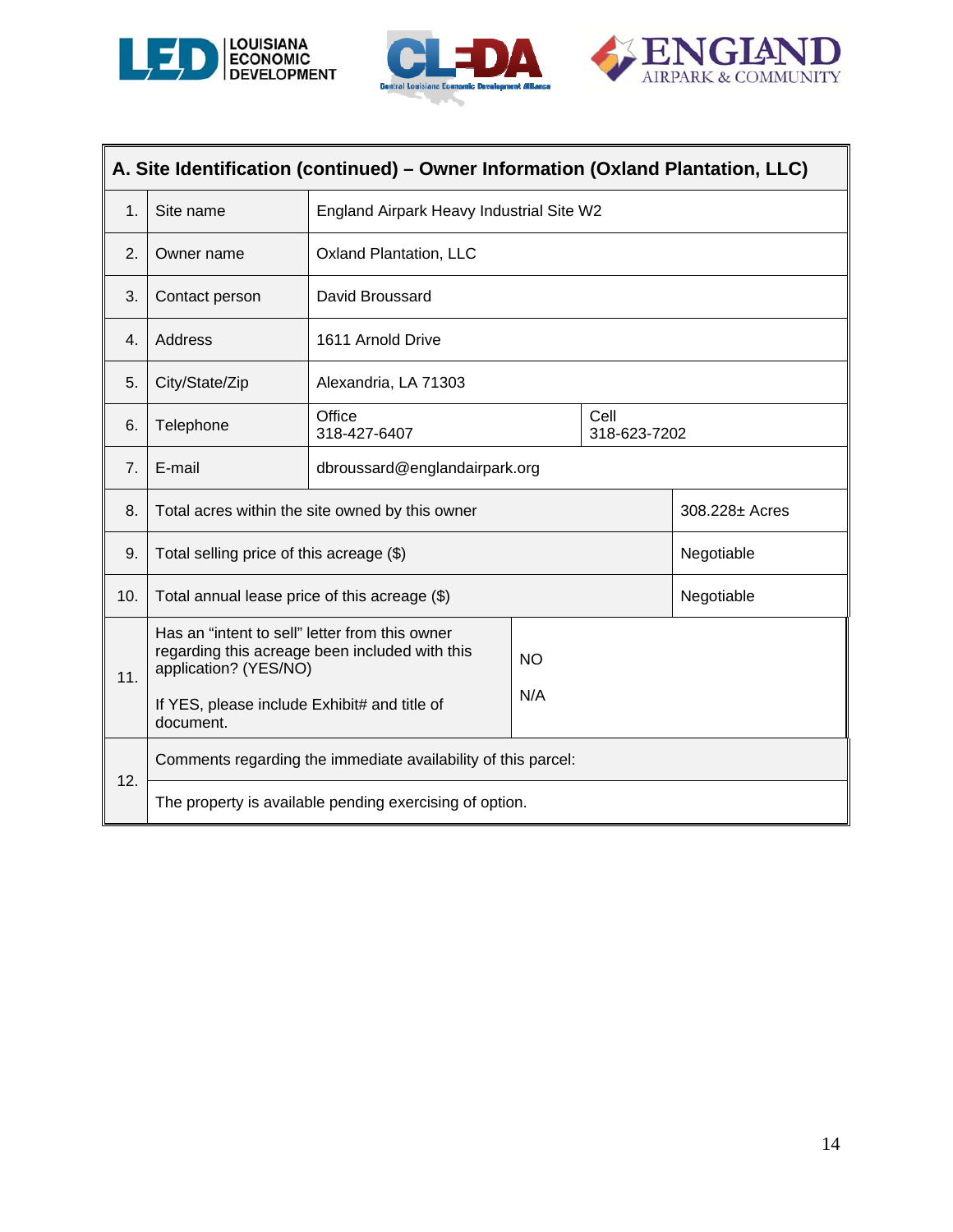





| A. Site Identification (continued) – Owner Information (Joe Brown, Et Ux) |                                                                                                                                                                                                            |                                                 |  |  |               |
|---------------------------------------------------------------------------|------------------------------------------------------------------------------------------------------------------------------------------------------------------------------------------------------------|-------------------------------------------------|--|--|---------------|
| 1.                                                                        | Site name                                                                                                                                                                                                  | England Airpark Heavy Industrial Site W2        |  |  |               |
| 2.                                                                        | Owner name                                                                                                                                                                                                 | Joe D. Brown, Jr., Et Ux                        |  |  |               |
| 3.                                                                        | Contact person                                                                                                                                                                                             | David Broussard                                 |  |  |               |
| $\overline{4}$ .                                                          | Address                                                                                                                                                                                                    | 1611 Arnold Drive                               |  |  |               |
| 5.                                                                        | City/State/Zip                                                                                                                                                                                             | Alexandria, LA 71303                            |  |  |               |
| 6.                                                                        | Telephone                                                                                                                                                                                                  | Office<br>Cell<br>318-427-6407<br>318-623-7202  |  |  |               |
| 7.                                                                        | E-mail                                                                                                                                                                                                     | dbroussard@englandairpark.org                   |  |  |               |
| 8.                                                                        |                                                                                                                                                                                                            | Total acres within the site owned by this owner |  |  | 24.816± Acres |
| 9.                                                                        | Total selling price of this acreage (\$)                                                                                                                                                                   |                                                 |  |  | Negotiable    |
| 10.                                                                       | Total annual lease price of this acreage (\$)                                                                                                                                                              |                                                 |  |  | Negotiable    |
| 11.                                                                       | Has an "intent to sell" letter from this owner<br>regarding this acreage been included with this<br><b>NO</b><br>application? (YES/NO)<br>N/A<br>If YES, please include Exhibit# and title of<br>document. |                                                 |  |  |               |
| 12.                                                                       | Comments regarding the immediate availability of this parcel:                                                                                                                                              |                                                 |  |  |               |
| The property is available pending exercising of option.                   |                                                                                                                                                                                                            |                                                 |  |  |               |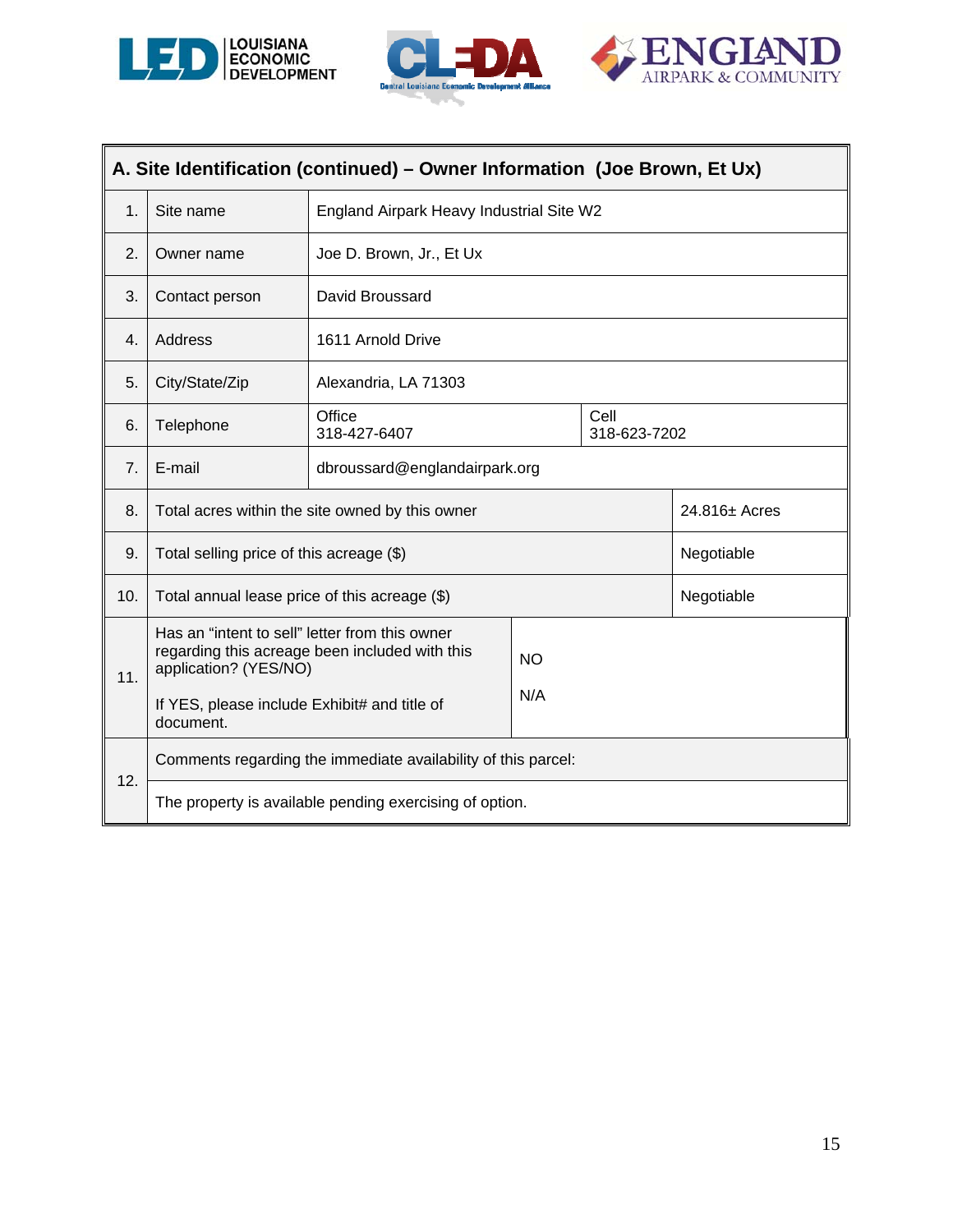





| A. Site Identification (continued) - Owner Information (Peter Dekeyzer, Et Ux) |                                                                                                                                                                                               |                                                               |  |  |                   |
|--------------------------------------------------------------------------------|-----------------------------------------------------------------------------------------------------------------------------------------------------------------------------------------------|---------------------------------------------------------------|--|--|-------------------|
| $\mathbf 1$                                                                    | Site name                                                                                                                                                                                     | England Airpark Heavy Industrial Site W2                      |  |  |                   |
| 2.                                                                             | Owner name                                                                                                                                                                                    | Peter C. Dekeyzer, Et Ux                                      |  |  |                   |
| 3.                                                                             | Contact person                                                                                                                                                                                | David Broussard                                               |  |  |                   |
| $\mathbf{4}$ .                                                                 | Address                                                                                                                                                                                       | 1611 Arnold Drive                                             |  |  |                   |
| 5.                                                                             | City/State/Zip                                                                                                                                                                                | Alexandria, LA 71303                                          |  |  |                   |
| 6.                                                                             | Telephone                                                                                                                                                                                     | Office<br>Cell<br>318-427-6407<br>318-623-7202                |  |  |                   |
| 7.                                                                             | E-mail                                                                                                                                                                                        | dbroussard@englandairpark.org                                 |  |  |                   |
| 8.                                                                             |                                                                                                                                                                                               | Total acres within the site owned by this owner               |  |  | $2.621 \pm$ Acres |
| 9.                                                                             | Total selling price of this acreage (\$)                                                                                                                                                      |                                                               |  |  | Negotiable        |
| 10.                                                                            | Total annual lease price of this acreage (\$)                                                                                                                                                 |                                                               |  |  | Negotiable        |
| 11.                                                                            | Has an "intent to sell" letter from this owner<br>regarding this acreage been included with this<br><b>NO</b><br>application? (YES/NO)<br>N/A<br>If YES, please include Exhibit# and title of |                                                               |  |  |                   |
|                                                                                | document.                                                                                                                                                                                     |                                                               |  |  |                   |
| 12.                                                                            |                                                                                                                                                                                               | Comments regarding the immediate availability of this parcel: |  |  |                   |
| The property is available pending exercising of option.                        |                                                                                                                                                                                               |                                                               |  |  |                   |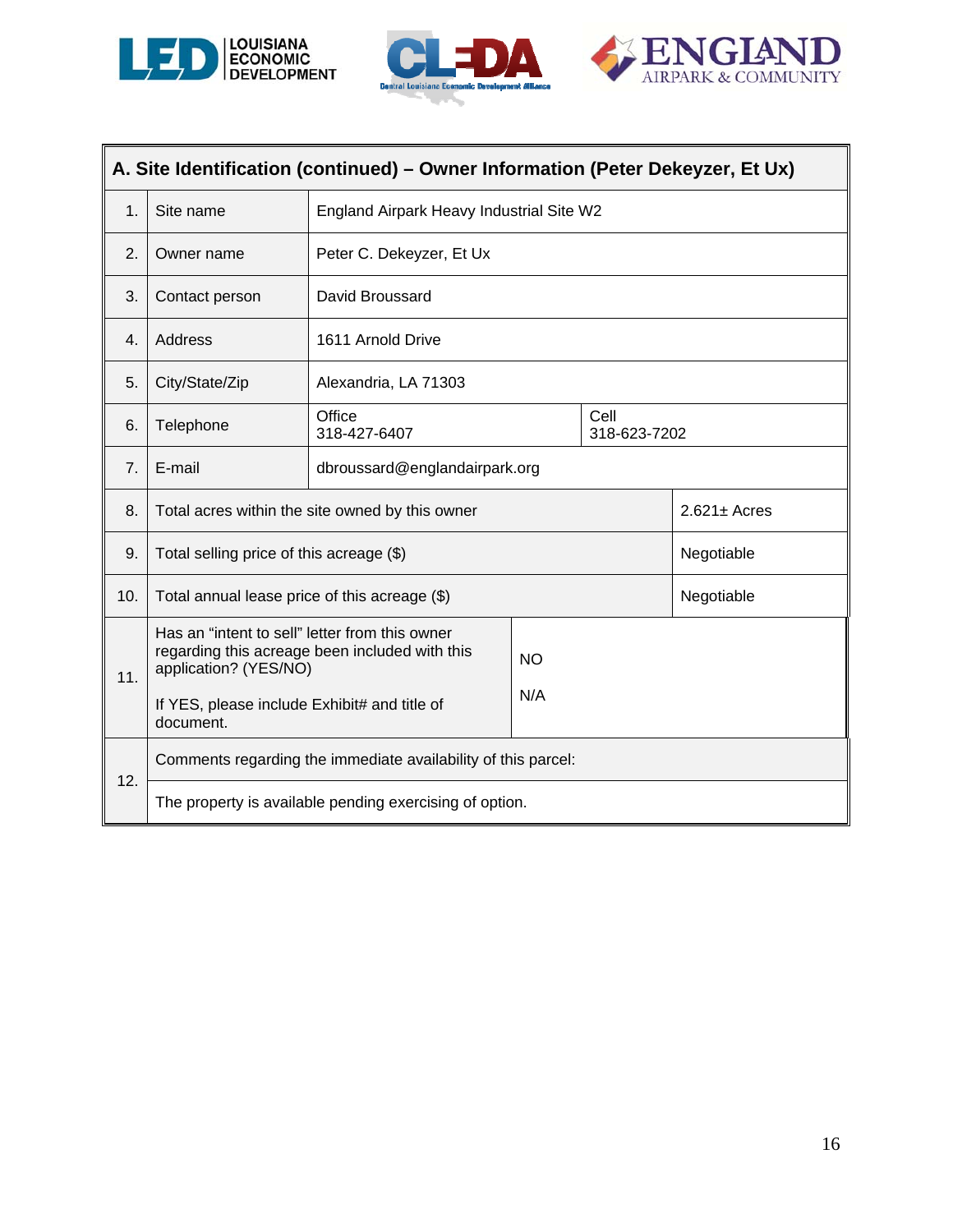





| <b>B. Option to Purchase Site</b> |                                                                                       |                                                                    |             |  |                   |            |
|-----------------------------------|---------------------------------------------------------------------------------------|--------------------------------------------------------------------|-------------|--|-------------------|------------|
| 1.                                | Option holder                                                                         | Diversified Lands, LLC                                             |             |  |                   |            |
| 2.                                | Contact person and<br>organization (as<br>appropriate)                                | Mark Pearce, General Counsel                                       |             |  |                   |            |
| 3.                                | Address                                                                               | 2030 Donahue Ferry Rd.                                             |             |  |                   |            |
| 4.                                | City                                                                                  | Pineville, LA                                                      |             |  |                   |            |
| 5.                                | Telephone                                                                             | Office<br>(318) 484-7400                                           | Cell<br>N/A |  |                   |            |
| 6.                                | E-mail                                                                                | mark.pearce@cleco.com                                              |             |  |                   |            |
| 7.                                |                                                                                       | Total number of acres under option to purchase                     |             |  | $865 \pm$         |            |
| 8.                                | Option expiration date                                                                |                                                                    |             |  | November 11, 2016 |            |
| 9.                                | Is the option assignable? (YES/NO)                                                    |                                                                    |             |  |                   | <b>YES</b> |
| 10.                               |                                                                                       | Is there a mechanism to renew the option upon expiration? (YES/NO) |             |  |                   | <b>YES</b> |
| 11.                               | Has a copy of the option to purchase been<br>included with this application? (YES/NO) |                                                                    | <b>NO</b>   |  |                   |            |
|                                   |                                                                                       | If YES, include Exhibit# and name of document.                     | N/A         |  |                   |            |
| 12.                               | Special comments, if any, relative to option to purchase:                             |                                                                    |             |  |                   |            |
|                                   |                                                                                       | Please contact the Applicant for option information.               |             |  |                   |            |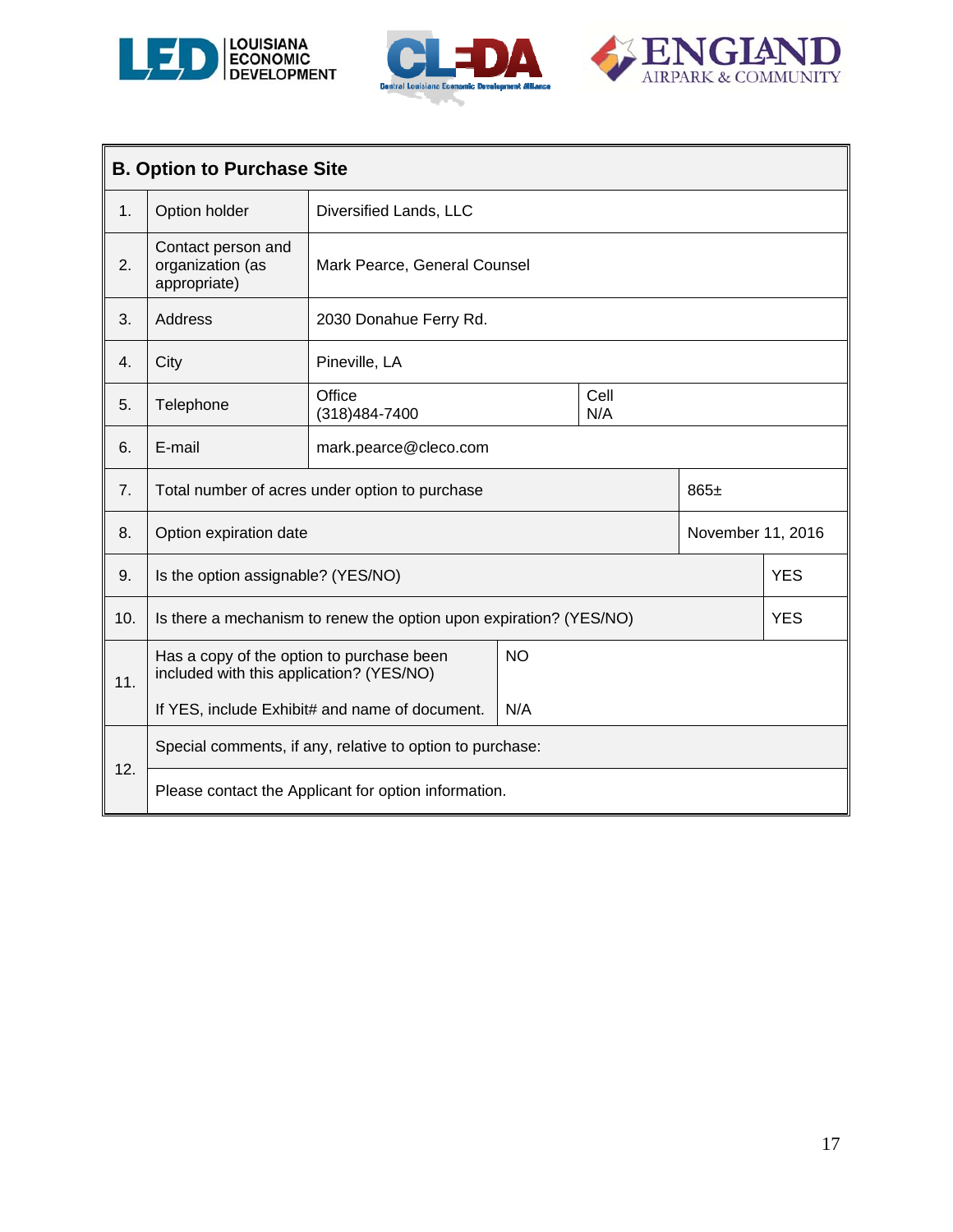





|    | C. Site Zoning, Tax Assessment, and Special Economic Development Districts                                                                                                                                 |                                                                                                                                                                                                                                                                                                                                                                                                                                                                                                                                                                                                                                                                                                                                                                                                                                                                                                                                                    |  |            |  |  |
|----|------------------------------------------------------------------------------------------------------------------------------------------------------------------------------------------------------------|----------------------------------------------------------------------------------------------------------------------------------------------------------------------------------------------------------------------------------------------------------------------------------------------------------------------------------------------------------------------------------------------------------------------------------------------------------------------------------------------------------------------------------------------------------------------------------------------------------------------------------------------------------------------------------------------------------------------------------------------------------------------------------------------------------------------------------------------------------------------------------------------------------------------------------------------------|--|------------|--|--|
|    | Is site within incorporated municipal limits? (YES/NO)                                                                                                                                                     |                                                                                                                                                                                                                                                                                                                                                                                                                                                                                                                                                                                                                                                                                                                                                                                                                                                                                                                                                    |  | <b>NO</b>  |  |  |
| 1. | If so, what municipality?                                                                                                                                                                                  | N/A                                                                                                                                                                                                                                                                                                                                                                                                                                                                                                                                                                                                                                                                                                                                                                                                                                                                                                                                                |  |            |  |  |
|    | If the site is NOT within an incorporated municipality, how<br>far is it to the boundary line of the nearest incorporated area<br>(miles)? What is the name of the incorporated<br>municipality/city/town? | 2,020 feet to Alexandria, LA                                                                                                                                                                                                                                                                                                                                                                                                                                                                                                                                                                                                                                                                                                                                                                                                                                                                                                                       |  |            |  |  |
|    | Is the site within a zoning district? (YES/NO)                                                                                                                                                             |                                                                                                                                                                                                                                                                                                                                                                                                                                                                                                                                                                                                                                                                                                                                                                                                                                                                                                                                                    |  | <b>NO</b>  |  |  |
|    | If YES, contact name, agency<br>name, address and phone of<br>zoning authority.                                                                                                                            | N/A                                                                                                                                                                                                                                                                                                                                                                                                                                                                                                                                                                                                                                                                                                                                                                                                                                                                                                                                                |  |            |  |  |
| 2. | If zoned, briefly describe the<br>property's current zoning<br>classification?                                                                                                                             | N/A                                                                                                                                                                                                                                                                                                                                                                                                                                                                                                                                                                                                                                                                                                                                                                                                                                                                                                                                                |  |            |  |  |
|    | If zoned, has a copy of the zoning<br>regulation been attached?<br>(YES/NO)                                                                                                                                | N/A                                                                                                                                                                                                                                                                                                                                                                                                                                                                                                                                                                                                                                                                                                                                                                                                                                                                                                                                                |  |            |  |  |
|    | If zoning regulation is attached,<br>include Exhibit# and name of<br>document.                                                                                                                             |                                                                                                                                                                                                                                                                                                                                                                                                                                                                                                                                                                                                                                                                                                                                                                                                                                                                                                                                                    |  |            |  |  |
| 3. | Are there any restrictions on noise level? (YES/NO)                                                                                                                                                        |                                                                                                                                                                                                                                                                                                                                                                                                                                                                                                                                                                                                                                                                                                                                                                                                                                                                                                                                                    |  | <b>NO</b>  |  |  |
|    | N/A<br>If YES, please describe:                                                                                                                                                                            |                                                                                                                                                                                                                                                                                                                                                                                                                                                                                                                                                                                                                                                                                                                                                                                                                                                                                                                                                    |  |            |  |  |
|    | Are there any height restrictions? (YES/NO)                                                                                                                                                                |                                                                                                                                                                                                                                                                                                                                                                                                                                                                                                                                                                                                                                                                                                                                                                                                                                                                                                                                                    |  | <b>YES</b> |  |  |
| 4. | If YES, please describe:                                                                                                                                                                                   | Because of the proximity of Site W2 to an airport, the entire<br>site is subject to height restrictions of varying maximum<br>structure height. A structure exceeding the height restrictions<br>may not necessarily be prohibited, but require evaluation by<br>the FAA to determine what control measures (light, beacon,<br>etc.) are required or recommended to be installed to mitigate<br>the obstacle. Structures on the majority of the site are<br>restricted to approximately 238 feet above mean sea level<br>(AMSL), which would allow for a building approximately 150 to<br>158 feet tall.<br>The northeastern corner of the site is subject to more stringent<br>height restrictions as follows: At the site's northeasternmost<br>corner, a structure is limited to approximately 97 feet tall<br>above ground level. The allowable building height increases<br>one (1) foot for every seven (7) feet of additional distance from |  |            |  |  |
| 5. | Describe any land use restrictions<br>(e.g., hours of operation)                                                                                                                                           | the extended centerline of Runway 14-32.<br>Reserved for industrial manufacturing and distribution                                                                                                                                                                                                                                                                                                                                                                                                                                                                                                                                                                                                                                                                                                                                                                                                                                                 |  |            |  |  |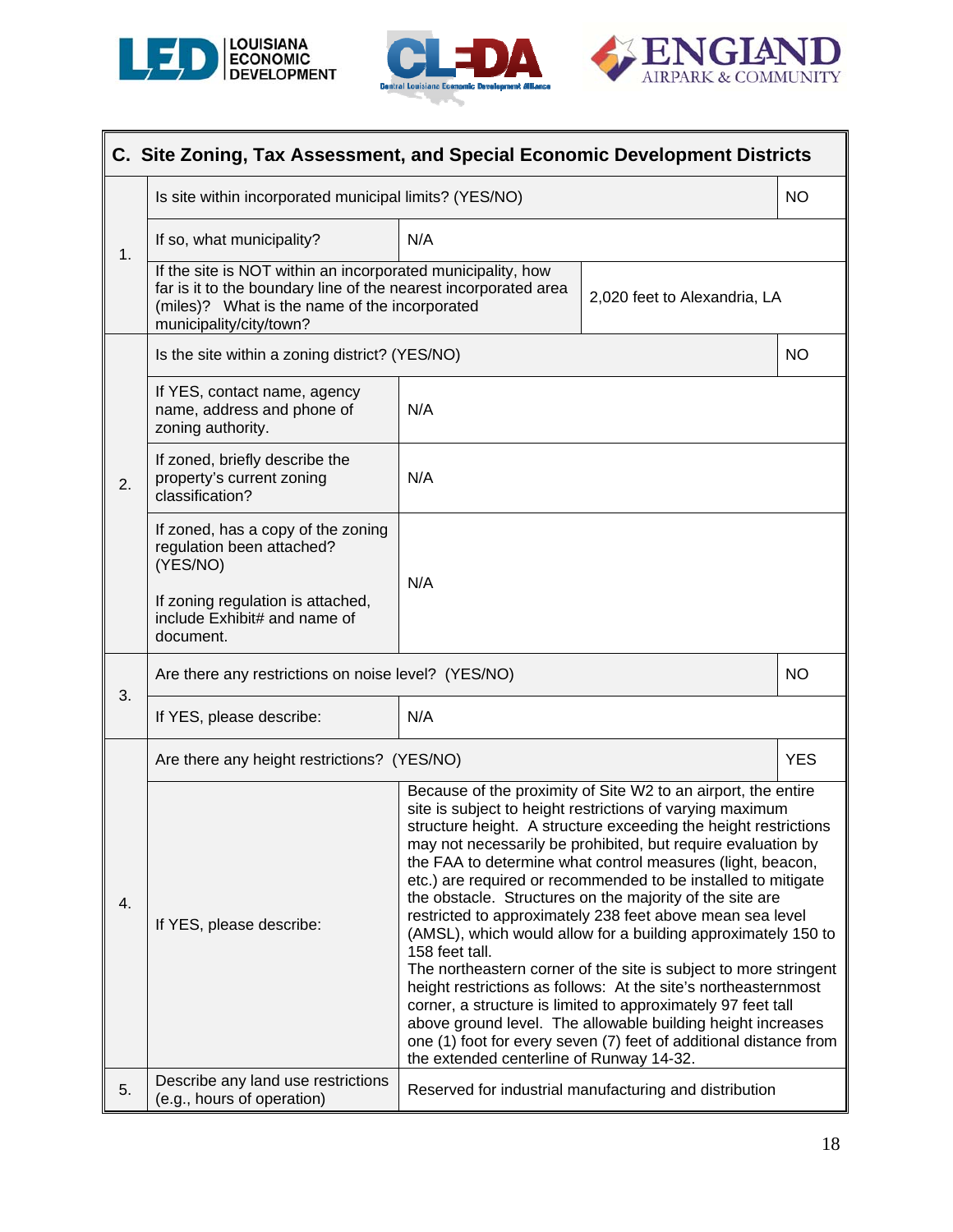





| 6.  | How long will it take for required city/parish re-zoning permits or other required permits to<br>be issued? (months)                                                         |              |             | None<br>Req'd                       |  |
|-----|------------------------------------------------------------------------------------------------------------------------------------------------------------------------------|--------------|-------------|-------------------------------------|--|
| 7.  | Are adjacent properties zoned the same as the site? (YES/NO)                                                                                                                 |              |             | <b>YES</b>                          |  |
|     | Please describe previous and current uses of the adjacent sites and planned projects.<br>Please note any nearby schools, churches, or residential developments.              |              |             |                                     |  |
|     | North:<br>Rural Residential; Majority of properties have been purchased by Applicant through FAA Noise<br>Mitigation Program. Currently, approximately 50% inhabited.        |              |             |                                     |  |
| 8.  | East:<br>England Airpark Heavy Industrial Site W1; and beyond, Alexandria International Airport (AEX).                                                                       |              |             |                                     |  |
|     | South:<br>Bayou Rapides Road (La Hwy 1202). Agricultural and Rural Residential areas are south of the<br>highway and Bayou Rapides.                                          |              |             |                                     |  |
|     | West:<br>Agricultural and Rural Residential areas.                                                                                                                           |              |             |                                     |  |
| 9.  | 115.13 mills plus<br>What is the current property tax millage applied to the site? Include units (per<br>\$0.20/acre Red<br><b>River Levee</b><br>acre, etc.)<br>Acreage Fee |              |             |                                     |  |
| 10. | What is the current assessed valuation of the site?                                                                                                                          |              | \$46,256.00 |                                     |  |
| 11. | Has a copy of the latest assessment been provided with this application? (YES/NO)                                                                                            |              |             |                                     |  |
|     | If YES, include Exhibit# and name of document.                                                                                                                               | Not Included |             |                                     |  |
| 12. | Is the site located within a Foreign Trade Zone? (YES/NO)                                                                                                                    |              |             | FTZ #261 is<br>adjacent to<br>site. |  |
| 13. | Is the site located within a Renewal Community? (YES/NO)                                                                                                                     |              |             | N/A                                 |  |
| 14. | Is the site located within a Louisiana Enterprise Zone? (YES/NO)                                                                                                             |              | <b>YES</b>  |                                     |  |
|     |                                                                                                                                                                              |              |             |                                     |  |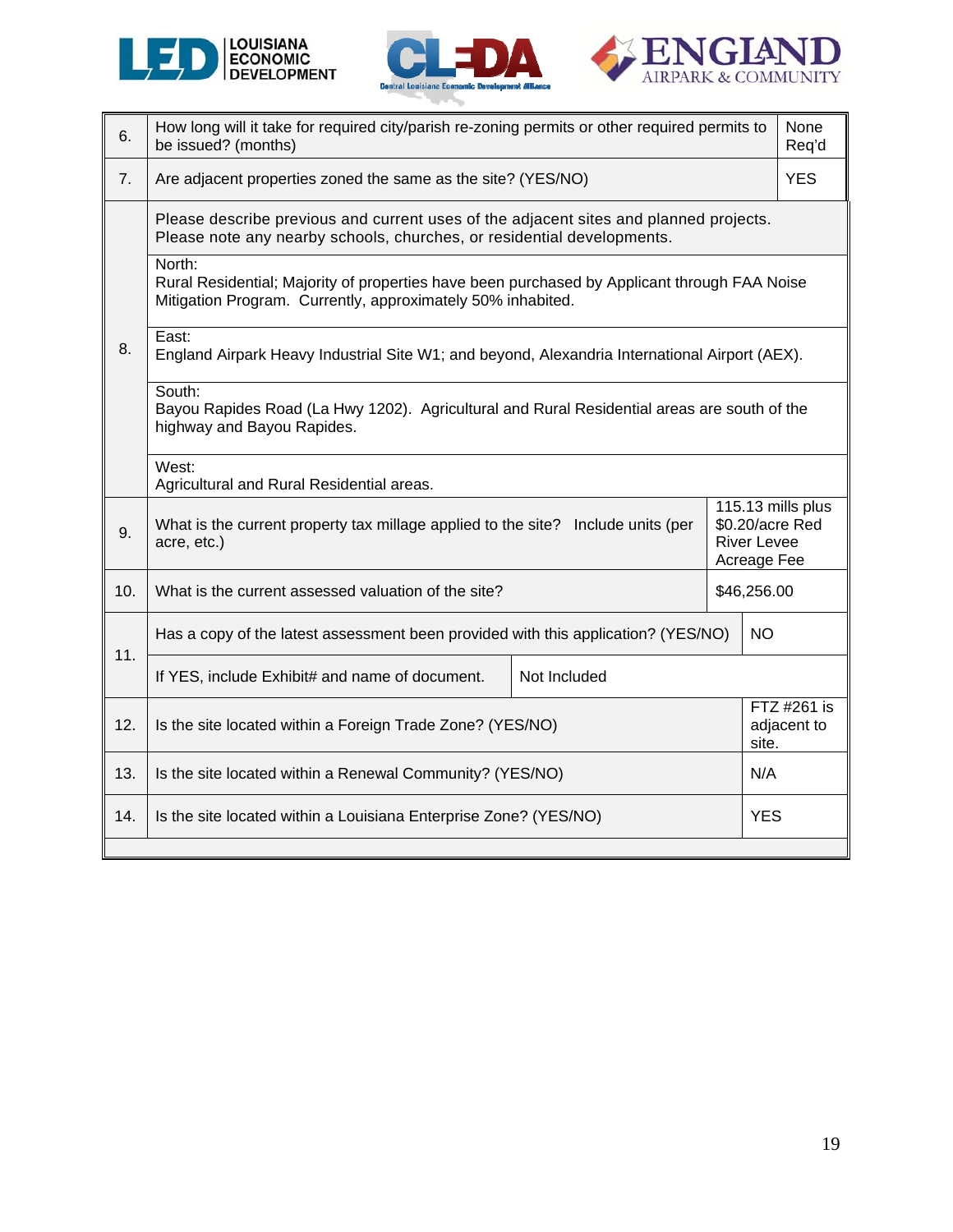

 $\mathsf{l}$ 





|    | <b>D. Existing Structures on-site</b>                                                                                                              |                       |                      |                                                                                      |                                 |  |
|----|----------------------------------------------------------------------------------------------------------------------------------------------------|-----------------------|----------------------|--------------------------------------------------------------------------------------|---------------------------------|--|
|    | <b>Buildings</b>                                                                                                                                   | <b>Size</b><br>(sqft) | Year<br><b>Built</b> | Latest use                                                                           | Included<br>in sale<br>(YES/NO) |  |
|    | House 1<br>(North Bayou<br>Rapides Road)                                                                                                           | 2,200                 | <b>Unknown</b>       | Residence                                                                            | <b>YES</b>                      |  |
| 1. | Shed 1<br>(North Bayou<br>Rapides Road)                                                                                                            | 900                   | Unknown              | Storage/Garage                                                                       | <b>YES</b>                      |  |
|    | House <sub>2</sub><br>(Rapides Station<br>Road)                                                                                                    | 5,700                 | Unknown              | Residence                                                                            | <b>YES</b>                      |  |
|    | Barn<br>(Rapides Station<br>Road)<br>No others known                                                                                               | 4,800                 | Unknown              | Barn                                                                                 | <b>YES</b>                      |  |
|    | Paved surfaces                                                                                                                                     |                       |                      |                                                                                      |                                 |  |
| 2. | Driveway to House 2                                                                                                                                | 4,200                 | Unknown              |                                                                                      |                                 |  |
|    |                                                                                                                                                    |                       |                      |                                                                                      |                                 |  |
|    | Fences                                                                                                                                             |                       |                      |                                                                                      |                                 |  |
| 3. | Miscellaneous fences<br>(generally wire<br>agricultural fences)<br>along Rapides<br><b>Station Road and</b><br>Bayou Rapides Road<br>(La Hwy 1202) | $3-5'$ tall           | Various              |                                                                                      |                                 |  |
|    |                                                                                                                                                    |                       |                      |                                                                                      |                                 |  |
|    |                                                                                                                                                    |                       |                      |                                                                                      |                                 |  |
| 4. | Are there any cemeteries located on the site? (YES/NO)                                                                                             |                       |                      |                                                                                      | NO.                             |  |
|    | If YES, please describe.                                                                                                                           | None                  |                      |                                                                                      |                                 |  |
|    | such as 180 days or less? (YES/NO)                                                                                                                 |                       |                      | Can any structures not included in the sale be removed within a reasonable timetable | <b>YES</b>                      |  |
| 5. | If current and existing structures will be<br>removed, does a work plan exist to remove<br>structures? (YES/NO)                                    |                       |                      | All structures not desired by tenant are to be<br>removed prior to development.      |                                 |  |
|    | If YES, include Exhibit# and name of<br>document.                                                                                                  |                       |                      | N/A                                                                                  |                                 |  |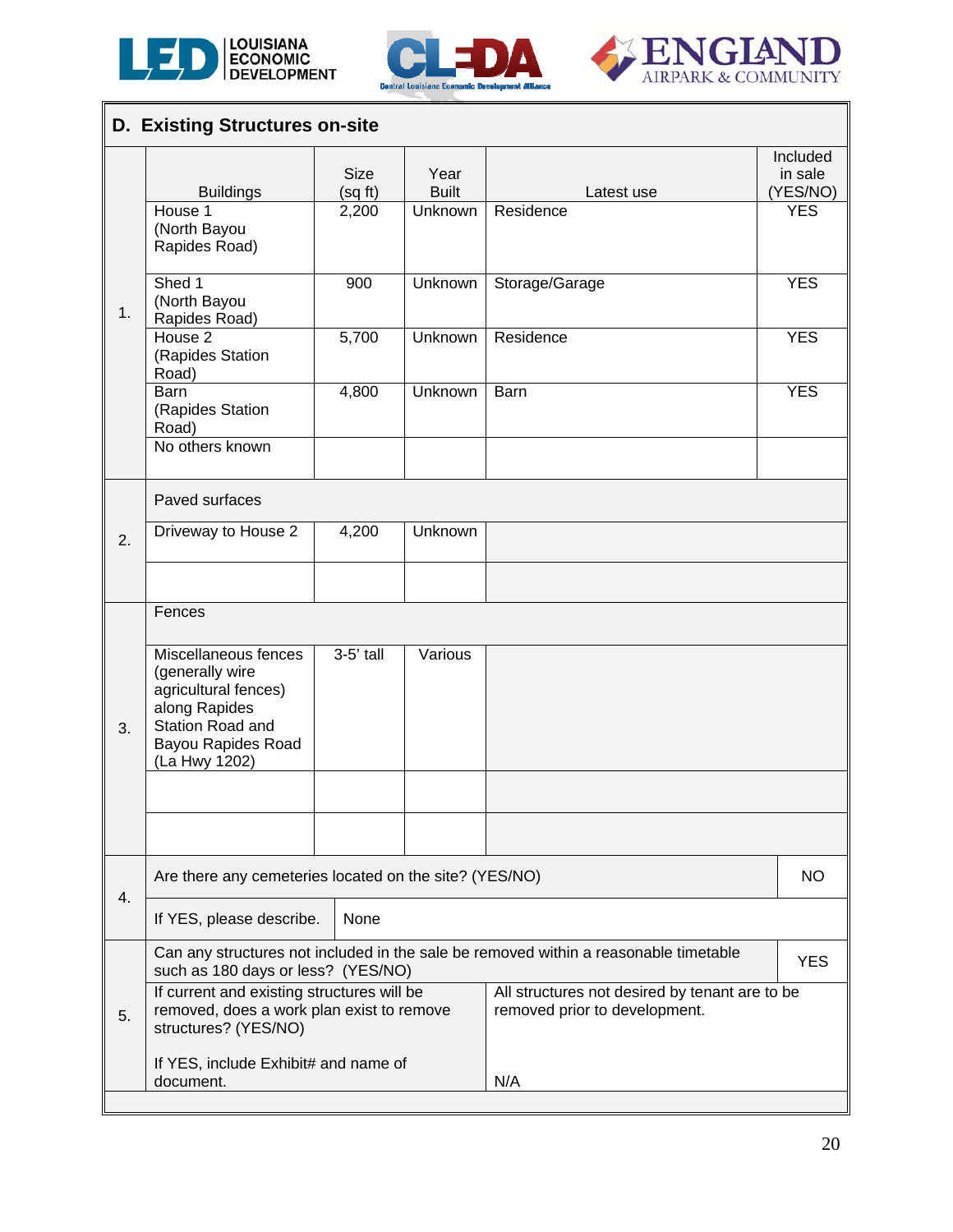





|    | <b>E. Land Transferability and Encumbrances</b>                                                                                                                                          |                                                                            |            |  |  |  |  |
|----|------------------------------------------------------------------------------------------------------------------------------------------------------------------------------------------|----------------------------------------------------------------------------|------------|--|--|--|--|
|    | Has a copy of the deed been included with this application? (YES/NO)                                                                                                                     |                                                                            |            |  |  |  |  |
| 1. | NOTE: Deeds that have no deed restrictions are not required documents; deeds with any<br>form of easements, limitations of use, or other encumbrances must be attached as an<br>exhibit. |                                                                            | <b>NO</b>  |  |  |  |  |
|    | N/A<br>If YES, include Exhibit# and name of document.                                                                                                                                    |                                                                            |            |  |  |  |  |
| 2. | Has the required boundary/property survey been included with this application?<br>(YES/NO)                                                                                               |                                                                            | <b>YES</b> |  |  |  |  |
|    | If YES, include Exhibit# and name of document.                                                                                                                                           | Exhibit 3 - Boundary Surveys                                               |            |  |  |  |  |
|    | List and describe rights-of-way (include property survey indicating rights-of-way). Feel free to<br>attach as a separate Exhibit if lengthy.                                             |                                                                            |            |  |  |  |  |
| 3. | Include Exhibit # and name of document if attached as a separate document.                                                                                                               |                                                                            |            |  |  |  |  |
|    | See Exhibit 3 - Boundary Surveys and Exhibit 17 - Title Opinions with Abstracts                                                                                                          |                                                                            |            |  |  |  |  |
|    | List and describe other easements (include property survey indicating easements)                                                                                                         |                                                                            |            |  |  |  |  |
| 4. | Include Exhibit # and name of document if attached as a separate document.                                                                                                               |                                                                            |            |  |  |  |  |
|    | See Exhibit 3 - Boundary Surveys and Exhibit 17 - Title Opinions with Abstracts                                                                                                          |                                                                            |            |  |  |  |  |
|    | List and describe any liens against the property.                                                                                                                                        |                                                                            |            |  |  |  |  |
| 5. |                                                                                                                                                                                          | Include Exhibit # and name of document if attached as a separate document. |            |  |  |  |  |
|    | Exhibit 17 - Title Opinions with Abstracts                                                                                                                                               |                                                                            |            |  |  |  |  |
|    | List and describe any judgments impacting development of the site.                                                                                                                       |                                                                            |            |  |  |  |  |
| 6. | Include Exhibit # and name of document if attached as a separate document.                                                                                                               |                                                                            |            |  |  |  |  |
|    | Exhibit 17 - Title Opinions with Abstracts                                                                                                                                               |                                                                            |            |  |  |  |  |
|    | List and describe any restrictive covenants.                                                                                                                                             |                                                                            |            |  |  |  |  |
| 7. | Include Exhibit # and name of document if attached as a separate document.                                                                                                               |                                                                            |            |  |  |  |  |
|    | Exhibit 17 - Title Opinions with Abstracts                                                                                                                                               |                                                                            |            |  |  |  |  |
|    | List and describe other encumbrances.                                                                                                                                                    |                                                                            |            |  |  |  |  |
| 8. | Include Exhibit # and name of document if attached as a separate document.                                                                                                               |                                                                            |            |  |  |  |  |
|    | Exhibit 17 - Title Opinions with Abstracts                                                                                                                                               |                                                                            |            |  |  |  |  |
|    |                                                                                                                                                                                          |                                                                            |            |  |  |  |  |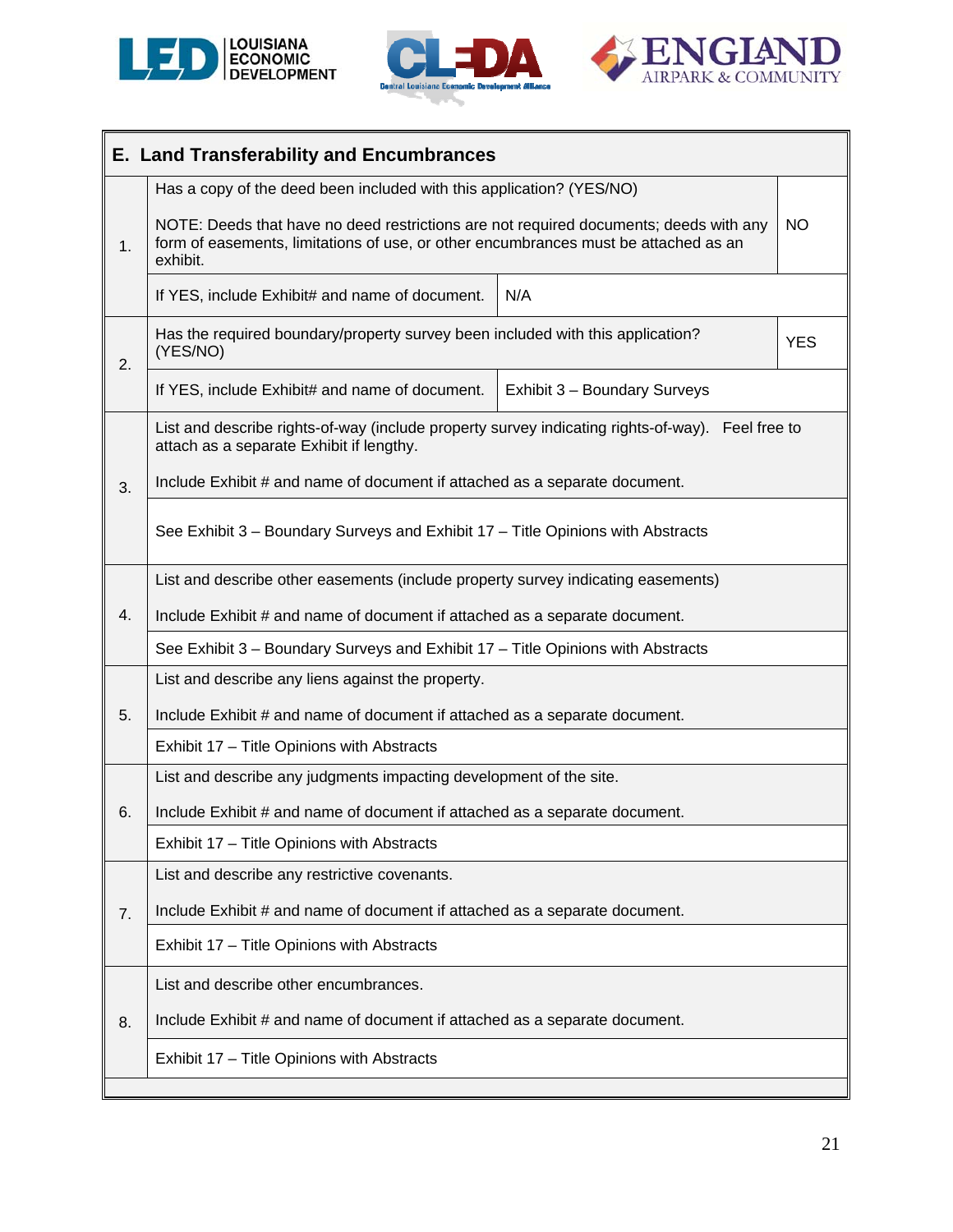





|    | F. Fire Protection Rating and Proximity to Emergency Medical Care                                                                                                  |  |  |            |  |  |  |
|----|--------------------------------------------------------------------------------------------------------------------------------------------------------------------|--|--|------------|--|--|--|
| 1. | Is the site within the coverage area of a fire department? (YES/NO)                                                                                                |  |  | <b>YES</b> |  |  |  |
| 2. | Name of agency or other provider of fire<br>England Airpark Fire Department and<br>protection services to the site<br>Rapides Parish Fire District No. 2           |  |  |            |  |  |  |
| 3. | Rating of fire service provider                                                                                                                                    |  |  | ISO 4      |  |  |  |
|    | Distance to fire station (miles)                                                                                                                                   |  |  | 2          |  |  |  |
| 4. | England Airpark Fire Department and<br>Name of Fire Station providing services to the site<br>Rapides Parish Fire District No. 2                                   |  |  |            |  |  |  |
|    | Distance to emergency medical care (miles)                                                                                                                         |  |  |            |  |  |  |
| 5. | Name and brief description of nearest emergency<br>Rapides Regional Medical Center, full service<br>hospital, and Level II Trauma Center<br>medical care facility: |  |  |            |  |  |  |
|    |                                                                                                                                                                    |  |  |            |  |  |  |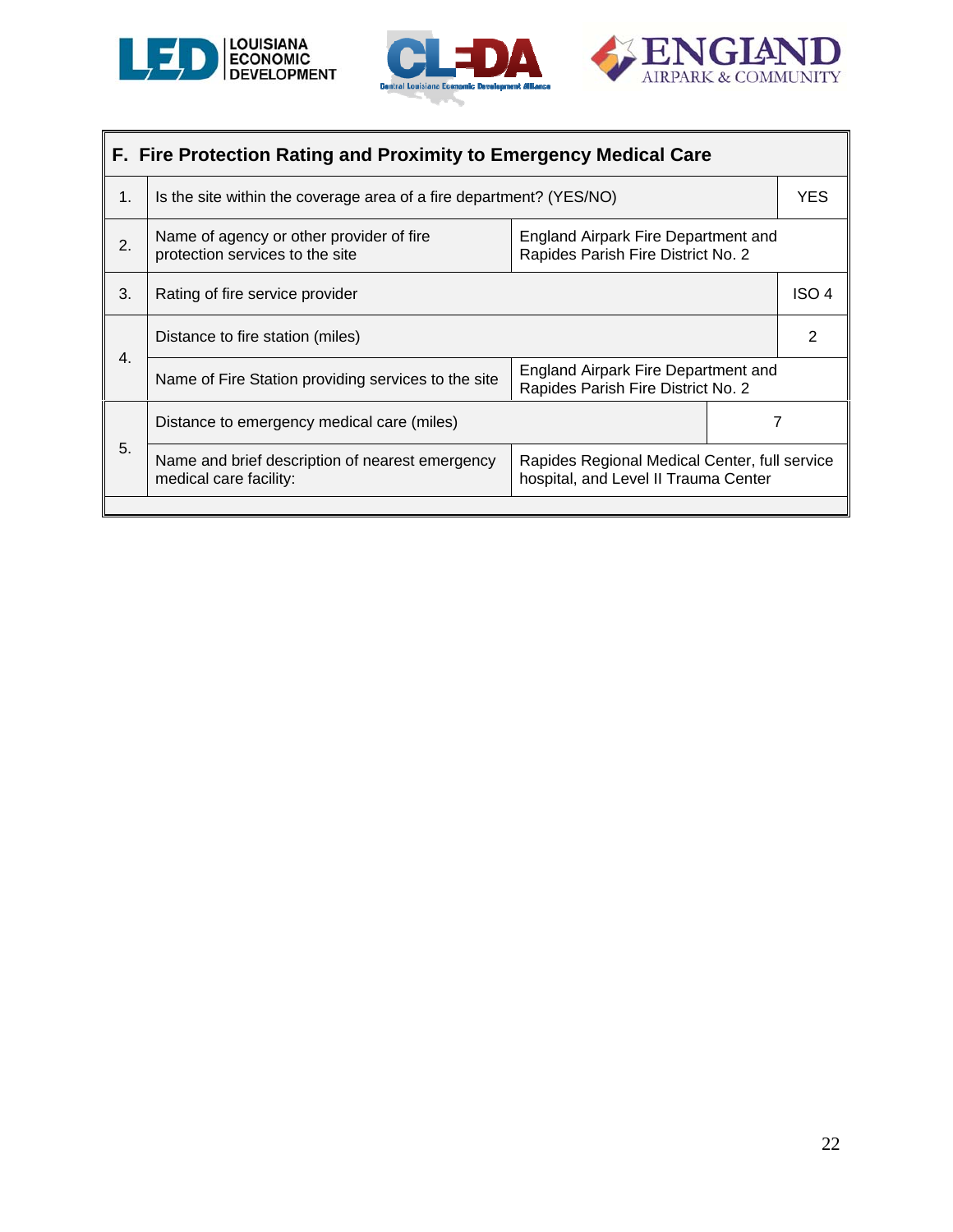





# **II. Utilities and infrastructure**

|     | A. Water Supply Infrastructure                                                                                                                                                                                                                                                                                          |  |                                                                                                                                                                                                                                                                                  |                                                                                             |                         |                    |  |
|-----|-------------------------------------------------------------------------------------------------------------------------------------------------------------------------------------------------------------------------------------------------------------------------------------------------------------------------|--|----------------------------------------------------------------------------------------------------------------------------------------------------------------------------------------------------------------------------------------------------------------------------------|---------------------------------------------------------------------------------------------|-------------------------|--------------------|--|
| 1.  | Has a site map indicating the location of all<br>existing water utilities been provided with this<br>application? (YES/NO)                                                                                                                                                                                              |  |                                                                                                                                                                                                                                                                                  | <b>YES</b>                                                                                  |                         |                    |  |
|     | If YES, please include Exhibit# and title of<br>document.                                                                                                                                                                                                                                                               |  |                                                                                                                                                                                                                                                                                  | Exhibit 8a - Water Service Map                                                              |                         |                    |  |
| 2.  | Company/agency name, address and phone of<br>provider of potable or process water to the site                                                                                                                                                                                                                           |  |                                                                                                                                                                                                                                                                                  | Alexandria Water Department<br>P.O. Box 71<br>Alexandria, LA 71309-0071<br>$(318)$ 441-6216 |                         |                    |  |
| 3.  | Distance to the closest potable/process water<br>line to service the site (feet)<br>(Note: The line must be available to the<br>property boundary or a construction plan and<br>cost estimate must be attached to this<br>application.)<br>If a construction plan is attached, include<br>Exhibit# and name of document |  | A rural, not-for-profit water system, Rapides<br>Island Water System, currently provides water to<br>the site. However, improvements are proposed<br>to serve industrial customers from the City of<br>Alexandria Water System, which is currently<br>17,300 feet from the site. |                                                                                             |                         |                    |  |
|     |                                                                                                                                                                                                                                                                                                                         |  | Exhibit 19 - Proposed Water Service<br>Improvements                                                                                                                                                                                                                              |                                                                                             |                         |                    |  |
| 4.  | Size of potable/process water line closest to the site (inches in diameter)                                                                                                                                                                                                                                             |  |                                                                                                                                                                                                                                                                                  |                                                                                             | 16"                     |                    |  |
| 5.  | Static and residual pressures of the potable/process water line closest to<br>the site                                                                                                                                                                                                                                  |  |                                                                                                                                                                                                                                                                                  |                                                                                             | <b>Static</b><br>65 psi | Residual<br>60 psi |  |
| 6.  | Source of potable or process<br>water (lake, well, other<br>source)                                                                                                                                                                                                                                                     |  |                                                                                                                                                                                                                                                                                  | Wells- Kisatchie and Urban well fields                                                      |                         |                    |  |
| 7.  | Total potable/process water system capacity (millions of gallons per day)                                                                                                                                                                                                                                               |  |                                                                                                                                                                                                                                                                                  |                                                                                             | 28.4 MGD                |                    |  |
| 8.  | Current average daily use of the water system (millions of gallons per<br>day)                                                                                                                                                                                                                                          |  |                                                                                                                                                                                                                                                                                  |                                                                                             | 10.4 MGD                |                    |  |
| 9.  | Peak demand (millions of gallons per day)                                                                                                                                                                                                                                                                               |  |                                                                                                                                                                                                                                                                                  |                                                                                             | Appx. 14 MGD            |                    |  |
| 10. | Excess capacity of the existing water system (millions of gallons per<br>day)                                                                                                                                                                                                                                           |  |                                                                                                                                                                                                                                                                                  |                                                                                             | 13.6 MGD                |                    |  |
| 11. | Has a letter from the provider confirming the<br>excess capacity been provided with this<br>application? (YES/NO)                                                                                                                                                                                                       |  |                                                                                                                                                                                                                                                                                  | <b>YES</b><br>Exhibit 19b - Letter from City of Alexandria                                  |                         |                    |  |
|     | If YES, include Exhibit# and name of document.                                                                                                                                                                                                                                                                          |  |                                                                                                                                                                                                                                                                                  | Utilities Department Regarding Excess Water<br>and Wastewater Capacity                      |                         |                    |  |
| 12. | Distance to closest elevated potable water storage tank (miles)                                                                                                                                                                                                                                                         |  |                                                                                                                                                                                                                                                                                  |                                                                                             | 2.5 miles               |                    |  |
| 13. | Capacity of closest elevated potable water storage tank (gallons)                                                                                                                                                                                                                                                       |  |                                                                                                                                                                                                                                                                                  |                                                                                             | 500,000 gallons         |                    |  |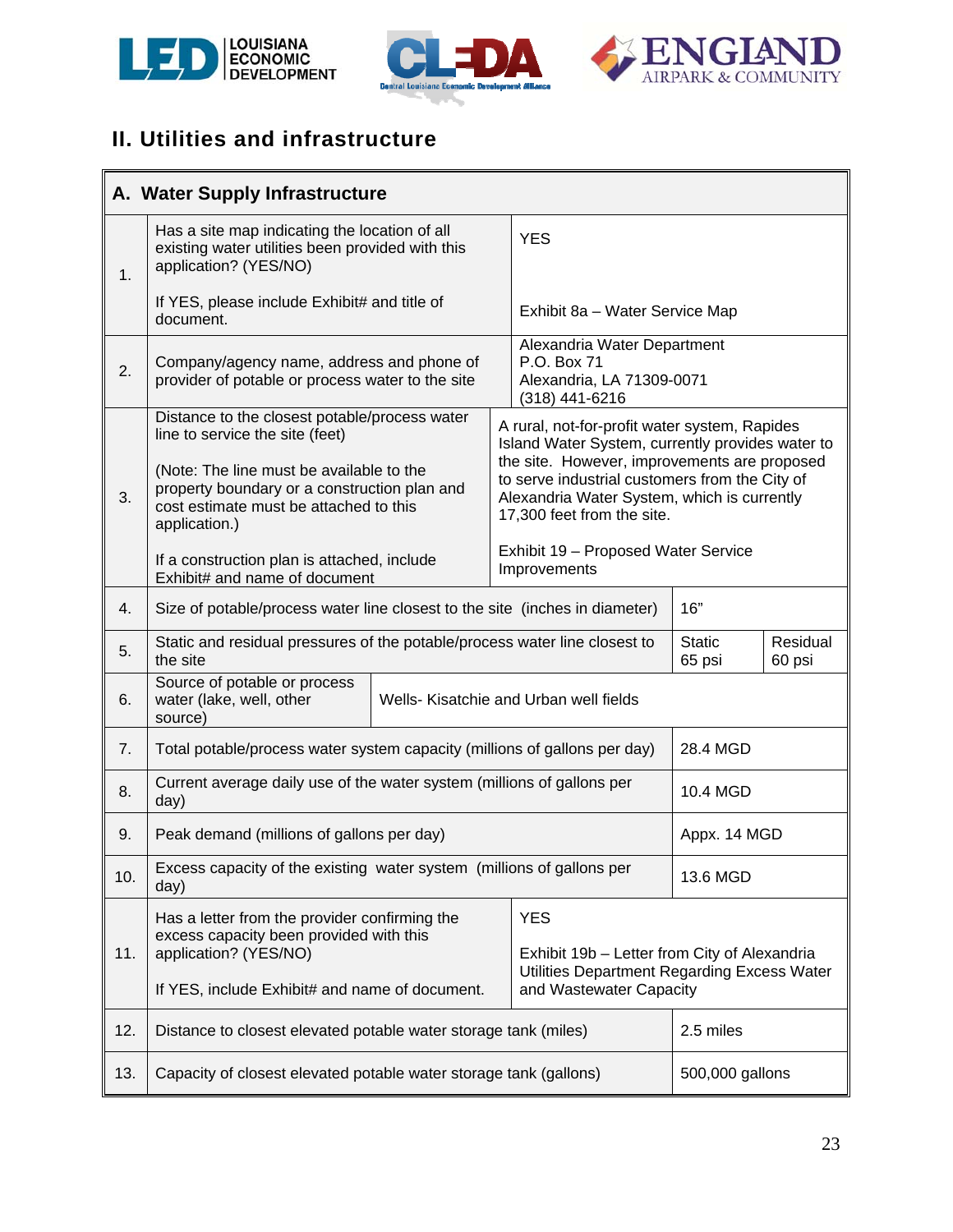





| 14. | Distance to the appropriate booster station (miles)                                                                                                                                                                 |                                                                                                                                                              |                                                                                                                                                      | 2 miles |            |  |
|-----|---------------------------------------------------------------------------------------------------------------------------------------------------------------------------------------------------------------------|--------------------------------------------------------------------------------------------------------------------------------------------------------------|------------------------------------------------------------------------------------------------------------------------------------------------------|---------|------------|--|
| 15. | Is or will there be adequate pressure and flow at site to combat fires? (YES/NO)                                                                                                                                    |                                                                                                                                                              |                                                                                                                                                      |         | <b>YES</b> |  |
|     | Has a plan to improve or upgrade the<br>existing water system (including<br>construction budget and schedule) been<br>provided with this application? (YES/NO)<br>If YES, include Exhibit# and name of<br>document. | <b>YES</b><br>Exhibit 19 – Proposed Water Service Improvements<br>Exhibit 19a - Opinion of Probable Costs<br>Exhibit 25 - Schedule for Proposed Improvements |                                                                                                                                                      |         |            |  |
| 16. | If YES, can this plan be executed within a reasonable<br>timetable such as 180 days or less? (YES/NO)                                                                                                               |                                                                                                                                                              | Limited water service is available virtually<br>immediately. However, the improvement<br>plan included herein would require longer<br>than 180 days. |         |            |  |
|     | If the plan can be implemented within a reasonable time frame, what is the basis for this assertion?<br>Discussions with water company? Engineering schedule? Contractor discussions?                               |                                                                                                                                                              |                                                                                                                                                      |         |            |  |
|     | Preliminary engineering layouts and prior discussions with the service provider.                                                                                                                                    |                                                                                                                                                              |                                                                                                                                                      |         |            |  |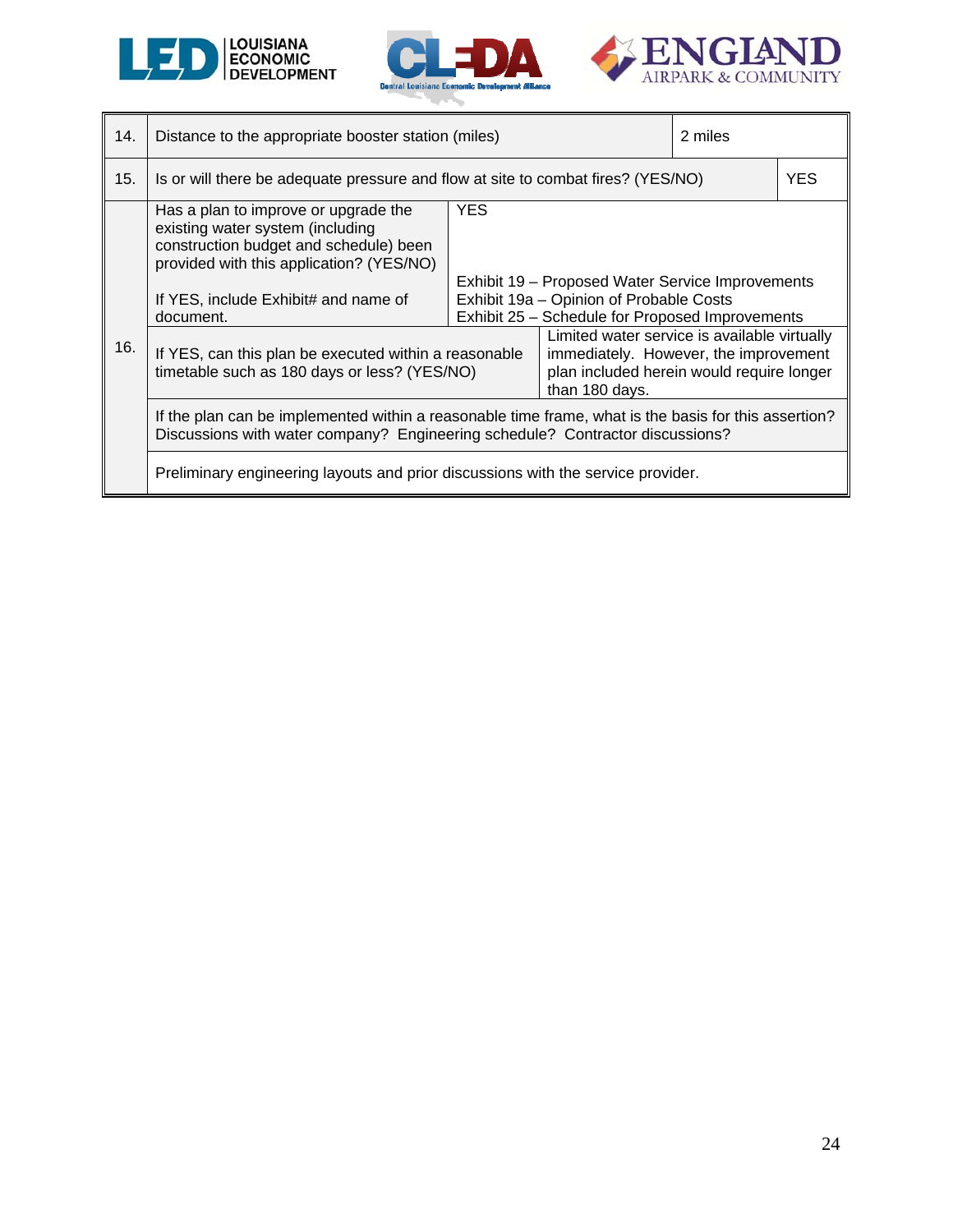





|     | <b>B. Wastewater Infrastructure</b>                                                                                                                                                                                                                       |  |                                                                                                                                |                           |            |  |
|-----|-----------------------------------------------------------------------------------------------------------------------------------------------------------------------------------------------------------------------------------------------------------|--|--------------------------------------------------------------------------------------------------------------------------------|---------------------------|------------|--|
| 1.  | Has a site map indicating the location of all<br>existing wastewater utilities been provided with<br>this application? (YES/NO)                                                                                                                           |  | <b>YES</b>                                                                                                                     |                           |            |  |
|     | If YES, please include Exhibit# and title of<br>document.                                                                                                                                                                                                 |  | Exhibit 8b - Wastewater Service Map                                                                                            |                           |            |  |
| 2.  | Provider of sewer service (company name,<br>municipal name, etc.). Include name, address,<br>phone number and contact name, as appropriate.                                                                                                               |  | Alexandria Wastewater Department<br>P.O. Box 71<br>Alexandria, LA 71309-0071<br>(318) 441-6241<br>Jimbo Graham, Superintendent |                           |            |  |
| 3.  | Distance to the closest wastewater<br>collection line to service the site (feet)<br>(Note: Line must be available to the<br>site boundary or a construction plan<br>and cost estimate must be attached.)                                                  |  | 6,000 feet (6" SFM with limited excess capacity)<br>17,665 feet (24" SFM)                                                      |                           |            |  |
| 4.  | Size of wastewater collection line closest to the site (inches diameter)                                                                                                                                                                                  |  |                                                                                                                                | 24" SFM                   |            |  |
| 5.  | Is there a force main at or near the site? (YES/NO)                                                                                                                                                                                                       |  |                                                                                                                                |                           | <b>YES</b> |  |
| 6.  | Capacity of nearest lift station (gallons/day)                                                                                                                                                                                                            |  |                                                                                                                                | 720,000 GPD<br>(proposed) |            |  |
| 7.  | NPDES permit number of sewer provider                                                                                                                                                                                                                     |  |                                                                                                                                | LA0041009 &<br>LAJ650021  |            |  |
| 8.  | Total capacity of wastewater system (gallons/day)                                                                                                                                                                                                         |  |                                                                                                                                | 22,000,000 GPD            |            |  |
| 9.  | Current average daily use of wastewater system (gallons/day)                                                                                                                                                                                              |  |                                                                                                                                | 11,000,000 GPD            |            |  |
| 10. | Peak load on wastewater system (gallons/day)                                                                                                                                                                                                              |  |                                                                                                                                | 27,000,000 GPD            |            |  |
| 11. | Excess capacity of wastewater system (gallons/day)                                                                                                                                                                                                        |  |                                                                                                                                | 6,500,000 GPD             |            |  |
| 12. | Has a letter from the provider<br><b>YES</b><br>confirming the excess capacity<br>been provided with this<br>Exhibit 19b - Letter from City of Alexandria Utilities Department<br>application? (YES/NO)<br>Regarding Excess Water and Wastewater Capacity |  |                                                                                                                                |                           |            |  |
|     | If not, what is the basis<br>N/A<br>for the excess capacity<br>assertion?                                                                                                                                                                                 |  |                                                                                                                                |                           |            |  |
|     | What are the pre-treatment requirements to discharge to the wastewater system? If lengthy,<br>please include the pretreatment requirements as a separate attachment.                                                                                      |  |                                                                                                                                |                           |            |  |
| 13. | If included as a separate document, please include Exhibit# and title of document here.                                                                                                                                                                   |  |                                                                                                                                |                           |            |  |
|     | Exhibit 20b - Wastewater Pre-Treatment Requirements                                                                                                                                                                                                       |  |                                                                                                                                |                           |            |  |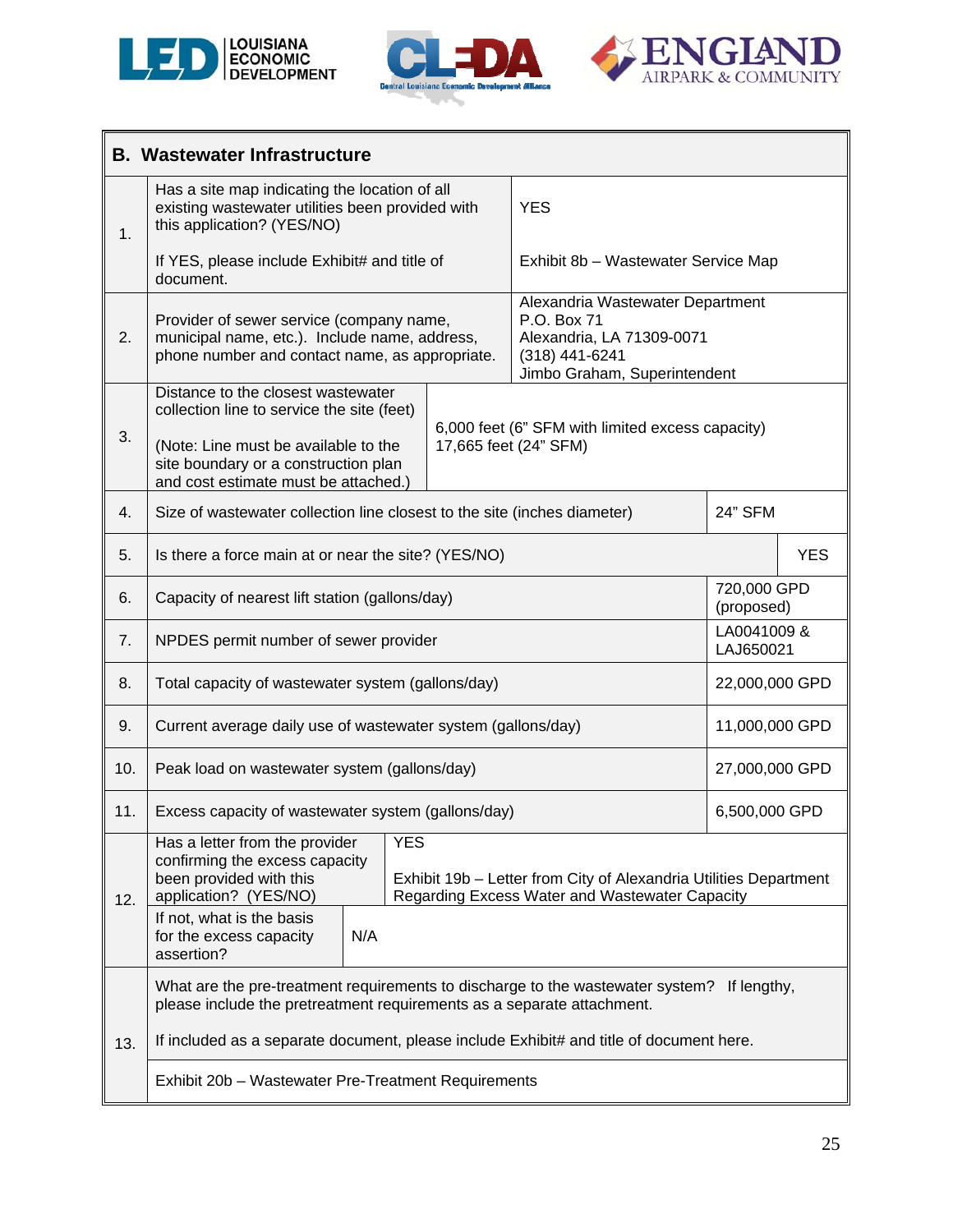





| 14. | Has a plan to improve or upgrade the<br>existing wastewater system (including<br>construction budget and schedule)<br>been provided with this application?<br>(YES/NO)<br>If YES, please include Exhibit# and title<br>of document. | <b>YES</b><br>Exhibit 20 - Proposed Wastewater Service<br>Improvements<br>Exhibit 20a - Opinion of Probable Costs<br>Exhibit 25 - Schedule for Proposed Improvements |                                                                             |  |
|-----|-------------------------------------------------------------------------------------------------------------------------------------------------------------------------------------------------------------------------------------|----------------------------------------------------------------------------------------------------------------------------------------------------------------------|-----------------------------------------------------------------------------|--|
|     | If YES, can this plan be executed within a reasonable<br>time frame such as 180 days or less? (YES/NO)                                                                                                                              |                                                                                                                                                                      | The improvement plan included herein<br>would require longer than 180 days. |  |
| 15. | Has a plan to establish an on-site<br>wastewater treatment facility been<br>provided with this application?<br>(YES/NO)                                                                                                             | NO.                                                                                                                                                                  |                                                                             |  |
|     | If YES, please include the Exhibit# and<br>title of document.                                                                                                                                                                       | None                                                                                                                                                                 |                                                                             |  |
|     |                                                                                                                                                                                                                                     |                                                                                                                                                                      |                                                                             |  |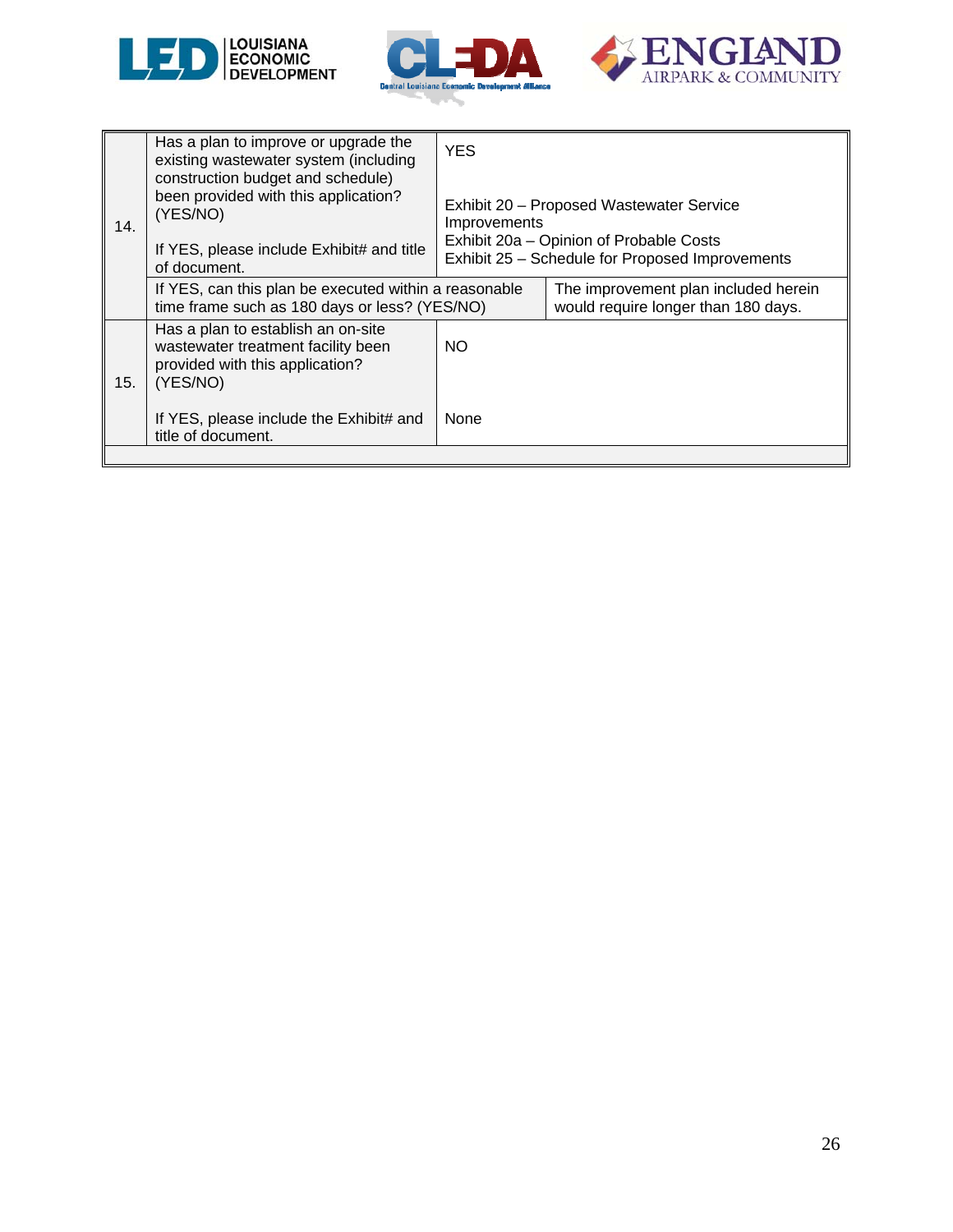





|     | <b>C. Electricity Infrastructure</b>                                                                                                                                                                                                              |                                                                                                                                                     |                                                                                       |             |            |  |
|-----|---------------------------------------------------------------------------------------------------------------------------------------------------------------------------------------------------------------------------------------------------|-----------------------------------------------------------------------------------------------------------------------------------------------------|---------------------------------------------------------------------------------------|-------------|------------|--|
| 1.  | Has a site map, with the site clearly outlined,<br>indicating the location of all existing electrical lines<br>been provided with this application? (YES/NO)                                                                                      |                                                                                                                                                     | <b>YES</b>                                                                            |             |            |  |
|     | If YES, please include Exhibit# and title of<br>document.                                                                                                                                                                                         |                                                                                                                                                     | Exhibit 8c - Electrical Service Map                                                   |             |            |  |
| 2.  | Local provider of electrical power (company<br>name, address, phone and contact person, as<br>appropriate)                                                                                                                                        |                                                                                                                                                     | Cleco Power, LLC<br>P.O. Box 5000<br>Pineville, LA 71361<br>Mike Sibley (318)308-1273 |             |            |  |
| 3.  | Distance to provider's nearest distribution line (feet)                                                                                                                                                                                           |                                                                                                                                                     |                                                                                       | On-site     |            |  |
| 4.  | Size of provider's nearest distribution line (kV)                                                                                                                                                                                                 |                                                                                                                                                     |                                                                                       | Dual 230 kV |            |  |
| 5.  | Distance to nearest transmission line equal to or greater than 69 kV (miles)                                                                                                                                                                      |                                                                                                                                                     |                                                                                       | On-Site     |            |  |
|     | Is reliable 3-phase service available at the site today? (YES/NO)                                                                                                                                                                                 |                                                                                                                                                     |                                                                                       |             | <b>YES</b> |  |
|     | (Note: If existing 3-phase service is not available at the site, certification will require<br>submission of a formal cost estimate, construction plan and funding source to meet the<br>minimum level of service within a reasonable timetable.) |                                                                                                                                                     |                                                                                       |             |            |  |
| 6.  | If 3-Phase is NOT available at the site,<br>include Exhibit# and title of document<br>containing the plan to install 3-phase.                                                                                                                     | Exhibit 21 - Proposed Electrical Service Improvements<br>Exhibit 21a - Opinion of Probable Costs<br>Exhibit 25 - Schedule for Proposed Improvements |                                                                                       |             |            |  |
|     | What additional services are to be included with<br>this upgrade?                                                                                                                                                                                 |                                                                                                                                                     | Transmission level service will provide<br>redundant feed.                            |             |            |  |
|     | Can these plans be executed within a reasonable<br>timetable such as 180 days or less? (YES/NO)                                                                                                                                                   |                                                                                                                                                     | <b>YES</b>                                                                            |             |            |  |
| 7.  | Is dual feed available? That is, can the site be supplied power from two substations such<br>that if one substation has an outage, the site still has power? (YES/NO)                                                                             |                                                                                                                                                     |                                                                                       |             | <b>YES</b> |  |
| 8.  | Peak load capacity available at site (MW)?                                                                                                                                                                                                        |                                                                                                                                                     |                                                                                       | 400+ MW     |            |  |
| 9.  | Distance to nearest substation to serve the site (miles)                                                                                                                                                                                          |                                                                                                                                                     |                                                                                       | 0.7 miles   |            |  |
| 10. | Distance to the next closest substation to serve the site (miles)                                                                                                                                                                                 |                                                                                                                                                     |                                                                                       | 2.6 miles   |            |  |
|     |                                                                                                                                                                                                                                                   |                                                                                                                                                     |                                                                                       |             |            |  |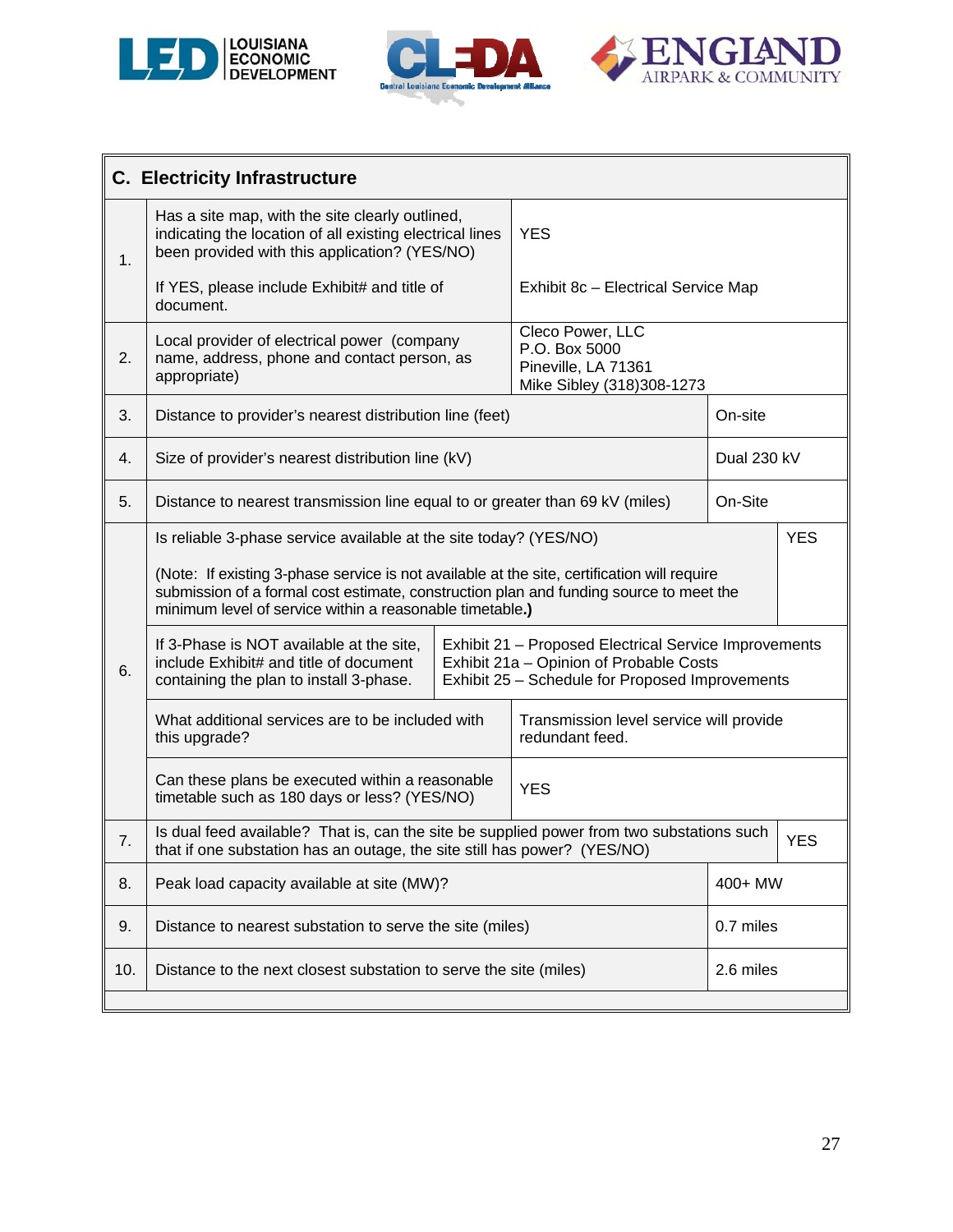





|     | <b>D. Natural Gas Infrastructure</b>                                                                                                                                                                                                                                      |            |                                                                                                                                                                          |                                                                             |           |  |  |
|-----|---------------------------------------------------------------------------------------------------------------------------------------------------------------------------------------------------------------------------------------------------------------------------|------------|--------------------------------------------------------------------------------------------------------------------------------------------------------------------------|-----------------------------------------------------------------------------|-----------|--|--|
| 1.  | Has a site map, with the site clearly outlined,<br>indicating the location of all existing natural gas<br>lines near/adjacent to the site been provided<br>with this application? (YES/NO)                                                                                | <b>YES</b> |                                                                                                                                                                          |                                                                             |           |  |  |
|     | If YES, please include Exhibit# and title of<br>document.                                                                                                                                                                                                                 |            | Exhibit 8d - Natural Gas Service Map                                                                                                                                     |                                                                             |           |  |  |
| 2.  | Local supplier of natural gas (Company/agency<br>name, address, phone and contact name, as<br>appropriate)                                                                                                                                                                |            | Alexandria Gas Department<br>P.O. Box 71<br>Alexandria, LA 71309-0071<br>(318)441-6064                                                                                   |                                                                             |           |  |  |
| 3.  | Distance to nearest distribution service line (NOT transmission line) (feet)                                                                                                                                                                                              |            |                                                                                                                                                                          | 6,000 feet                                                                  |           |  |  |
| 4.  | Size of distribution service line (inches)                                                                                                                                                                                                                                |            |                                                                                                                                                                          | 4"                                                                          |           |  |  |
| 5.  | Pressure of distribution service line (psi)                                                                                                                                                                                                                               |            |                                                                                                                                                                          | 50 psi                                                                      |           |  |  |
| 6.  | If the distribution line is not on or immediately<br>adjacent to the site, has a plan to extend the<br>line (including construction budget and<br>schedule) been provided with this application?<br>(YES/NO)<br>If YES, please include Exhibit# and title of<br>document. |            | <b>YES</b><br>Exhibit 22 - Proposed Natural Gas Service<br>Improvements<br>Exhibit 22a - Opinion of Probable Costs<br>Exhibit 25 - Schedule for Proposed<br>Improvements |                                                                             |           |  |  |
|     | If the line needs to be extended to the site, can this<br>plan be executed within a reasonable timetable such as<br>180 days or less? (YES/NO)                                                                                                                            |            |                                                                                                                                                                          | The improvement plan included herein<br>would require longer than 180 days. |           |  |  |
|     | What is your basis for asserting that the plan can be completed in a reasonable timetable?<br>Engineering/construction estimate? Letter from natural gas supplier? etc.                                                                                                   |            |                                                                                                                                                                          |                                                                             |           |  |  |
|     | Preliminary engineering layouts and prior discussions with the service provider.                                                                                                                                                                                          |            |                                                                                                                                                                          |                                                                             |           |  |  |
| 7.  | Transmission provider of natural gas                                                                                                                                                                                                                                      |            | Enterprise Products Partners, L.P.                                                                                                                                       |                                                                             |           |  |  |
| 8.  | 2.1 miles<br>Distance to nearest transmission line (NOT distribution line) (miles)                                                                                                                                                                                        |            |                                                                                                                                                                          |                                                                             |           |  |  |
| 9.  | 42", 1500 psi &<br>Size and pressure of transmission line (inches and PSI)<br>16", 600 psi                                                                                                                                                                                |            |                                                                                                                                                                          |                                                                             |           |  |  |
| 10. | Are any known transmission or distribution upgrades or infrastructure improvements<br>planned that will impact service to the site? (YES/NO)                                                                                                                              |            |                                                                                                                                                                          |                                                                             | <b>NO</b> |  |  |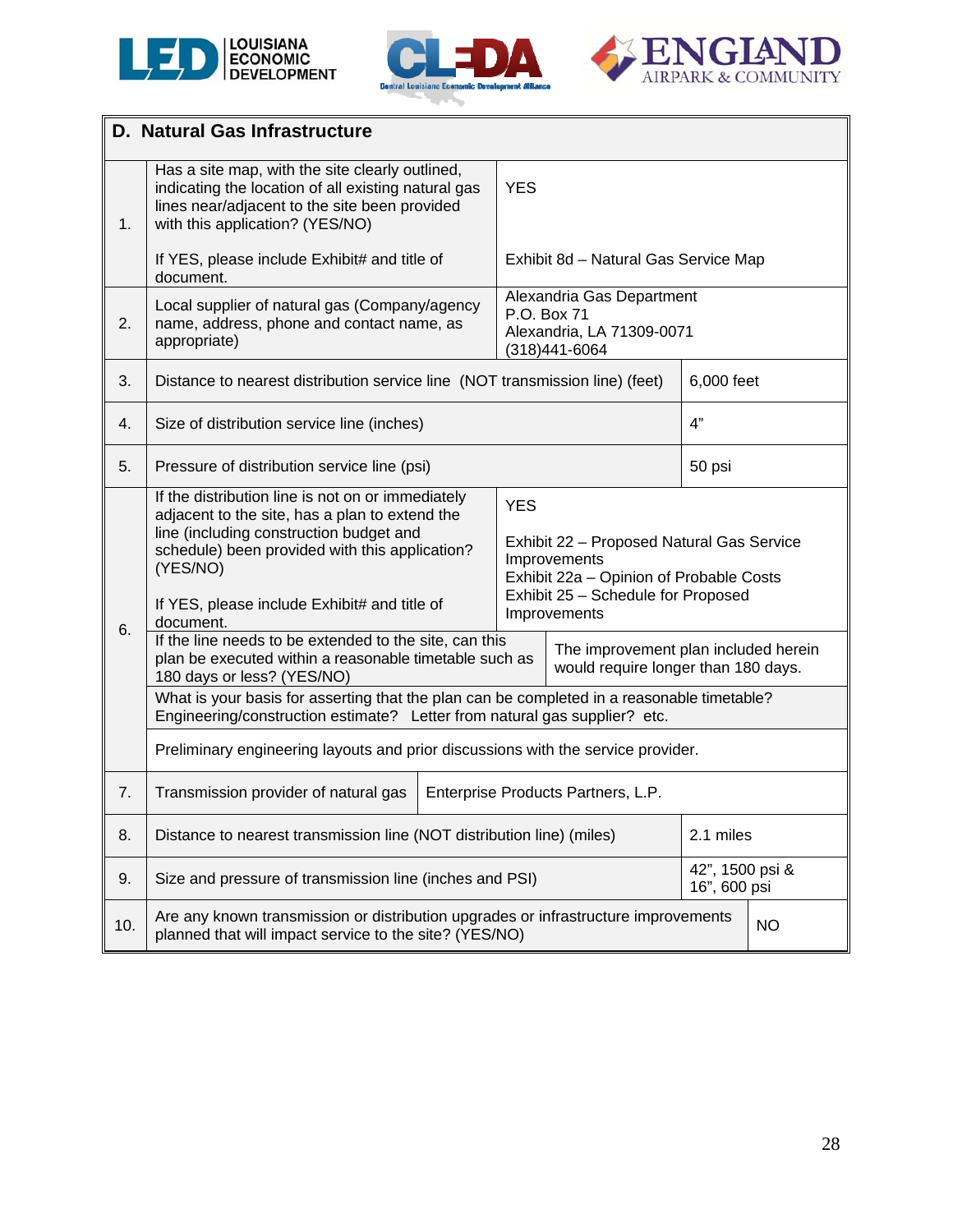





List and describe services to be upgraded or improved.

Install a new tap, meter, regulator, and odorant station at the existing 42" high pressure gas transmission pipe; Install 11,725 LF of 6" steel gas main from the transmission main to the site; Install a step-down regulator station on the site with a stub out for distribution and/or service

#### 11. connections.

Can these plans be executed within a reasonable timetable such as 180 days or less? (YES/NO) If so, what is the basis for this assertion?

YES. The construction schedule indicates a longer project length, but the schedule could potentially be expedited.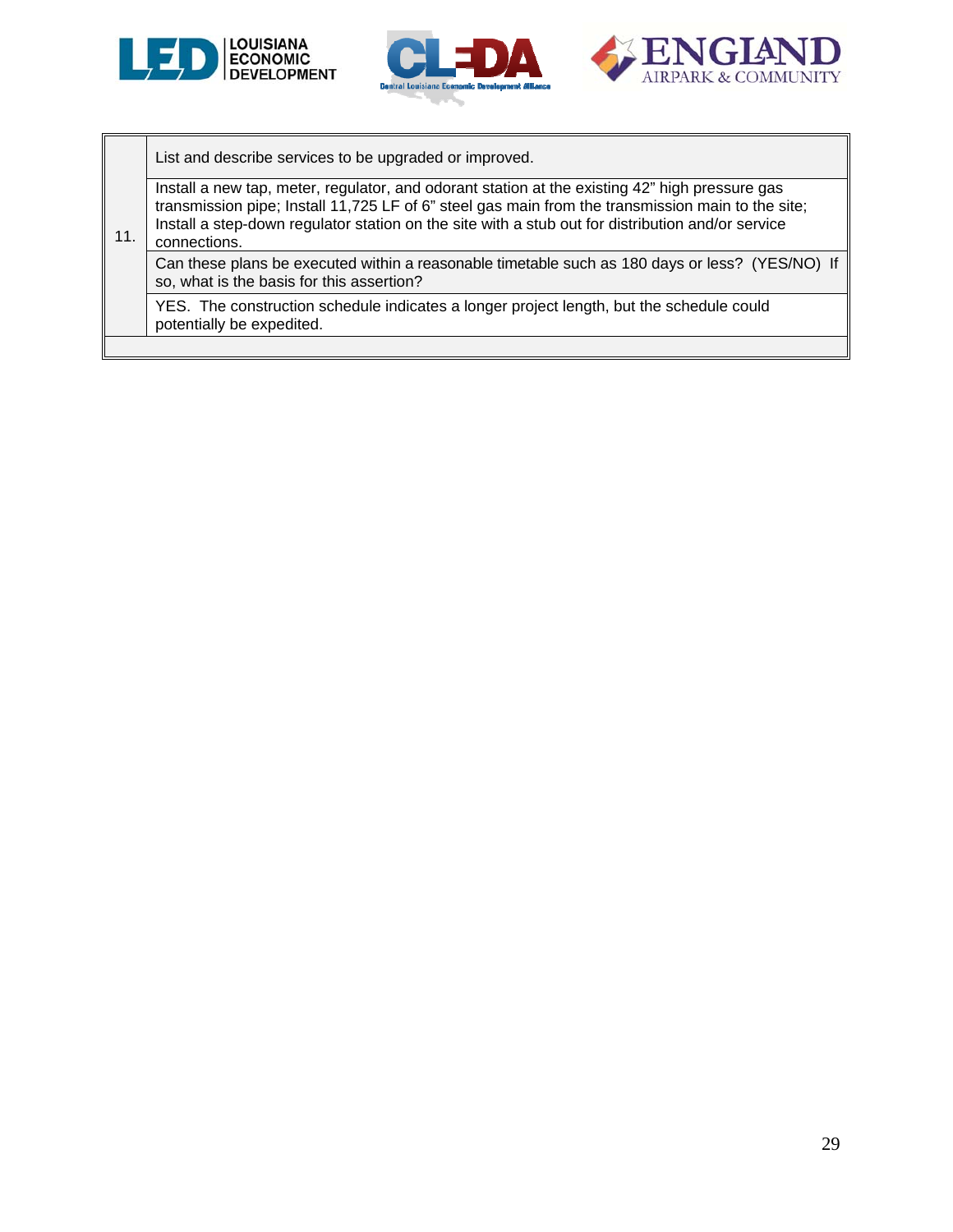





|    | <b>E. Local Product Pipeline Crossings</b>                                                                                                                                                                                                                                                                                                                                  |                                 |  |  |
|----|-----------------------------------------------------------------------------------------------------------------------------------------------------------------------------------------------------------------------------------------------------------------------------------------------------------------------------------------------------------------------------|---------------------------------|--|--|
| 1. | Do any pipelines of any type (natural gas, water, crude oil, etc.) cross the site?<br>(YES/NO)<br>If YES, has a site map, with the site clearly outlined, indicating the location of<br>any existing or proposed underground (or above-ground) product pipelines<br>been provided with this application? (YES/NO)<br>If YES, please include Exhibit# and title of document. | <b>NONE KNOWN</b><br>N/A<br>N/A |  |  |
| 2. | N/A<br>Pipeline owner                                                                                                                                                                                                                                                                                                                                                       |                                 |  |  |
|    | Primary contents of pipeline                                                                                                                                                                                                                                                                                                                                                |                                 |  |  |
| 3. | Pipeline owner                                                                                                                                                                                                                                                                                                                                                              | N/A                             |  |  |
|    | Primary contents of pipeline                                                                                                                                                                                                                                                                                                                                                | N/A                             |  |  |
| 4. | Pipeline owner                                                                                                                                                                                                                                                                                                                                                              | N/A                             |  |  |
|    | Primary contents of pipeline                                                                                                                                                                                                                                                                                                                                                | N/A                             |  |  |
| 5. | Pipeline owner                                                                                                                                                                                                                                                                                                                                                              | N/A                             |  |  |
|    | Primary contents of pipeline                                                                                                                                                                                                                                                                                                                                                | N/A                             |  |  |
| 6. | Pipeline owner                                                                                                                                                                                                                                                                                                                                                              | N/A                             |  |  |
|    | Primary contents of pipeline                                                                                                                                                                                                                                                                                                                                                | N/A                             |  |  |
|    |                                                                                                                                                                                                                                                                                                                                                                             |                                 |  |  |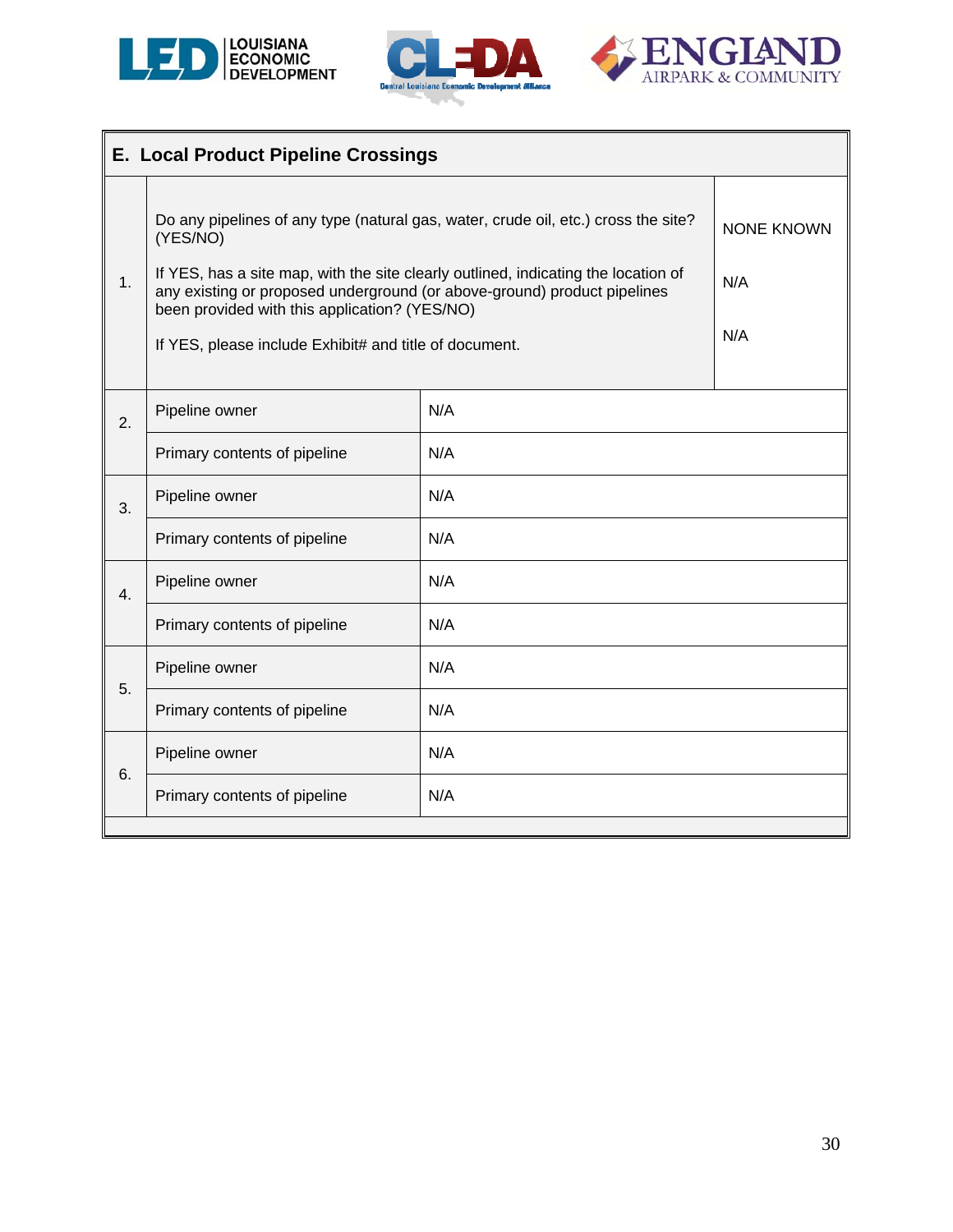





|     | F. Telecommunications Infrastructure                                                                                                                                                                                                                                                                                                                                                                                                                                                              |  |                                                |                                                          |                                             |  |
|-----|---------------------------------------------------------------------------------------------------------------------------------------------------------------------------------------------------------------------------------------------------------------------------------------------------------------------------------------------------------------------------------------------------------------------------------------------------------------------------------------------------|--|------------------------------------------------|----------------------------------------------------------|---------------------------------------------|--|
| 1.  | Has a site map indicating the location of all<br>existing telecommunications lines been provided<br>with this application? (YES/NO)                                                                                                                                                                                                                                                                                                                                                               |  | <b>YES</b>                                     |                                                          |                                             |  |
|     | If YES, please include Exhibit# and title of<br>document.                                                                                                                                                                                                                                                                                                                                                                                                                                         |  |                                                |                                                          | Exhibit 8e - Telecommunications Service Map |  |
| 2.  | Local provider of telecommunications services<br>(Company, name, address, phone and contact<br>name, as appropriate)                                                                                                                                                                                                                                                                                                                                                                              |  | AT&T<br>$(318)473 - 1746$<br><b>Corey Sims</b> | 1120 Texas Ave<br>Alexandria, LA 71301                   |                                             |  |
| 3.  | Distance to provider's nearest telecommunications line (feet)                                                                                                                                                                                                                                                                                                                                                                                                                                     |  |                                                |                                                          | On-site                                     |  |
| 4.  | Distance to nearest central office (CO) serving the site (miles)                                                                                                                                                                                                                                                                                                                                                                                                                                  |  |                                                |                                                          | 5 miles                                     |  |
| 5.  | Is digital switching available at the site? (YES/NO)                                                                                                                                                                                                                                                                                                                                                                                                                                              |  |                                                | central office                                           | Digital switching is available via the      |  |
| 6.  | Is fiber optic cable currently available at the site? (YES/NO)                                                                                                                                                                                                                                                                                                                                                                                                                                    |  |                                                | Fiber cable is nearby and can be<br>provided to the site |                                             |  |
| 7.  | Are T-1 lines available at the site? (YES/NO)                                                                                                                                                                                                                                                                                                                                                                                                                                                     |  |                                                | <b>YES</b>                                               |                                             |  |
| 8.  | Are T-3 lines available at the site? (YES/NO)                                                                                                                                                                                                                                                                                                                                                                                                                                                     |  |                                                | <b>YES</b>                                               |                                             |  |
| 9.  | Is cellular or PCS wireless service available at the site?<br>(YES/NO)                                                                                                                                                                                                                                                                                                                                                                                                                            |  |                                                | <b>YES</b>                                               |                                             |  |
| 10. | Is satellite or commercial grade with an unobstructed view of<br><b>YES</b><br>the sky available at the site? (YES/NO)                                                                                                                                                                                                                                                                                                                                                                            |  |                                                |                                                          |                                             |  |
|     | If a plan is underway to improve telecommunications<br><b>YES</b><br>at/near the site, has a copy of the plan to improve the<br>existing telecom lines or systems (including<br>Exhibit 23 - Proposed Telecommunications<br>construction budget and schedule) been provided<br>Service Improvements<br>with this application? (YES/NO)<br>Exhibit 23a – Opinion of Probable Costs<br>Exhibit 25 - Schedule for Proposed<br>If YES, please include Exhibit# and title of document.<br>Improvements |  |                                                |                                                          |                                             |  |
|     | If a plan has been developed, which services are to be included:                                                                                                                                                                                                                                                                                                                                                                                                                                  |  |                                                |                                                          |                                             |  |
| 11. | AT&T is the Incumbant Local Exchange Carrier and can provide virtually any copper or fiber based<br>telecommunications services to the site. Examples of services include POTS, DSL, T1, DS3, Metro<br>Ethernet, Wavelength, Lightgate, and SMARTRing. The plan shown in the included Exhibits<br>includes the installation of underground conduit, which is to be used by the Local Exchange Carrier.                                                                                            |  |                                                |                                                          |                                             |  |
|     | Can these plans be executed within a reasonable timetable such as 180 days or less? (YES/NO) If<br>YES, what is the basis for this assertion?                                                                                                                                                                                                                                                                                                                                                     |  |                                                |                                                          |                                             |  |
|     | Basic telecommunications services are available virtually immediately. The level and location of<br>services required will dictate whether construction is required and the length of time before such<br>services are available.                                                                                                                                                                                                                                                                 |  |                                                |                                                          |                                             |  |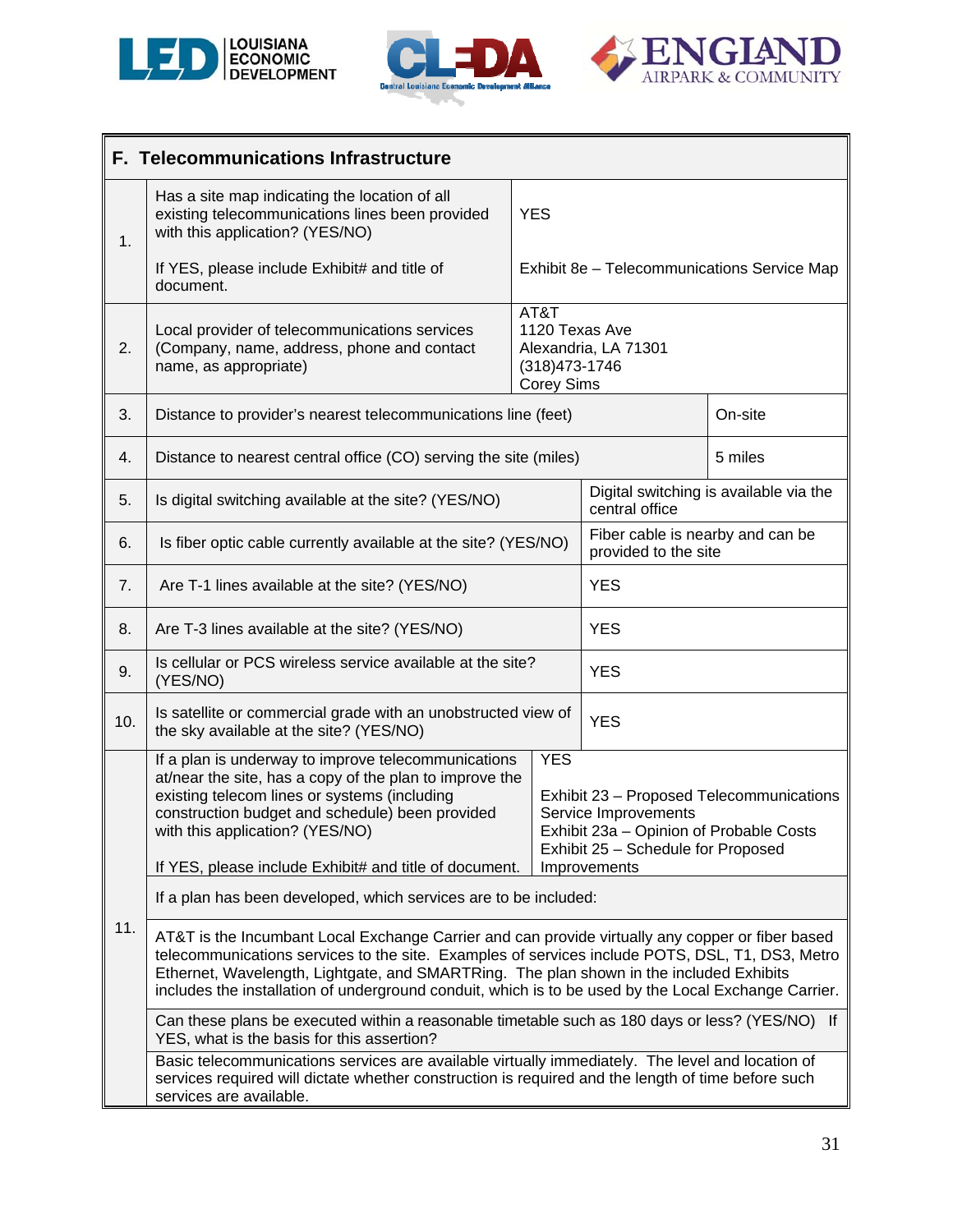





|     | <b>G. Roadway Transportation Infrastructure</b>                                                                                                                                                  |                                                                            |                                                                           |            |                                                                                          |                |            |
|-----|--------------------------------------------------------------------------------------------------------------------------------------------------------------------------------------------------|----------------------------------------------------------------------------|---------------------------------------------------------------------------|------------|------------------------------------------------------------------------------------------|----------------|------------|
| 1.  | Has the required site map, with the site clearly<br>outlined, indicating the location of all existing<br>roadways abutting or crossing the site been<br>provided with this application? (YES/NO) |                                                                            | <b>YES</b>                                                                |            |                                                                                          |                |            |
|     | If YES, please include Exhibit# and title of<br>document.                                                                                                                                        |                                                                            |                                                                           |            | Exhibit 7e - Site Map with Existing Roadways<br>and Proposed Transportation Improvements |                |            |
|     | Nearest roadway                                                                                                                                                                                  | Roadway number                                                             | Distance from<br>site (road miles)                                        |            | Number of lanes                                                                          | Width of lanes |            |
|     | Parish road                                                                                                                                                                                      | Jimmy Brown Rd<br>& Rapides<br><b>Station Road</b>                         | 0 (Abutting)                                                              |            | $\overline{2}$                                                                           | 9 feet         |            |
| 2.  | State highway                                                                                                                                                                                    | LA 1202                                                                    | 0 (Abutting)                                                              |            | $\overline{2}$                                                                           | 10.5           |            |
|     | U.S. highway                                                                                                                                                                                     | <b>US 71/ US 165</b>                                                       | 7.5                                                                       |            | 4                                                                                        | 12             |            |
|     | North-south<br>Interstate highway                                                                                                                                                                | $I-49$                                                                     | 1.0                                                                       |            |                                                                                          |                |            |
|     | East-west<br>Interstate highway                                                                                                                                                                  | $I-10$                                                                     | 93                                                                        |            |                                                                                          |                |            |
| 3.  | Can parish road sustain HS20 capacities (3-4 axle vehicles, such as semi-trucks and<br>trailers)? (YES/NO)                                                                                       |                                                                            |                                                                           |            |                                                                                          |                | <b>YES</b> |
| 4.  |                                                                                                                                                                                                  | 80,000 lbs<br>What is the weight limit of the parish road in pounds (lbs)? |                                                                           |            |                                                                                          |                |            |
| 5.  | Can state highway sustain HS20 capacities (3-4 axle vehicles, such as semi-trucks and<br>trailers)? (YES/NO)                                                                                     |                                                                            |                                                                           | <b>YES</b> |                                                                                          |                |            |
| 6.  | What is the weight limit of the state highway in pounds (lbs)?                                                                                                                                   |                                                                            |                                                                           |            |                                                                                          | 80,000 lbs     |            |
| 7.  | Is access to site controlled by a traffic light? (YES/NO)                                                                                                                                        |                                                                            |                                                                           |            |                                                                                          |                | NO.        |
|     | Are there any known improvements planned for local roadways? (YES/NO). If YES,<br>please complete the blocks below.                                                                              |                                                                            |                                                                           |            |                                                                                          |                | <b>YES</b> |
| 8.  | Local roadway to<br>be improved                                                                                                                                                                  |                                                                            | Description of improvement,<br>Including controlling or funding authority |            |                                                                                          |                | Schedule   |
|     | Rapides Station Rd                                                                                                                                                                               |                                                                            | Widening of 12,825 LF from 18' to 28' wide                                |            |                                                                                          |                | 18 months  |
|     | Are there any known road improvements planned that will impact access to the Interstate<br>highway? (YES/NO)                                                                                     |                                                                            |                                                                           |            |                                                                                          | <b>NO</b>      |            |
| 9.  | If YES, how long will access to the interstate be<br>N/A<br>impacted?                                                                                                                            |                                                                            |                                                                           |            |                                                                                          |                |            |
| 10. | Are any roadway improvements required to access the site? (YES/NO)                                                                                                                               |                                                                            |                                                                           |            |                                                                                          |                | NO.        |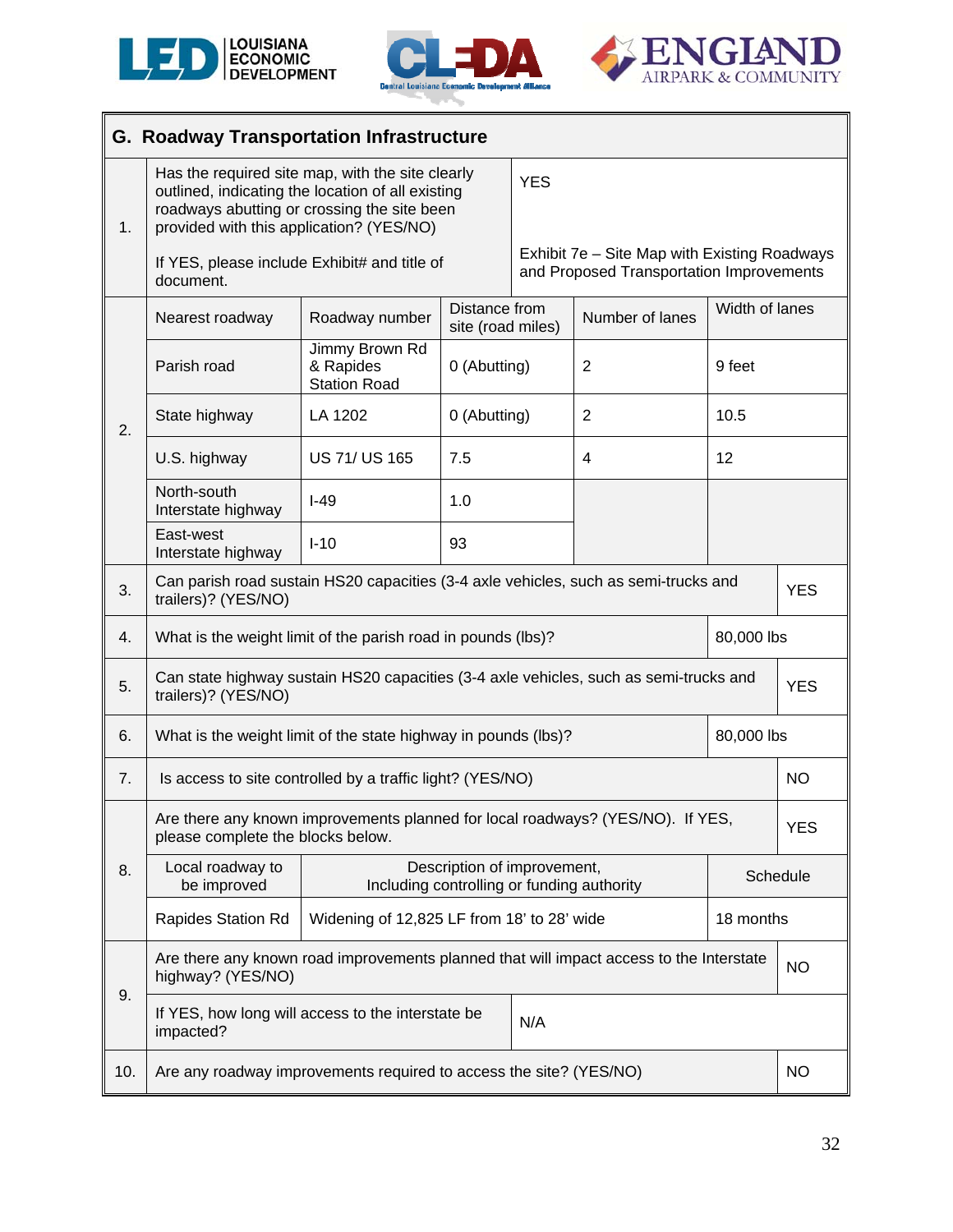





|     | If YES, please describe required improvements.                                      | Access to the site exists, however,<br>construction is proposed to improve access<br>the site. |  |           |
|-----|-------------------------------------------------------------------------------------|------------------------------------------------------------------------------------------------|--|-----------|
|     | If YES, is there a state or local commitment to making these improvements? (YES/NO) |                                                                                                |  | <b>NO</b> |
|     | Do any rights-of-way need to be obtained to access the site? (YES/NO)               |                                                                                                |  | <b>NO</b> |
| 11. | If YES, please describe Right-of-Way needs.<br>N/A                                  |                                                                                                |  |           |
|     | N/A<br>If YES, what is the time schedule for obtaining these rights-of-way?         |                                                                                                |  |           |
|     |                                                                                     |                                                                                                |  |           |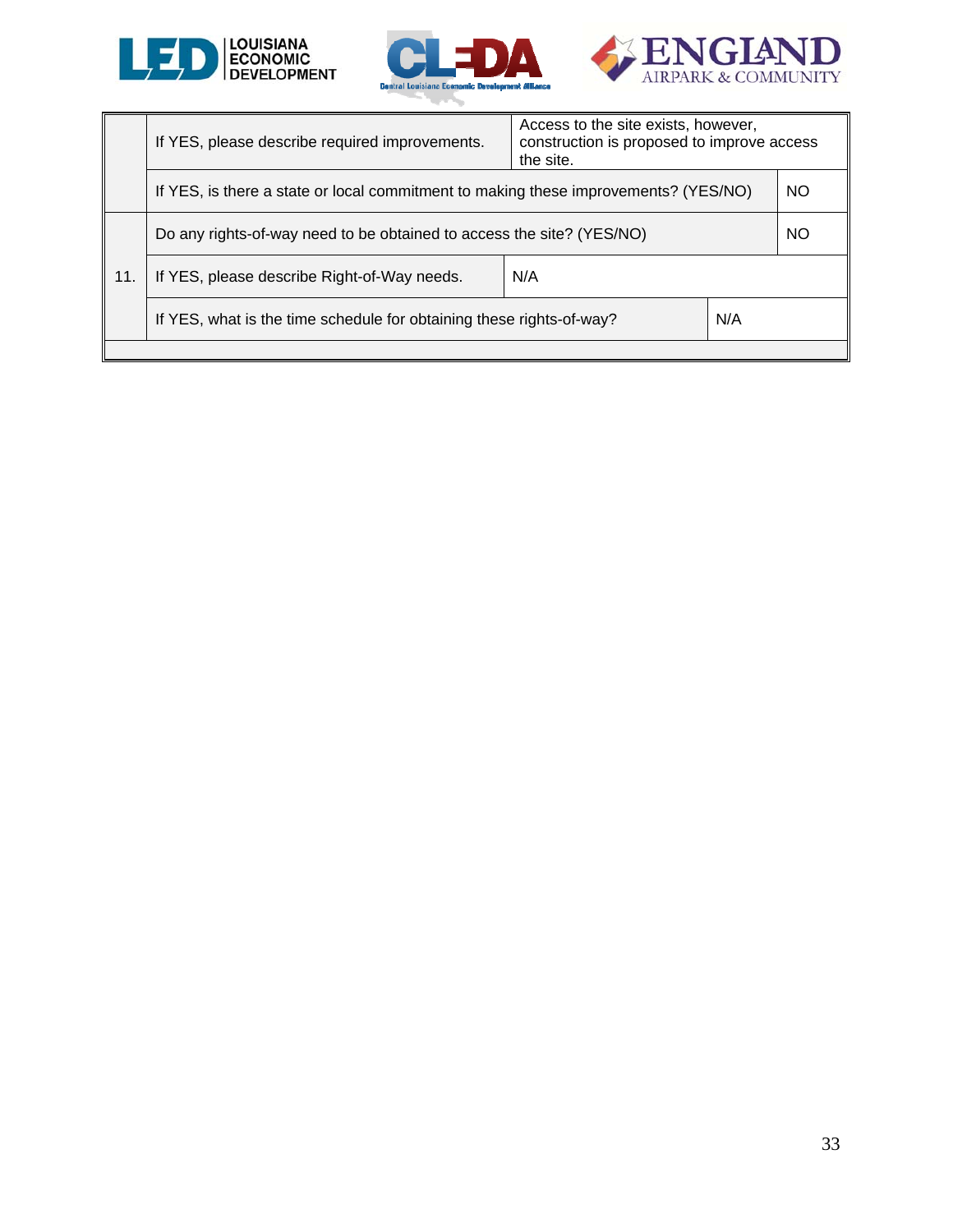

j.





L

|     | H. Air Transportation Infrastructure                                                               |                                                                                                            |           |                |
|-----|----------------------------------------------------------------------------------------------------|------------------------------------------------------------------------------------------------------------|-----------|----------------|
| 1.  | Name and address of <b>nearest</b><br>commercial airport with<br>scheduled passenger service       | Alexandria International Airport                                                                           |           |                |
| 2.  | Distance in road miles to the nearest commercial airport                                           |                                                                                                            | On Site   |                |
| 3.  | Average travel time to nearest commercial airport                                                  |                                                                                                            | On Site   |                |
| 4.  | Number of air carriers serving nearest commercial airport                                          |                                                                                                            | 3         |                |
| 5.  |                                                                                                    | Is direct international passenger service available at this airport? (YES/NO)                              |           | N <sub>o</sub> |
| 6.  | Is international passenger service available within a two-hour flight? (YES/NO)                    |                                                                                                            |           | Yes            |
| 7.  | Is international cargo service available? (YES/NO)                                                 |                                                                                                            |           | Yes            |
|     | fairly easily from both airports.                                                                  | Optional - Enter a second commercial airport that might be near your facility if your site can be accessed |           |                |
| 8.  | Name and address of second<br>closest commercial airport with<br>scheduled passenger service       | Lafayette Regional                                                                                         |           |                |
| 9.  | Distance in road miles to the second closest commercial airport                                    |                                                                                                            | 94        |                |
| 10. | Average travel time to second closest commercial airport<br>80 minutes                             |                                                                                                            |           |                |
| 11. | Number of air carriers serving second closest commercial airport<br>3                              |                                                                                                            |           |                |
| 12. | Is direct international passenger service available at this airport? (YES/NO)                      |                                                                                                            | <b>No</b> |                |
| 13. | Is international passenger service available within a two-hour flight at this airport?<br>(YES/NO) |                                                                                                            |           | Yes            |
| 14. | Is international cargo service available at this airport? (YES/NO)                                 |                                                                                                            |           | Yes            |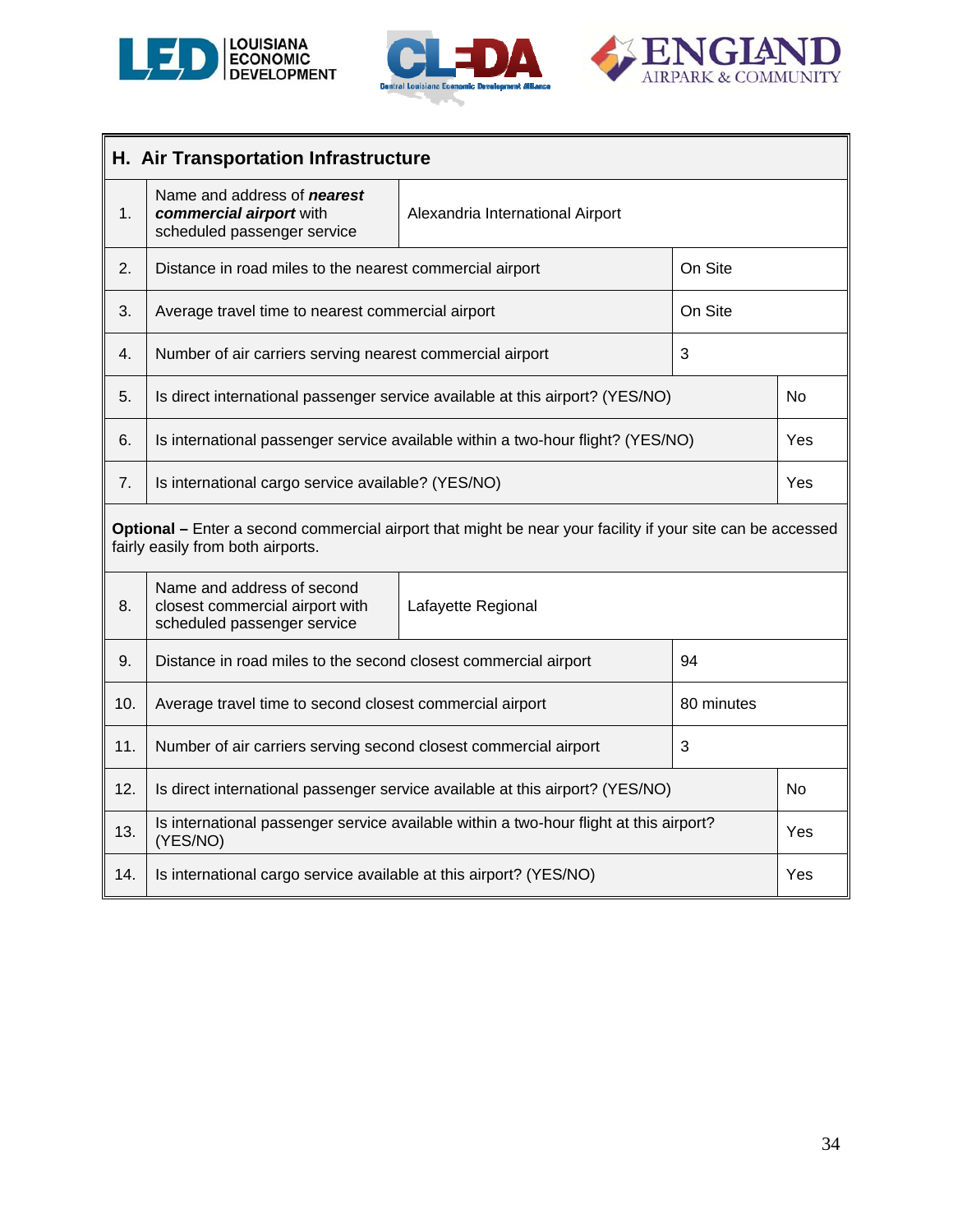





|     | I. Rail Infrastructure                                                                                                                                                                                                                 |  |                                                                                                                                                             |                               |           |  |
|-----|----------------------------------------------------------------------------------------------------------------------------------------------------------------------------------------------------------------------------------------|--|-------------------------------------------------------------------------------------------------------------------------------------------------------------|-------------------------------|-----------|--|
| 1.  | Is the site currently served by rail? (YES/NO) (Is<br>there a rail spur currently on the site or adjacent to<br>the site?)                                                                                                             |  |                                                                                                                                                             | <b>NO</b>                     |           |  |
| 2.  | Name of carrier of nearest freight<br>railroad line?                                                                                                                                                                                   |  |                                                                                                                                                             | <b>Union Pacific Railroad</b> |           |  |
| 3.  | Distance to the nearest carrier's freight railroad line (miles)                                                                                                                                                                        |  |                                                                                                                                                             |                               | 1 mile    |  |
| 4.  | Second carrier's closest freight railroad<br>line, if a second carrier is available.                                                                                                                                                   |  |                                                                                                                                                             | Kansas City Southern Railroad |           |  |
| 5.  | Distance to the second closest carrier's freight railroad line (miles)                                                                                                                                                                 |  |                                                                                                                                                             |                               | 3 miles   |  |
| 6.  | New Orleans, LA<br>Location of nearest intermodal rail yard                                                                                                                                                                            |  |                                                                                                                                                             |                               |           |  |
| 7.  | Distance in rail miles to nearest intermodal rail yard                                                                                                                                                                                 |  |                                                                                                                                                             | Appx. 180 miles               |           |  |
| 8.  | If rail does not serve the site, has a plan to<br>provide service (including construction<br>budget, construction plan, and source of<br>funding) been attached? (YES/NO)<br>If YES, please include Exhibit# and title of<br>document. |  | <b>YES</b><br>Exhibit 24 - Proposed Rail Service Improvements<br>Exhibit 24a - Opinion of Probable Costs<br>Exhibit 25 - Schedule for Proposed Improvements |                               |           |  |
|     | In what time frame (number of months) can rail service to the site be provided?                                                                                                                                                        |  |                                                                                                                                                             | 21 months                     |           |  |
|     | What is the basis for this assertion? Engineering estimate? Letter from rail company? etc.                                                                                                                                             |  |                                                                                                                                                             |                               |           |  |
|     | Engineering estimate                                                                                                                                                                                                                   |  |                                                                                                                                                             |                               |           |  |
| 9.  | If rail is not currently on or adjacent to the site, do rights-of-way (ROW) exist for<br>extension of rail line to site? (YES/NO)                                                                                                      |  |                                                                                                                                                             |                               | <b>NO</b> |  |
|     | Do these rights-of-way cross federal, state, or parish roadways? (YES/NO)                                                                                                                                                              |  | <b>YES</b>                                                                                                                                                  |                               |           |  |
| 10. | What party is responsible for ongoing<br>Undetermined<br>maintenance of line extended to the site?                                                                                                                                     |  |                                                                                                                                                             |                               |           |  |
|     |                                                                                                                                                                                                                                        |  |                                                                                                                                                             |                               |           |  |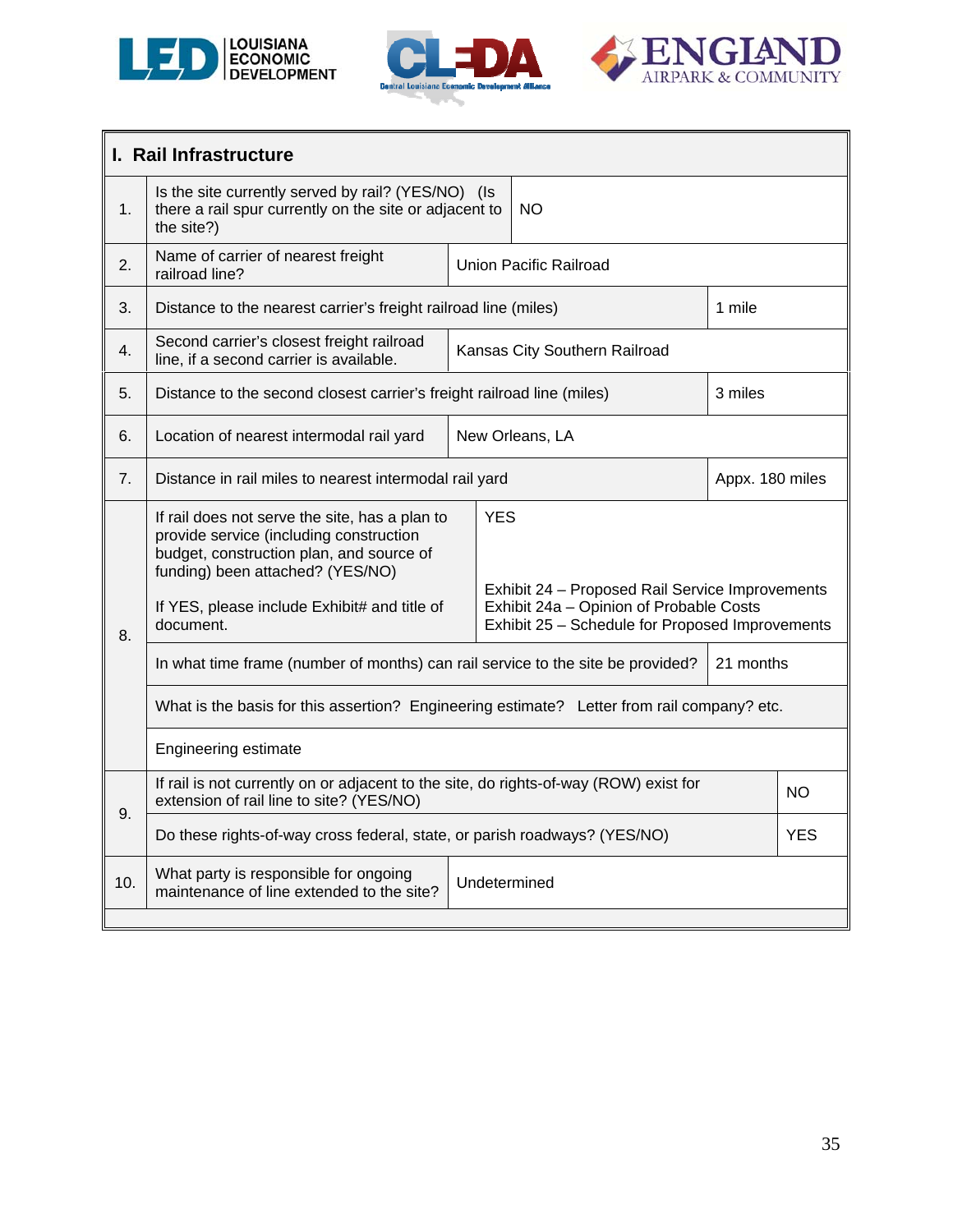





| J. Water Transportation Infrastructure                     |                                                                                                                                                                                                                                                                        |                   |        |     |
|------------------------------------------------------------|------------------------------------------------------------------------------------------------------------------------------------------------------------------------------------------------------------------------------------------------------------------------|-------------------|--------|-----|
| 1.                                                         | Port of Alexandria<br>600 Port Rd.<br>Name, address, phone and contact<br>Alexandria, LA 71303<br>name (as appropriate) of <b>nearest</b><br>shallow draft port<br>(318) 473-1848<br><b>Blake Cooper, Executive Director</b>                                           |                   |        |     |
| 2.                                                         | Name of waterway at shallow draft<br><b>Red River</b><br>port                                                                                                                                                                                                          |                   |        |     |
| 3.                                                         | 9 <sub>ft</sub><br>What water depth is maintained at the shallow water port? (feet)                                                                                                                                                                                    |                   |        |     |
| 4.                                                         | 6 miles<br>Distance in road miles to nearest shallow draft port                                                                                                                                                                                                        |                   |        |     |
| 5.                                                         | Does the shallow water port site currently have barge docking facilities? (YES/NO)                                                                                                                                                                                     |                   | Yes    |     |
| 6.                                                         | Port of Greater Baton Rouge<br>2425 Ernest Wilson Drive<br>Name, address, phone and contact<br>P.O. Box 380<br>name (as appropriate) of <b>nearest</b><br>Port Allen, LA 70767-0380<br>deepwater port<br>(225)342-1660 ext. 1202<br>Jay G. Hardman, Executive Director |                   |        |     |
| 7.                                                         | Name of body of water at deepwater<br>port                                                                                                                                                                                                                             | Mississippi River |        |     |
| 9.                                                         | 140<br>Distance in road miles to nearest deepwater port                                                                                                                                                                                                                |                   |        |     |
| 10.                                                        | Does the deepwater port currently have deepwater vessel docking facilities? (YES/NO)                                                                                                                                                                                   |                   |        | Yes |
| 11.<br>How much draft can this deepwater port accommodate? |                                                                                                                                                                                                                                                                        |                   | 45 ft. |     |
|                                                            |                                                                                                                                                                                                                                                                        |                   |        |     |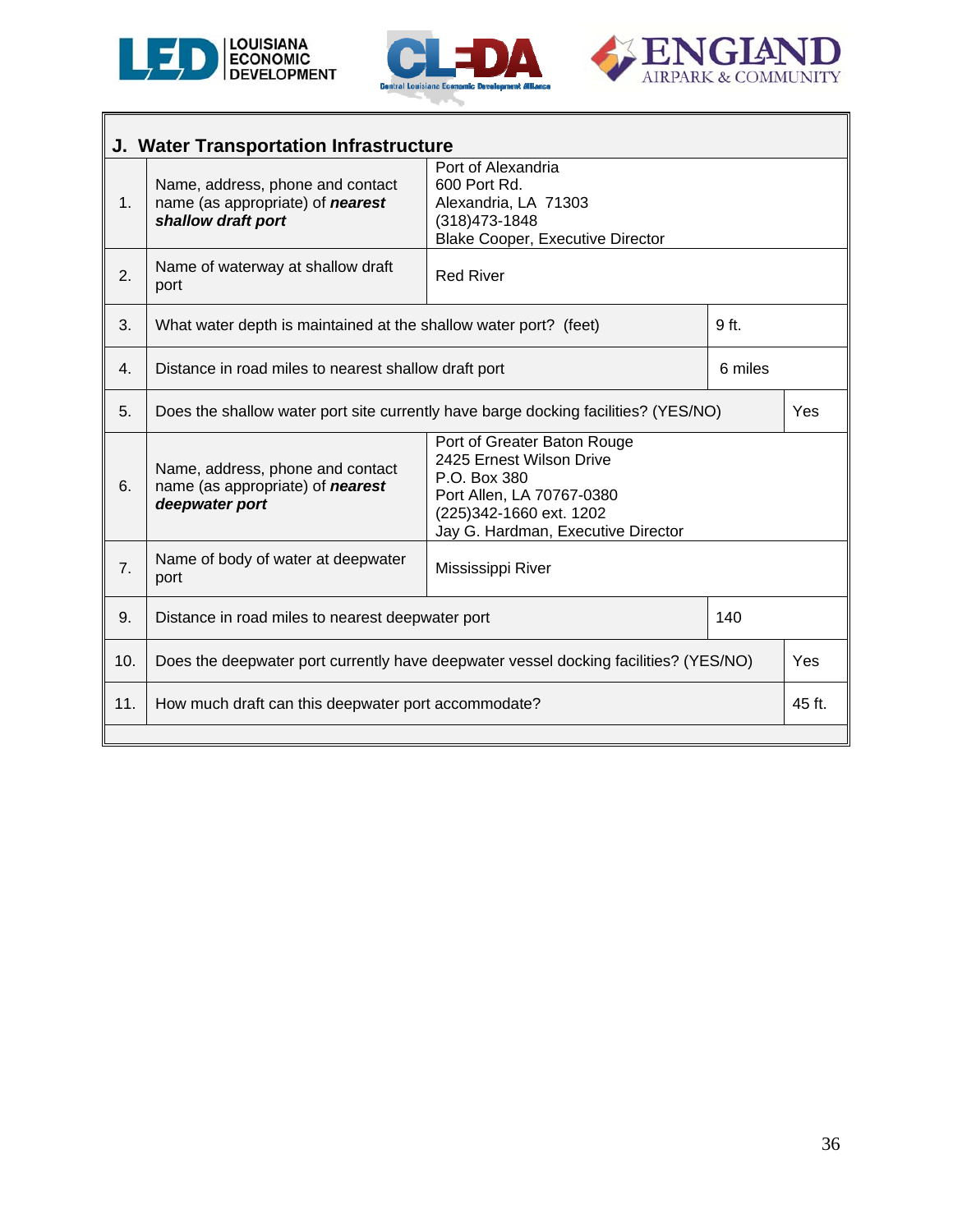





|     | K. Geography and Geological Assessment                                                                                                                                                           |                                                                              |             |
|-----|--------------------------------------------------------------------------------------------------------------------------------------------------------------------------------------------------|------------------------------------------------------------------------------|-------------|
|     | Has the required U.S. Geological Survey quad<br>map, with the site clearly outlined, been provided<br>with this application? (YES/NO)<br>Note: We prefer a map where the site has                | <b>YES</b>                                                                   |             |
| 1.  | been zoomed into close enough to where the<br>topographical data (elevations) is legible. We<br>do not need the whole USGS quad map but<br>would appreciate it if both exhibits are<br>attached. |                                                                              |             |
|     | If YES, please include Exhibit# and title of<br>document.                                                                                                                                        | Exhibit 1 - USGS Quad Map                                                    |             |
| 2.  | Has the required Soils Conservation Service<br>(SCS) map, with the site clearly outlined, been<br>provided with this application? (YES/NO)                                                       | <b>YES</b>                                                                   |             |
|     | If YES, please include Exhibit# and title of<br>document.                                                                                                                                        | Exhibit 9 - USDA NRCS Soil Survey Map                                        |             |
| 3.  | Has the required National Wetlands Inventory<br>(NWI) map, with the site clearly outlined, been<br>provided with this application? (YES/NO)                                                      | <b>YES</b>                                                                   |             |
|     | If YES, please include Exhibit# and title of<br>document.                                                                                                                                        | Exhibit 10 - National Wetlands Inventory<br>(NWI) Map                        |             |
|     | Has the required FEMA 100-year flood plain map,<br>with the site clearly outlined, been provided with<br>this application? (YES/NO)                                                              | <b>YES</b>                                                                   |             |
| 4.  | Please use the latest FEMA DFIRM map, even if<br>preliminary.                                                                                                                                    |                                                                              |             |
|     | If YES, please include Exhibit# and title of<br>document.                                                                                                                                        | Exhibit 12 - FEMA Flood Map                                                  |             |
| 5.  | Minimum topographical elevation (ft, MSL)                                                                                                                                                        |                                                                              | 77 feet MSL |
| 6.  | Maximum topographical elevation (ft, MSL)                                                                                                                                                        |                                                                              | 88 feet MSL |
| 7.  | Topographical variation (maximum elevation minus minimum elevation) (ft)                                                                                                                         |                                                                              | 11 feet     |
| 8.  | Indicate the general grade or percentage slope of the site.                                                                                                                                      |                                                                              | 0.1%        |
| 9.  | Described the general terrain of the site (e.g., flat,<br>gently rolling, greatly sloping, etc.).                                                                                                | Nearly Flat to Slightly Sloping                                              |             |
| 10. | Described the general type of vegetation on the<br>site.                                                                                                                                         | Row Crops, and Small Groups of Scattered<br>Trees (to be cleared if desired) |             |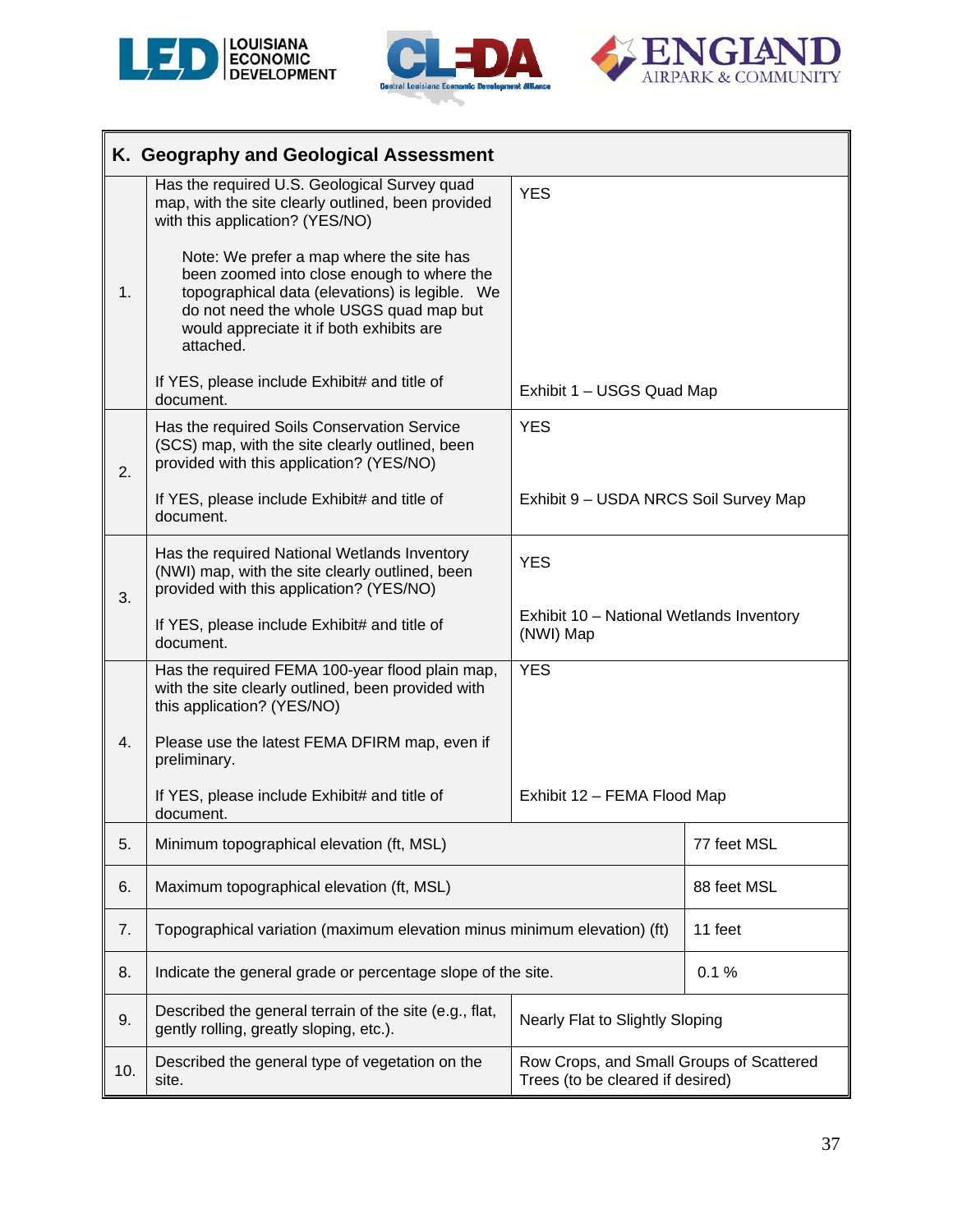





|     | Identify any bodies of water or wetlands on or<br>abutting the site.                                                                                                                                                                                                         | Identify authority with jurisdiction<br>over water body.                      |            |  |
|-----|------------------------------------------------------------------------------------------------------------------------------------------------------------------------------------------------------------------------------------------------------------------------------|-------------------------------------------------------------------------------|------------|--|
| 11. | Northern Boundary: 3,296 LF/4.74 Acres of Big<br><b>Bayou/Fringe Wetland</b>                                                                                                                                                                                                 | U.S. Army Corps of Engineers                                                  |            |  |
|     | Northwest Corner: 1,256 LF of Intermittent Stream                                                                                                                                                                                                                            | U.S. Army Corps of Engineers                                                  |            |  |
|     |                                                                                                                                                                                                                                                                              |                                                                               |            |  |
|     | Has a copy of a preliminary geotechnical study<br>been provided with this application? (YES/NO)                                                                                                                                                                              | <b>YES</b>                                                                    |            |  |
| 12. | Note: By "geotechnical study," we mean the<br>study must have included soil borings by a<br>licensed geotechnical contractor at the site or<br>a nearby adjacent site. A GeoCheck report,<br>while useful information, is not deemed<br>sufficient to satisfy this criteria. |                                                                               |            |  |
|     | If YES, please include Exhibit# and title<br>of document.                                                                                                                                                                                                                    | Exhibit 16 - Preliminary Geotechnical<br><b>Investigation Services Report</b> |            |  |
|     | If YES, does the geotechnical study indicate that the site is compatible with<br>industrial development? (YES/NO)                                                                                                                                                            |                                                                               | <b>YES</b> |  |
|     | If YES, does the study indicate the soils are suitable for building foundations and/or<br>construction of on-site roadways?                                                                                                                                                  |                                                                               | <b>YES</b> |  |
|     | If YES, is soil augmentation required for construction of a "typical" 100,000 sq ft<br>industrial manufacturing building? (YES/NO)                                                                                                                                           |                                                                               | <b>YES</b> |  |
| 13. | Depth to groundwater (ft)                                                                                                                                                                                                                                                    | 5 to 15 feet                                                                  |            |  |
| 14. | Has the required color aerial photo (from the past<br>24 months, with the site clearly outlined, been<br>provided with this application? (YES/NO)                                                                                                                            | <b>YES</b>                                                                    |            |  |
|     | If YES, please include Exhibit# and title of<br>document.                                                                                                                                                                                                                    | Exhibit 2 - Aerial Imagery                                                    |            |  |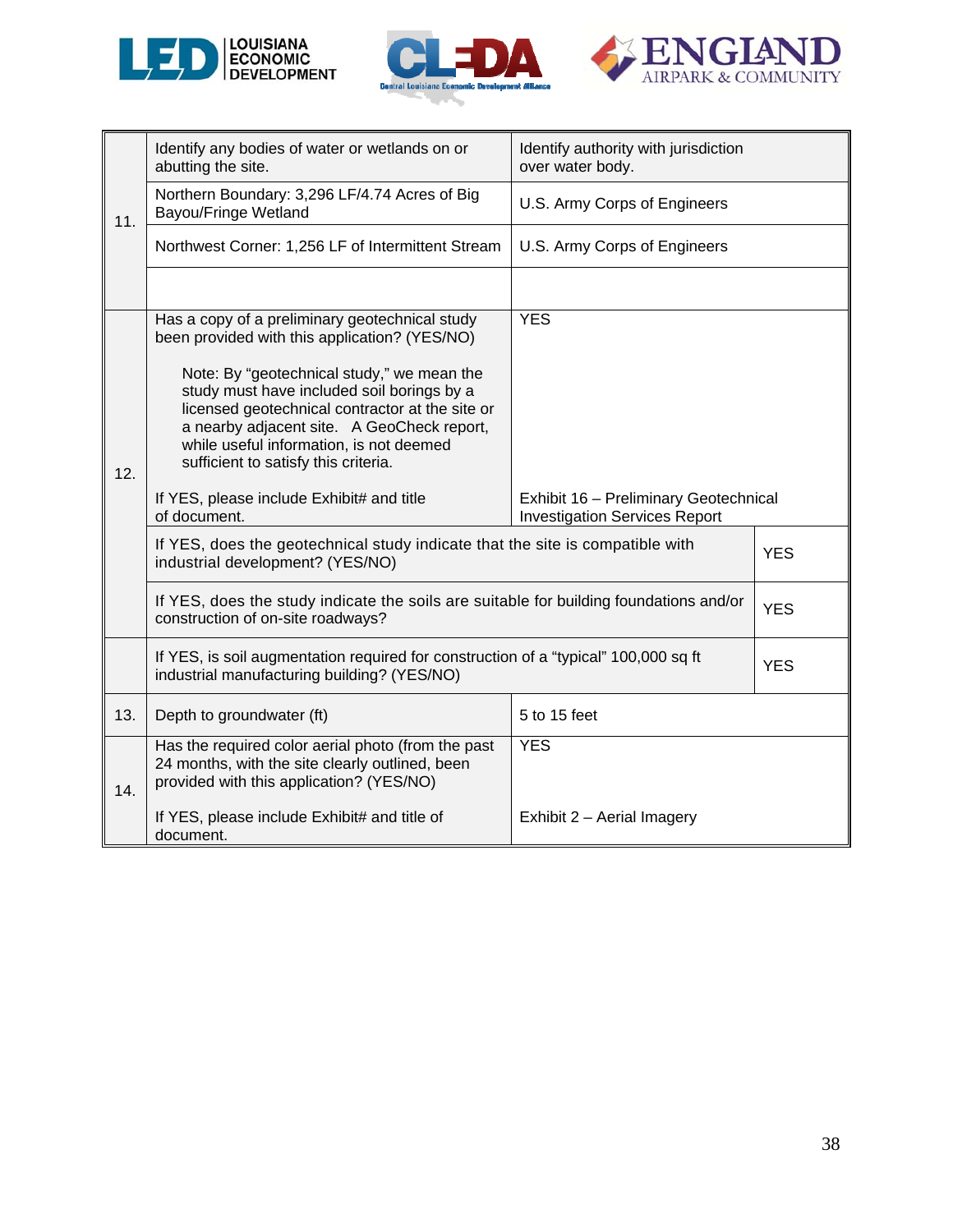





|    | <b>L. Environmental Assessment</b>                                                                                                                                                                                                              |                                                        |            |  |  |  |
|----|-------------------------------------------------------------------------------------------------------------------------------------------------------------------------------------------------------------------------------------------------|--------------------------------------------------------|------------|--|--|--|
| 1. | Has the required copy of the Phase I<br>Environmental Assessment been included with<br>this application? (YES/NO)                                                                                                                               | <b>YES</b>                                             |            |  |  |  |
|    | If YES, please include Exhibit# and title of<br>document.                                                                                                                                                                                       | Exhibit 13 - Phase I Environmental Site<br>Assessments |            |  |  |  |
| 2. | Was the result from Phase I "No Further<br>Action"? (YES/NO)                                                                                                                                                                                    | <b>YES</b>                                             |            |  |  |  |
|    | If NO, what additional recommendations were<br>made?                                                                                                                                                                                            | N/A                                                    |            |  |  |  |
|    | Do the findings of Phase I require a Phase II? (YES/NO)                                                                                                                                                                                         |                                                        | <b>NO</b>  |  |  |  |
| 3. | If YES, has a Phase II environmental assessment been completed? (YES/NO)                                                                                                                                                                        |                                                        | N/A        |  |  |  |
|    | If a Phase II has been completed, has a copy of<br>the Phase II assessment executive summary<br>been provided with this application? (YES/NO)                                                                                                   | N/A                                                    |            |  |  |  |
|    | If YES, please include Exhibit# and title of<br>document.                                                                                                                                                                                       | N/A                                                    |            |  |  |  |
|    | Was the result from Phase II "No Further Action"? (YES/NO)                                                                                                                                                                                      |                                                        | N/A        |  |  |  |
| 4. | Has the required letter from the LA Dept. of<br>Wildlife and Fisheries indicating that<br>development will not impact any endangered<br>species and that the site is cleared for<br>development been included with the<br>application? (YES/NO) | <b>YES</b>                                             |            |  |  |  |
|    | Please include Exhibit# and title of document.                                                                                                                                                                                                  | Exhibit 14 - Endangered Species Study                  |            |  |  |  |
|    | Has a wetlands delineation/determination been conducted for this site?<br>(YES/NO)                                                                                                                                                              |                                                        | <b>YES</b> |  |  |  |
|    | If a wetlands determination has been<br>conducted, has a copy of the wetland<br>delineation/ determination been provided with<br>this application? (YES/NO)                                                                                     | <b>YES</b>                                             |            |  |  |  |
| 5. | If a copy has been included, please include<br>Exhibit# and title of document.                                                                                                                                                                  | Exhibit 11 - Wetlands Delineation                      |            |  |  |  |
|    | If a wetlands determination has been<br>conducted, did it indicate the presence of<br>wetlands and/or other waterways on site?<br>(YES/NO)                                                                                                      | <b>YES</b>                                             |            |  |  |  |